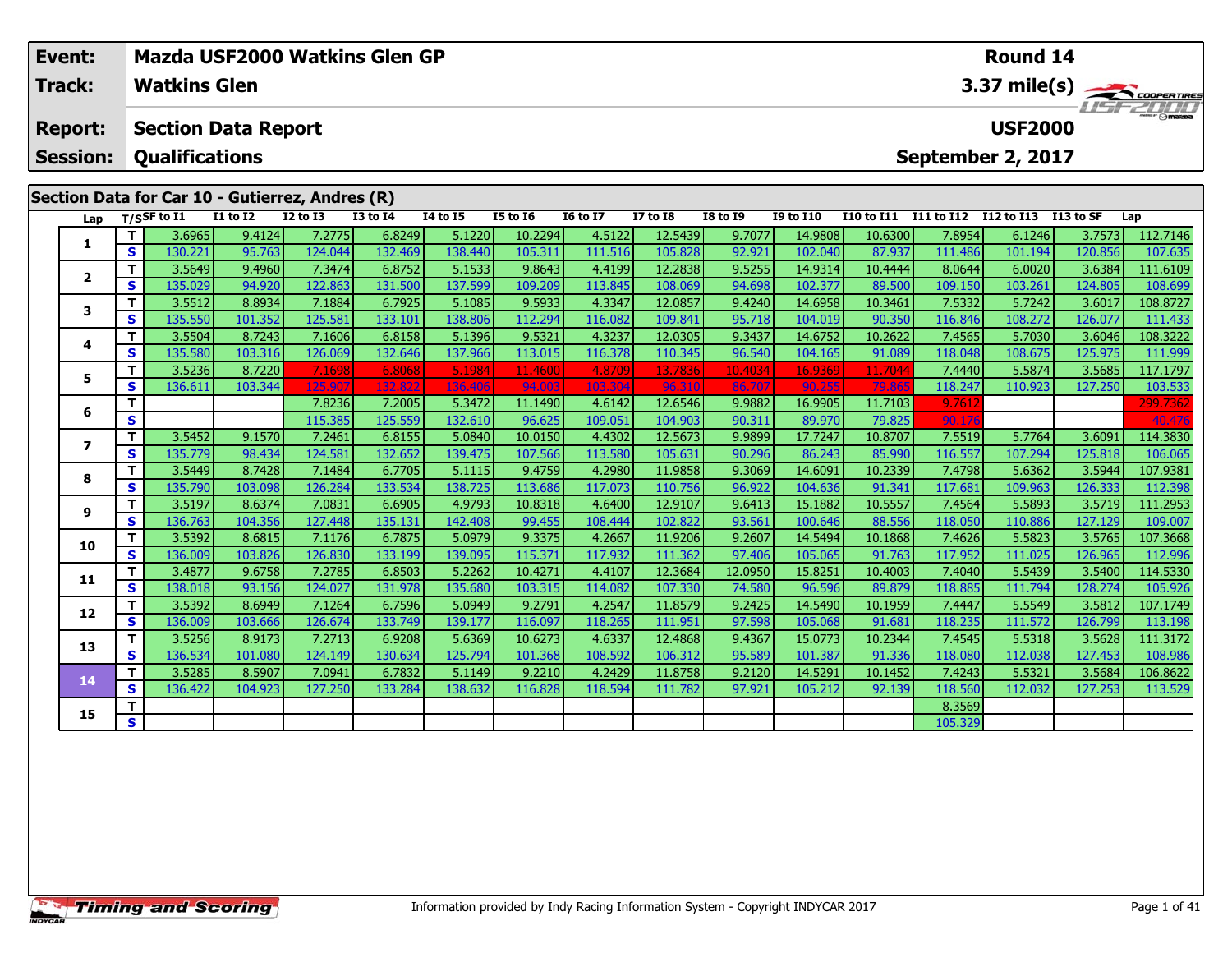| Event:          | Mazda USF2000 Watkins Glen GP | <b>Round 14</b>        |
|-----------------|-------------------------------|------------------------|
| <b>Track:</b>   | <b>Watkins Glen</b>           | $3.37 \text{ mile(s)}$ |
| <b>Report:</b>  | Section Data Report           | <b>USF2000</b>         |
| <b>Session:</b> | <b>Qualifications</b>         | September 2, 2017      |
|                 |                               |                        |

|                |   |             |          | Section Data for Car 10 - Gutierrez, Andres (R) |
|----------------|---|-------------|----------|-------------------------------------------------|
| Lap            |   | T/SPI to PO | PO to SF | <b>SF to PI</b>                                 |
| 1              | T |             | 126.3911 |                                                 |
|                | S |             | 92.133   |                                                 |
| $\overline{2}$ | T |             |          |                                                 |
|                | S |             |          |                                                 |
| 3              | T |             |          |                                                 |
|                | S |             |          |                                                 |
| 4              | T |             |          |                                                 |
|                | S |             |          |                                                 |
| 5              | T |             |          | 122.9492                                        |
|                | S |             |          | 94.934                                          |
| 6              | T | 178.6254    | 115.6788 |                                                 |
|                | S | 5.233       | 100.665  |                                                 |
| 7              | T |             |          |                                                 |
|                | S |             |          |                                                 |
| 8              | т |             |          |                                                 |
|                | S |             |          |                                                 |
| 9              | T |             |          |                                                 |
|                | S |             |          |                                                 |
| 10             | T |             |          |                                                 |
|                | S |             |          |                                                 |
| 11             | T |             |          |                                                 |
|                | S |             |          |                                                 |
| 12             | T |             |          |                                                 |
|                | S |             |          |                                                 |
| 13             | т |             |          |                                                 |
|                | S |             |          |                                                 |
| 14             | T |             |          | 110.7032                                        |
|                | S |             |          | 105.435                                         |
| 15             | T |             |          |                                                 |
|                | S |             |          |                                                 |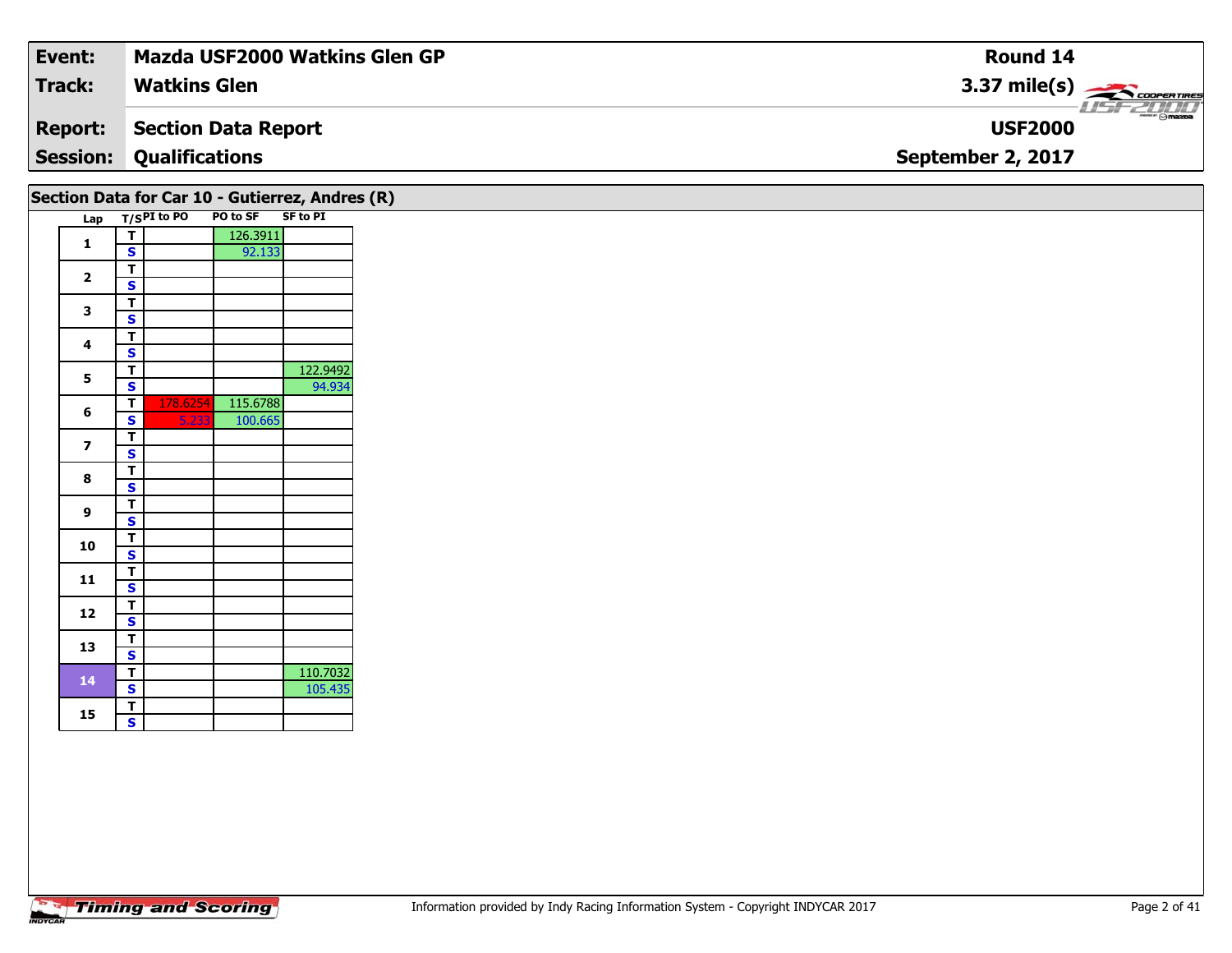| Event:          | Mazda USF2000 Watkins Glen GP<br><b>Watkins Glen</b> |                       |                            |                                            |                 |          |                 |                 |                 |                 |                  |                   |            | Round 14             |         |                   |
|-----------------|------------------------------------------------------|-----------------------|----------------------------|--------------------------------------------|-----------------|----------|-----------------|-----------------|-----------------|-----------------|------------------|-------------------|------------|----------------------|---------|-------------------|
| Track:          |                                                      |                       |                            |                                            |                 |          |                 |                 |                 |                 |                  |                   |            |                      |         | 3.37 mile(s)      |
| <b>Report:</b>  |                                                      |                       | <b>Section Data Report</b> |                                            |                 |          |                 |                 |                 |                 |                  |                   |            | <b>USF2000</b>       |         | <b>THE PEOPLE</b> |
| <b>Session:</b> |                                                      | <b>Qualifications</b> |                            |                                            |                 |          |                 |                 |                 |                 |                  |                   |            | September 2, 2017    |         |                   |
|                 |                                                      |                       |                            | Section Data for Car 11 - Enders, Kory (R) |                 |          |                 |                 |                 |                 |                  |                   |            |                      |         |                   |
| Lap             |                                                      | $T/S$ SF to I1        | <b>I1 to I2</b>            | <b>I2 to I3</b>                            | <b>I3 to I4</b> | 14 to 15 | <b>I5 to 16</b> | <b>16 to 17</b> | <b>I7 to I8</b> | <b>I8 to 19</b> | <b>I9 to I10</b> | <b>I10 to I11</b> | I11 to I12 | I12 to I13 I13 to SF |         | Lap               |
|                 |                                                      | 3.6808                | 9.5763                     | 7.3064                                     | 6.8115          | 5.1084   | 10.3110         | 4.6424          | 12.6547         | 9.9083          | 15.1876          | 10.7264           | 8.3799     | 6.2941               | 3.7850  | 114.3728          |
|                 | <b>S</b>                                             | 130.777               | 94.124                     | 123.553                                    | 132.730         | 138.809  | 104.478         | 108.388         | 104.902         | 91.039          | 100.650          | 87.147            | 105.040    | 98.469               | 119.971 | 106.074           |
| $\overline{2}$  | Τ.                                                   | 3.5901                | 10.0301                    | 7.6342                                     | 7.1368          | 5.3276   | 10.2796         | 4.5246          | 12.4653         | 9.6344          | 14.8930          | 10.7434           | 8.0520     | 5.9385               | 3.6762  | 113.9258          |
|                 | S.                                                   | 134.081               | 89.866                     | 118.248                                    | 126.680         | 133.098  | 104.797         | 111.210         | 106.496         | 93.628          | 102.641          | 87.009            | 109.318    | 104.365              | 123.522 | 106.490           |
| 3               | Τ.                                                   | 3.5471                | 8.8693                     | 7.1534                                     | 6.7596          | 5.0721   | 9.7893          | 4.3894          | 12.2280         | 9.4861          | 14.6921          | 10.5135           | 7.6410     | 5.7129               | 3.6064  | 109.4602          |
|                 | S.                                                   | 135.706               | 101.627                    | 126.196                                    | 133.749         | 139.802  | 110.046         | 114.636         | 108.562         | 95.091          | 104.045          | 88.912            | 115.198    | 108.487              | 125.913 | 110.835           |
| 4               |                                                      | 3.5371                | 8.7948                     | 7.1773                                     | 6.7817          | 5.1060   | 9.7632          | 4.3457          | 12.1130         | 9.4898          | 14.7345          | 10.4128           | 7.5236     | 5.6441               | 3.5974  | 109.0210          |
|                 | S.                                                   | 136.090               | 102.488                    | 125.775                                    | 133.313         | 138.874  | 110.340         | 115.788         | 109.593         | 95.054          | 103.745          | 89.772            | 116.995    | 109.809              | 126.228 | 111.281           |
| 5               |                                                      | 3.5313                | 9.5070                     | 8.4186                                     | 7.9553          | 5.8943   | 11.3664         | 5.4337          | 13.6493         | 10.0883         | 15.3106          | 10.671            | 7.4491     | 5.5334               | 3.5591  | 118.3681          |
|                 | S.                                                   | 136.313               | 94.811                     | 107.230                                    | 113.646         | 120.30   | 94.777          | 92.604          | 97.258          | 89.415          | 99.842           | 87.594            | 118.166    | 112.006              | 127.586 | 102.494           |
| 6               |                                                      |                       |                            | 8.0954                                     | 7.1025          | 5.2000   | 10.2993         | 4.7925          | 13.0714         | 10.1270         | 15.2028          | 10.5965           | 8.639      |                      |         | 291.6670          |
|                 | S                                                    |                       |                            | 111.511                                    | 127.292         | 136.364  | 104.597         | 104.994         | 101.558         | 89.073          | 100.550          | 88.215            | 101.888    |                      |         | 41.595            |
| 7               |                                                      | 3.5664                | 8.9717                     | 7.1631                                     | 6.7800          | 5.0939   | 9.9246          | 4.4131          | 12.2504         | 9.5497          | 14.8261          | 10.5189           | 7.7683     | 5.8148               | 3.6410  | 110.2820          |
|                 | S                                                    | 134.972               | 100.467                    | 126.025                                    | 133.347         | 139.204  | 108.546         | 114.020         | 108.364         | 94.458          | 103.104          | 88.866            | 113.310    | 106.585              | 124.716 | 110.009           |
|                 | $T$ i                                                | 3532                  | 8.8005                     | 7 1 2 1 3 1                                | 67372           | 5.06801  | 9 7454          | 4 3400          | 120938          | 94860           | 14 6466          | 10.3501           | 7 72321    | 56211                | 358061  | 108 8460          |

|    |              | 3.5664 l | 8.9717  | 7.1631  | 6.7800 l | 5.0939  | 9.9246  | 4.4131  | 12.2504  | 9.5497 | 14.8261 | 10.5189  | 7.7683 I | 5.8148  | 3.6410  | 110.2820 |
|----|--------------|----------|---------|---------|----------|---------|---------|---------|----------|--------|---------|----------|----------|---------|---------|----------|
|    | S.           | 134.972  | 100.467 | 126.025 | 133.347  | 139.204 | 108.546 | 114.020 | 108.364  | 94.458 | 103.104 | 88.866   | 113.310  | 106.585 | 124.716 | 110.009  |
| 8  | T            | 3.5322   | 8.8005  | 7.1213  | 6.7372   | 5.0680  | 9.7454  | 4.3400  | 12.0938  | 9.4860 | 14.6466 | 10.3501  | 7.7232   | 5.6211  | 3.5806  | 108.8460 |
|    | S.           | 136.279  | 102.422 | 126.764 | 134.194  | 139.915 | 110.542 | 115.941 | 109.767  | 95.092 | 104.368 | 90.315   | 113.972  | 110.258 | 126.820 | 111.460  |
| 9  | т            | 3.5481   | 8.8098  | 7.1183  | 6.7394   | 5.0642  | 9.5698  | 4.2618  | 12.0288  | 9.4515 | 14.5158 | 10.2187  | 7.4716   | 5.6126  | 3.6114  | 108.0218 |
|    | S.           | 135.668  | 102.314 | 126.818 | 134.150  | 140.020 | 112.570 | 118.068 | 110.360  | 95.439 | 105.308 | 91.477   | 117.810  | 110.425 | 125.738 | 112.311  |
| 10 | т.           | 3.5312   | 8.6841  | 7.0828  | 6.7486   | 5.0767  | 9.5266  | 4.2633  | 12.0372  | 9.3752 | 14.5285 | 10.24651 | 7.4228   | 5.5617  | 3.5701  | 107.6553 |
|    | S.           | 136.317  | 103.795 | 127.453 | 133.967  | 139.676 | 113.081 | 118.026 | 110.283  | 96.216 | 105.216 | 91.228   | 118.584  | 111.436 | 127.193 | 112.693  |
| 11 | т            | 3.5217   | 8.6242  | 7.0665  | 6.7353   | 5.0642  | 9.5454  | 4.2681  | 11.9549  | 9.3983 | 14.6846 | 10.2332  | 7.3991   | 5.5684  | 3.5666  | 107.6305 |
|    | S.           | 136.685  | 104.516 | 127.747 | 134.232  | 140.020 | 112.858 | 117.894 | 111.0421 | 95.980 | 104.098 | 91.347   | 118.964  | 111.302 | 127.318 | 112.719  |
| 12 |              | 3.5139   | 8.5861  | 7.0702  | 6.6880   | 5.0296  | 9.4336  | 4.2470  | 11.9569  | 9.3811 | 14.5255 | 10.2080  | 7.4579   | 5.6054  | 3.5674  | 107.2706 |
|    | $\mathbf{s}$ | 136.988  | 104.979 | 127.681 | 135.181  | 140.984 | 114.195 | 118.479 | 111.024  | 96.156 | 105.238 | 91.573   | 118.026  | 110.567 | 127.289 | 113.097  |
| 13 |              | 3.5116   | 8.5304  | 7.0572  | 6.7117   | 5.0409  | 9.3369  | 4.2326  | 11.8905  | 9.3289 | 14.4877 | 10.2067  | 7.3846   | 5.5363  | 3.5559  | 106.8119 |
|    | S.           | 137.078  | 105.665 | 127.916 | 134.704  | 140.668 | 115.378 | 118.882 | 111.644  | 96.694 | 105.513 | 91.584   | 119.198  | 111.947 | 127.701 | 113.583  |
| 14 | т            | 3.4823   | 8.4752  | 7.0037  | 6.5807   | 5.0424  | 9.7863  | 4.2895  | 11.9504  | 9.2957 | 14.4602 | 10.1453  | 7.3710   | 5.5425  | 3.5385  | 106.9637 |
|    | S.           | 138.232  | 106.353 | 128.893 | 137.385  | 140.626 | 110.080 | 117.305 | 111.084  | 97.039 | 105.713 | 92.139   | 119.418  | 111.822 | 128.329 | 113.422  |
| 15 | т            |          |         |         |          |         |         |         |          |        |         |          | 7.9767   |         |         |          |
|    | S            |          |         |         |          |         |         |         |          |        |         |          | 110.350  |         |         |          |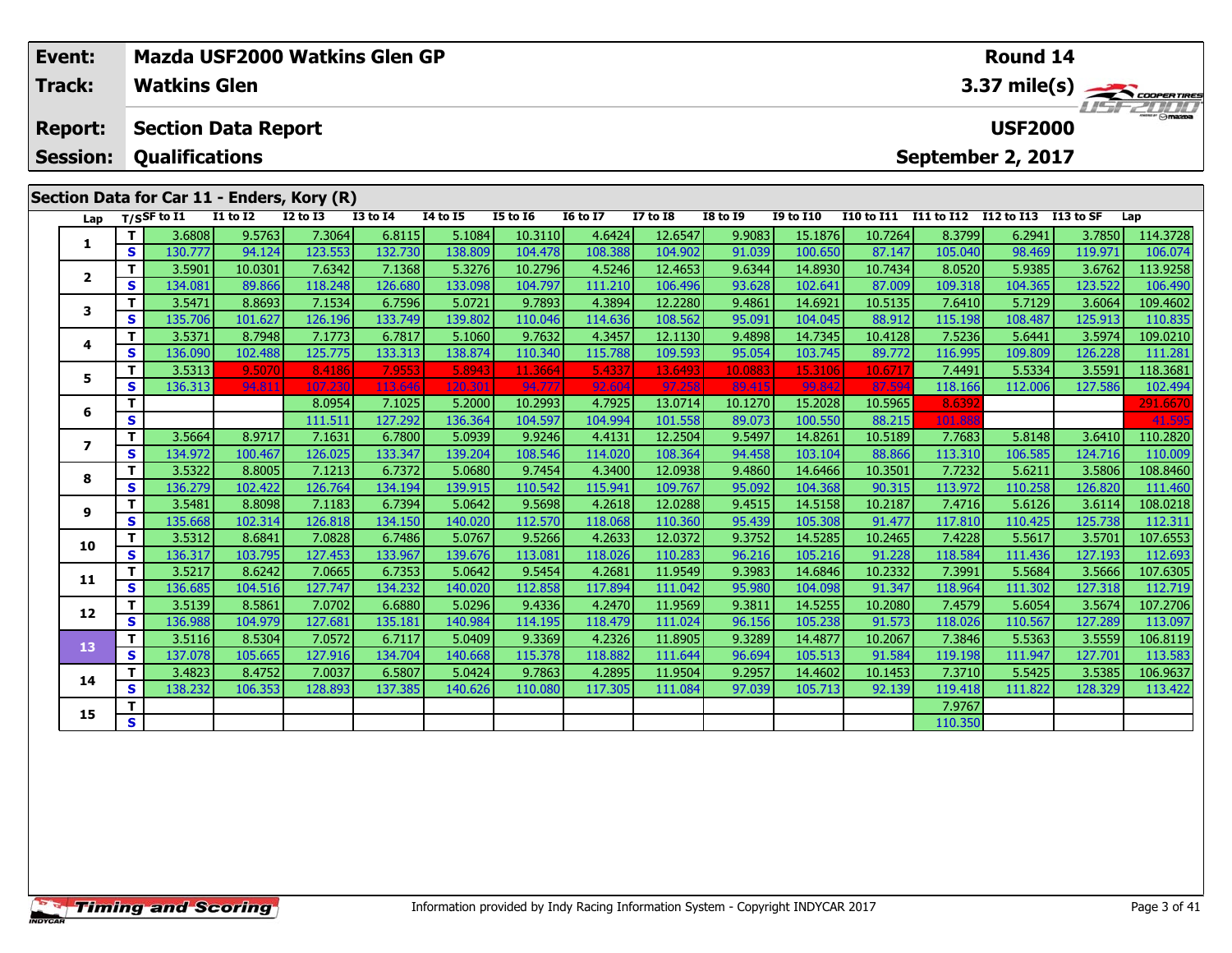| Event:         | Mazda USF2000 Watkins Glen GP              | <b>Round 14</b>                    |
|----------------|--------------------------------------------|------------------------------------|
| <b>Track:</b>  | <b>Watkins Glen</b>                        | $3.37 \text{ mile(s)}$             |
| <b>Report:</b> | Section Data Report                        | <b>LISE 2000</b><br><b>USF2000</b> |
|                | <b>Session: Qualifications</b>             | September 2, 2017                  |
|                | Section Data for Car 11 - Enders, Kory (R) |                                    |

| Lap          |        | T/SPI to PO PO to SF SF to PI |          | $\sim$   |
|--------------|--------|-------------------------------|----------|----------|
|              | Т      |                               | 126.5347 |          |
| 1            | S      |                               | 92.028   |          |
| $\mathbf{2}$ | T      |                               |          |          |
|              | S      |                               |          |          |
| 3            | T      |                               |          |          |
|              | S      |                               |          |          |
| 4            | т      |                               |          |          |
|              | S      |                               |          |          |
| 5            | T      |                               |          | 121.8283 |
|              | S      |                               |          | 95.807   |
| 6            | т      | 175.8552                      | 113.0341 |          |
|              | S      | 5.316                         | 103.020  |          |
| 7            | T      |                               |          |          |
|              | S      |                               |          |          |
| 8            | т      |                               |          |          |
|              | S<br>T |                               |          |          |
| 9            | S      |                               |          |          |
|              | т      |                               |          |          |
| 10           | S      |                               |          |          |
|              | т      |                               |          |          |
| 11           | S      |                               |          |          |
|              | т      |                               |          |          |
| 12           | S      |                               |          |          |
|              | T      |                               |          |          |
| 13           | S      |                               |          |          |
|              | т      |                               |          | 109.7939 |
| 14           | S      |                               |          | 106.309  |
|              | T      |                               |          |          |
| 15           | Ś      |                               |          |          |
|              |        |                               |          |          |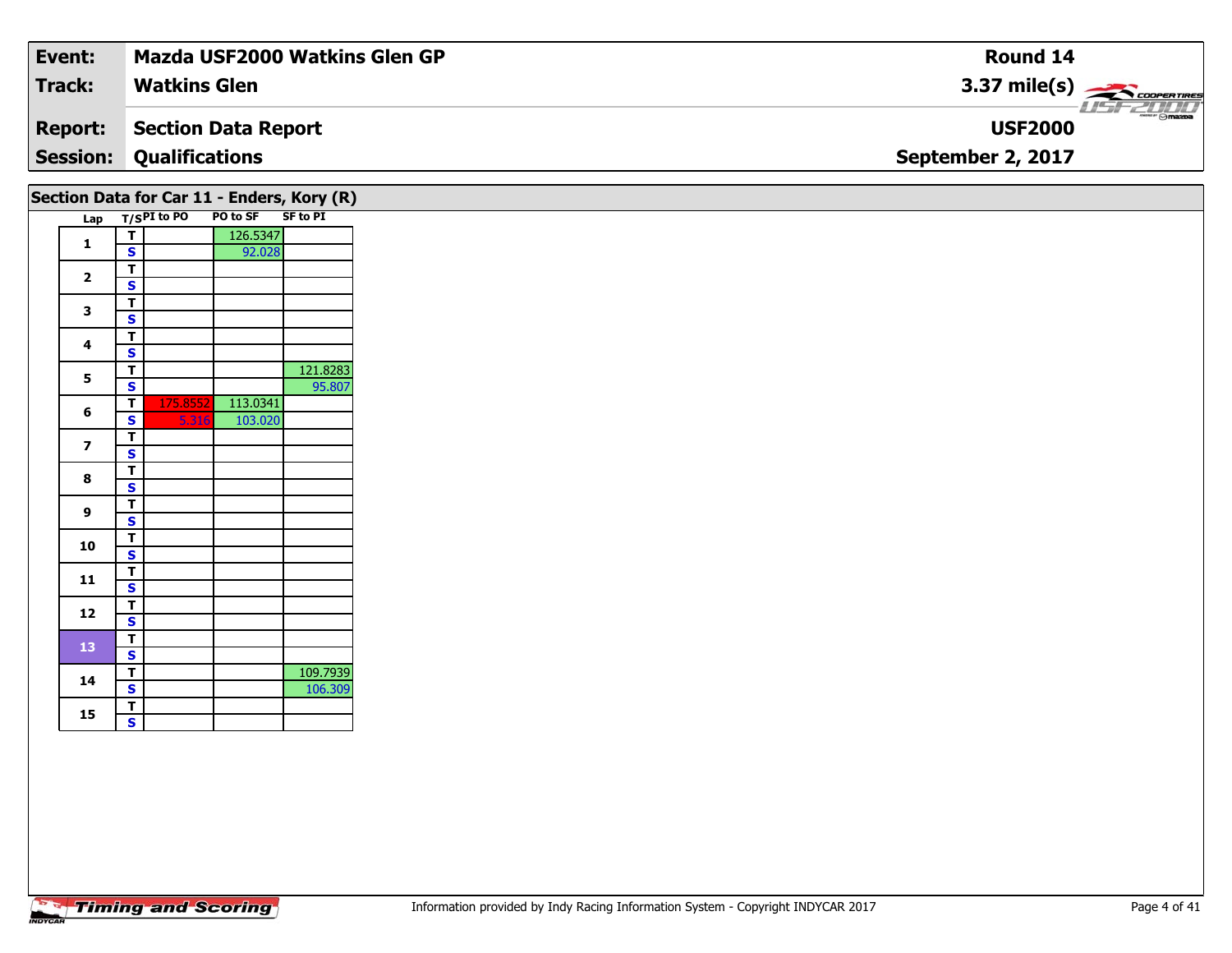|                                                                                                                                                                                                                                                                                                                                              | Event:<br>Track:                  |                 | <b>Watkins Glen</b>   |                            |                 | Mazda USF2000 Watkins Glen GP |                 |                 |                 |                  |                   |            |            |                  | <b>Round 14</b>                     |         | 3.37 mile(s)      |
|----------------------------------------------------------------------------------------------------------------------------------------------------------------------------------------------------------------------------------------------------------------------------------------------------------------------------------------------|-----------------------------------|-----------------|-----------------------|----------------------------|-----------------|-------------------------------|-----------------|-----------------|-----------------|------------------|-------------------|------------|------------|------------------|-------------------------------------|---------|-------------------|
|                                                                                                                                                                                                                                                                                                                                              | <b>Report:</b><br><b>Session:</b> |                 | <b>Qualifications</b> | <b>Section Data Report</b> |                 |                               |                 |                 |                 |                  |                   |            |            |                  | <b>USF2000</b><br>September 2, 2017 |         | <b>LISITZLINI</b> |
| Section Data for Car 21 - VeeKay, Rinus (R)<br>$T/S$ SF to $I1$<br>Lap                                                                                                                                                                                                                                                                       |                                   | <b>I1 to I2</b> | <b>I2 to I3</b>       | <b>I3 to I4</b>            | <b>I4 to I5</b> | <b>I5 to 16</b>               | <b>16 to 17</b> | <b>I7 to I8</b> | <b>I8 to I9</b> | <b>I9 to I10</b> | <b>I10 to I11</b> | I11 to I12 | I12 to I13 | <b>I13 to SF</b> | Lap                                 |         |                   |
|                                                                                                                                                                                                                                                                                                                                              |                                   |                 | 3.7151                | 9.6221                     | 7.3544          | 6.9329                        | 5.2383          | 10.3120         | 4.6280          | 12.6563          | 9.8136            | 15.2504    | 10.7214    | 8.5373           | 6.4926                              | 3.7998  | 115.0742          |
|                                                                                                                                                                                                                                                                                                                                              | s l                               | 129.569         | 93.676                | 122.747                    | 130.406         | 135.367                       | 104.468         | 108.726         | 104.888         | 91.918           | 100.236           | 87.188     | 103.104    | 95.458           | 119.504                             | 105.428 |                   |
|                                                                                                                                                                                                                                                                                                                                              |                                   |                 | 3.6102                | 9.0820                     | 7.2424          | 6.8528                        | 5.1813          | 9.6919          | 4.4041          | 12.3037          | 9.5509            | 14.9993    | 10.5172    | 7.6726           | 5.9617                              | 3.6806  | 110.7507          |
|                                                                                                                                                                                                                                                                                                                                              |                                   | s l             |                       | 99.247                     |                 |                               | 136.856         | 111.152         | 114.253         | 107.894          | 94.446            | 101.914    | 88.880     | 114.723          | 103.959                             | 123.374 | 109.543           |
| $\overline{2}$<br>133.334<br>131.930<br>124.645<br>6.8171<br>8.8334<br>5.1528<br>9.4015<br>3.5772<br>7.1698<br>3<br>134.564<br>132.621<br>137.613<br>S I<br>125.907<br>114.585<br>102.040<br>6.8139<br>5.1519<br>8.6963<br>7.1583<br>9.2917<br>3.5535<br>4<br>s l<br>135.462<br>132.683 <b>I</b><br>137.637<br>115.939<br>103.649<br>126.109 | 4.3081                            | 12.0517         | 9.3788                | 14.7945                    | 10.3657         | 7.4686                        | 5.7311          | 3.6270          | 108.6773        |                  |                   |            |            |                  |                                     |         |                   |
|                                                                                                                                                                                                                                                                                                                                              |                                   |                 |                       |                            |                 |                               | 116.799         | 110.150         | 96.179          | 103.325          | 90.179            | 117.857    | 108.142    | 125.197          | 111.633                             |         |                   |
|                                                                                                                                                                                                                                                                                                                                              |                                   |                 |                       |                            |                 |                               | 4.2759          | 11.9512         | 9.3208          | 14.7074          | 10.2513           | 7.4250     | 5.6598     | 3.5967           | 107.8537                            |         |                   |
|                                                                                                                                                                                                                                                                                                                                              |                                   |                 |                       |                            |                 |                               | 117.679         | 111.077         | 96.778          | 103.937          | 91.186            | 118.549    | 109.504    | 126.252          | 112.486                             |         |                   |

5 | T | 3.5396| 8.6547| 7.1288| 7.3104| 5.9596| 11.7356| 5.5651| 15.3992| 11.7754| 18.5174| 13.0018| 7.3930| 5.5735| 3.5739| 125.1280<br>| S | 135.994| 104.147| 126.631| 123.672| 118.983| 91.795| 90.417| 86.206| 76.604| 82.55

**<sup>T</sup>** 7.4948 6.9526 5.2291 10.0690 4.5080 12.5807 9.8082 15.0816 10.7911 9.6887 506.0891 **<sup>S</sup>** 120.447 130.036 135.605 106.989 111.620 105.519 91.969 101.358 86.624 90.851 23.972

7 | T | 3.5860 | 8.8837 | 7.1651 | 6.7823 | 5.1199 | 9.3033 | 4.2684 | 11.9684 | 9.3024 | 14.6720 | 10.2747 | 7.5768 | 5.8181 | 3.6412 |108.3623<br>7 | S | 134.234 | 101.463 | 125.989 | 133.302 | 138.497 | 115.795 | 117.885 |

8 T | 3.5513 8.6355 7.1033 6.7657 5.1112 9.0752 4.2235 11.8599 9.2902 14.6528 10.2082 7.4084 5.6188 3.5886 107.0926<br>8 S 135.546 104.379 127.086 133.629 138.733 118.705 119.139 111.932 97.096 104.324 91.571 118.815 110.303

106.4939 | T | 3.5357 | 8.5381 | 7.0729 | 6.7474 | 5.1004 | 9.0245 | 4.2161 | 11.7392 | 9.2309 | 14.6261 | 10.1700 | 7.3899 | 5.5395 | 3.5632 | 106.4939 |<br>S | 136.144 | 105.570 | 127.632 | 133.991 | 139.027 | 119.372 | 11

0 | T | 3.5354| 8.5294| 7.0713| 6.7389| 5.0921| 9.0758| 4.2582| 11.7981| 9.2352| 14.5675| 10.1517| 7.3826| 5.5391| 3.5709| 106.5462<br>| S | 136.155| 105.677| 127.661| 134.160| 139.253| 118.697| 118.168| 112.518| 97.675| 104.

**<sup>T</sup>** 3.5277 8.4838 7.0703 6.7387 5.0907 8.9728 4.2029 11.8020 9.2153 14.5741 10.1432 7.3882 5.5074 3.5549 106.2720 **<sup>S</sup>** 136.453 106.245 127.679 134.164 139.291 120.060 119.723 112.481 97.886 104.887 92.158 119.140 112.535 127.737 114.160

2 | T | 3.5217| 8.4968| 7.0852| 6.7598| 5.1105| 9.0737| 4.2334| 11.7504| 9.1930| 14.5486| 10.1373| 7.3879| 5.5061| 3.5530| 106.3574<br>| S | 136.685| 106.083| 127.410| 133.745| 138.752| 118.725| 118.860| 112.975| 98.123| 105.

**T** 8.3015 **S** 106.032

**5**

**6**

**7**

**8**

**9**

**10**

**11**

**12**

**13**

112.486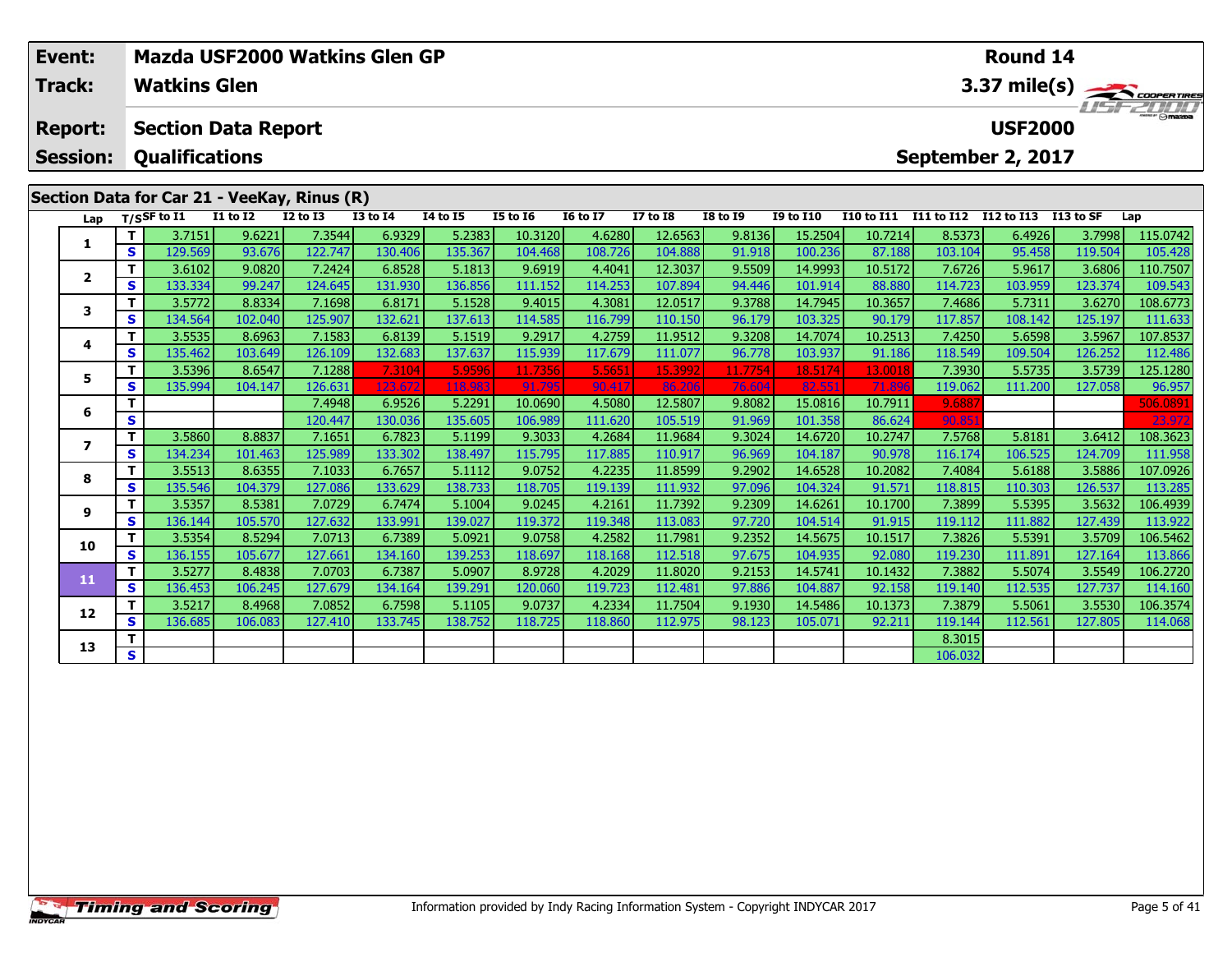| Event:          | <b>Mazda USF2000 Watkins Glen GP</b> | Round 14                                  |
|-----------------|--------------------------------------|-------------------------------------------|
| <b>Track:</b>   | <b>Watkins Glen</b>                  | $3.37 \text{ mile(s)}$                    |
| <b>Report:</b>  | <b>Section Data Report</b>           | $\frac{1}{\odot}$ mazpa<br><b>USF2000</b> |
| <b>Session:</b> | <b>Qualifications</b>                | September 2, 2017                         |
|                 |                                      |                                           |

|                         |   |               |          | Section Data for Car 21 - VeeKay, Rinus (R) |
|-------------------------|---|---------------|----------|---------------------------------------------|
| Lap                     |   | $T/SPI$ to PO | PO to SF | SF to PI                                    |
|                         | т |               | 122.7014 |                                             |
| 1                       | Ś |               | 94.903   |                                             |
|                         | т |               |          |                                             |
| $\overline{\mathbf{2}}$ | S |               |          |                                             |
| 3                       | т |               |          |                                             |
|                         | S |               |          |                                             |
| 4                       | т |               |          |                                             |
|                         | S |               |          |                                             |
| 5                       | т |               |          | 129.6280                                    |
|                         | S |               |          | 90.043                                      |
| 6                       | т | 391.3822      | 110.7026 |                                             |
|                         | S | 2.388         | 105.190  |                                             |
| 7                       | т |               |          |                                             |
|                         | S |               |          |                                             |
| 8                       | T |               |          |                                             |
|                         | S |               |          |                                             |
| 9                       | т |               |          |                                             |
|                         | S |               |          |                                             |
| 10                      | т |               |          |                                             |
|                         | S |               |          |                                             |
| 11                      | т |               |          |                                             |
|                         | S |               |          |                                             |
| 12                      | т |               |          | 110.6856                                    |
|                         | S |               |          | 105.452                                     |
|                         | T |               |          |                                             |
| 13                      | S |               |          |                                             |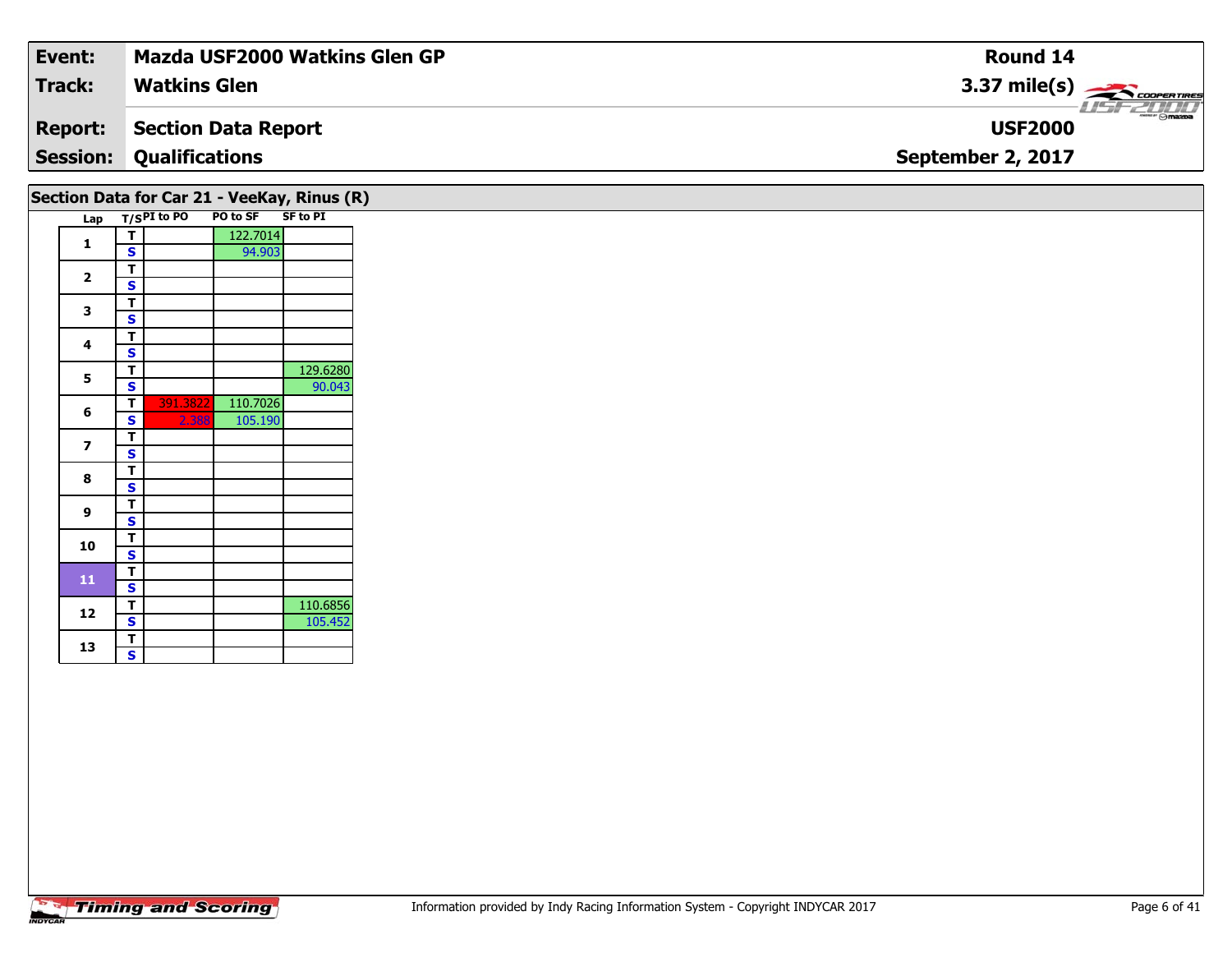|         | Event:<br>Track: |        | <b>Watkins Glen</b>   |                            |                                            | Mazda USF2000 Watkins Glen GP |                 |                 | Round 14<br>3.37 mile(s) $\frac{1}{\sqrt{1-\frac{1}{2}}}\frac{1}{\sqrt{1-\frac{1}{2}}}\frac{1}{\sqrt{1-\frac{1}{2}}}\frac{1}{\sqrt{1-\frac{1}{2}}}\frac{1}{\sqrt{1-\frac{1}{2}}}\frac{1}{\sqrt{1-\frac{1}{2}}}\frac{1}{\sqrt{1-\frac{1}{2}}}\frac{1}{\sqrt{1-\frac{1}{2}}}\frac{1}{\sqrt{1-\frac{1}{2}}}\frac{1}{\sqrt{1-\frac{1}{2}}}\frac{1}{\sqrt{1-\frac{1}{2}}}\frac{1}{\sqrt{1-\frac{1}{2}}}\frac{1}{\sqrt{1-\frac{1}{2$ |                 |                 |                  |                   |            |                   |           |          |
|---------|------------------|--------|-----------------------|----------------------------|--------------------------------------------|-------------------------------|-----------------|-----------------|--------------------------------------------------------------------------------------------------------------------------------------------------------------------------------------------------------------------------------------------------------------------------------------------------------------------------------------------------------------------------------------------------------------------------------|-----------------|-----------------|------------------|-------------------|------------|-------------------|-----------|----------|
|         | <b>Report:</b>   |        |                       | <b>Section Data Report</b> |                                            |                               |                 |                 |                                                                                                                                                                                                                                                                                                                                                                                                                                |                 |                 |                  |                   |            | <b>USF2000</b>    |           |          |
|         | <b>Session:</b>  |        | <b>Qualifications</b> |                            |                                            |                               |                 |                 |                                                                                                                                                                                                                                                                                                                                                                                                                                |                 |                 |                  |                   |            | September 2, 2017 |           |          |
|         |                  |        |                       |                            | Section Data for Car 22 - Ming, Calvin (R) |                               |                 |                 |                                                                                                                                                                                                                                                                                                                                                                                                                                |                 |                 |                  |                   |            |                   |           |          |
|         |                  |        | Lap T/SSF to I1       | <b>I1 to I2</b>            | $I2$ to $I3$                               | <b>I3 to I4</b>               | <b>I4 to I5</b> | <b>I5 to I6</b> | <b>16 to 17</b>                                                                                                                                                                                                                                                                                                                                                                                                                | <b>I7 to I8</b> | <b>I8 to I9</b> | <b>I9 to I10</b> | <b>I10 to I11</b> | I11 to I12 | I12 to I13        | I13 to SF | Lap      |
|         |                  |        | 3.8195                | 9.7539                     | 7.3326                                     | 6.8734                        | 5.1618          | 10.4554         | 4.6992                                                                                                                                                                                                                                                                                                                                                                                                                         | 12.6729         | 9.8680          | 15.1957          | 10.6466           | 8.4564     | 6.4747            | 3.8555    | 115.2656 |
|         |                  | S      | 126.028               | 92.411                     | 123.111                                    | 131.535                       | 137.373         | 103.035         | 107.078                                                                                                                                                                                                                                                                                                                                                                                                                        | 104.751         | 91.411          | 100.597          | 87.800            | 104.090    | 95.722            | 117.777   | 105.253  |
|         | $\mathbf{2}$     |        | 3.5696                | 9.1205                     | 7.1870                                     | 6.7939                        | 5.1201          | 9.7512          | 4.5118                                                                                                                                                                                                                                                                                                                                                                                                                         | 12.2729         | 9.5510          | 14.9186          | 10.5882           | 7.7031     | 5.8569            | 3.6319    | 110.5767 |
|         |                  | S.     | 134.851               | 98.828                     | 125.606                                    | 133.074                       | 138.492         | 110.476         | 111.526                                                                                                                                                                                                                                                                                                                                                                                                                        | 108.165         | 94.445          | 102.465          | 88.284            | 114.269    | 105.819           | 125.028   | 109.716  |
|         | 3                |        | 3.5460                | 9.4187                     | 7.2588                                     | 6.8239                        | 5.1248          | 9.8011          | 4.4711                                                                                                                                                                                                                                                                                                                                                                                                                         | 12.3901         | 9.7734          | 16.8607          | 10.5763           | 7.5621     | 5.7381            | 3.6001    | 112.9452 |
|         |                  | S.     | 135.748               | 95.699                     | 124.363                                    | 132.489                       | 138.365         | 109.913         | 112.541                                                                                                                                                                                                                                                                                                                                                                                                                        | 107.142         | 92.296          | 90.663           | 88.384            | 116.400    | 108.010           | 126.133   | 107.415  |
|         | 4                |        | 3.5705                | 8.8413                     | 7.1517                                     | 6.8019                        | 5.1424          | 9.5818          | 4.3921                                                                                                                                                                                                                                                                                                                                                                                                                         | 12.3530         | 9.4842          | 14.7642          | 10.3929           | 7.5120     | 5.8285            | 3.6345    | 109.4510 |
|         |                  | S l    | 134.817               | 101.949                    | 126.226                                    | 132.917                       | 137.891         | 112.429         | 114.565                                                                                                                                                                                                                                                                                                                                                                                                                        | 107.464         | 95.110          | 103.537          | 89.943            | 117.176    | 106.335           | 124.939   | 110.844  |
|         | 3.5619           | 8.8812 | 7.3183                | 7.0493                     | 5.2245                                     | 10.7680                       | 4.9520          | 14.0526         | 10.4530                                                                                                                                                                                                                                                                                                                                                                                                                        | 16.8088         | 12.9173         | 7.4465           | 5.7185            | 3.6032     | 118.7551          |           |          |
|         | 5                | S      | 135.142               | 101.491                    | 123.352                                    | 128.253                       | 135.724         | 100.044         | 101.612                                                                                                                                                                                                                                                                                                                                                                                                                        | 94.467          | 86.295          | 90.943           | 72.366            | 118.207    | 108.380           | 126.024   | 102.160  |
|         |                  |        | 7.4873                | 6.9273                     | 5.1825                                     | 10.0823                       | 4.5783          | 12.7271         | 9.6507                                                                                                                                                                                                                                                                                                                                                                                                                         | 15.0395         | 10.5984         | 9.887            |                   |            | 506.5268          |           |          |
| 6<br>S. |                  |        | 120.568 <b>l</b>      | 130.511 <b>I</b>           | 136.8241                                   | 106.848                       | 109.906         | 104.305         | 93.469                                                                                                                                                                                                                                                                                                                                                                                                                         | 101.641         | 88.199          | 89.02            |                   |            | 23.951            |           |          |

7 | T | 3.5408| 8.9095| 7.0983| 6.7074| 5.0479| 9.6881| 4.3544| 12.1417| 9.3888| 14.7376| 10.3215| 7.5684| 5.7678| 3.5997| 108.8719<br>7 | S | 135.948 101.169 127.175 134.790 140.472 111.195 115.557 109.334 96.077 103.724 90.

**<sup>T</sup>** 3.5400 8.7110 7.0896 6.7394 5.0828 9.3952 4.3539 11.9810 9.3945 14.7579 10.3639 7.4073 5.6539 3.5919 108.0623 **<sup>S</sup>** 135.978 103.474 127.331 134.150 139.508 114.662 115.570 110.800 96.018 103.581 90.195 118.832 109.619 126.421 112.269

107.8296.117 | 3.5439 | 8.7177 | 7.0869 | 6.7347 | 5.0793 | 9.3544 | 4.2869 | 11.9969 | 9.3376 | 14.6758 | 10.3164 | 7.4188 | 5.6859 | 3.5944 | 107.8296 | 9 | 5 | 9 | 5 | 9 | 5 | 9 | 5<br>S | 135.829 | 103.395 | 127.380 | 13

0 | T | 3.5368| 8.6341| 7.0667| 6.7332| 5.0836| 9.3951| 4.2802| 11.9197| 9.2767| 14.5647| 10.2258| 7.4237| 5.6197| 3.5778| 107.3378<br>| S | 136.101| 104.396| 127.744| 134.274| 139.486| 114.663| 117.560| 111.370| 97.238| 104.

**<sup>T</sup>** 3.5293 8.6606 7.0726 6.7276 5.0851 9.3621 4.2634 11.9284 9.2766 14.6130 10.2886 7.3687 5.5714 3.5696 107.3170 **<sup>S</sup>** 136.391 104.076 127.637 134.385 139.445 115.067 118.024 111.289 97.239 104.608 90.855 119.455 111.242 127.211 113.048

2 T 3.5332| 8.6277| 7.0864| 6.7570| 5.1089| 9.2067| 4.2205| 12.0463| 9.2305| 14.5498| 10.2535| 7.4092| 5.6135| 3.5753| 107.2185<br>| S 136.240| 104.473| 127.389| 133.801| 138.795| 117.010| 119.223| 110.200| 97.724| 105.062| 9

**<sup>T</sup>** 7.9982 **<sup>S</sup>** 110.053

**7**

**8**

**9**

**10**

**11**

**12**

**13**

111.434

112.511

113.152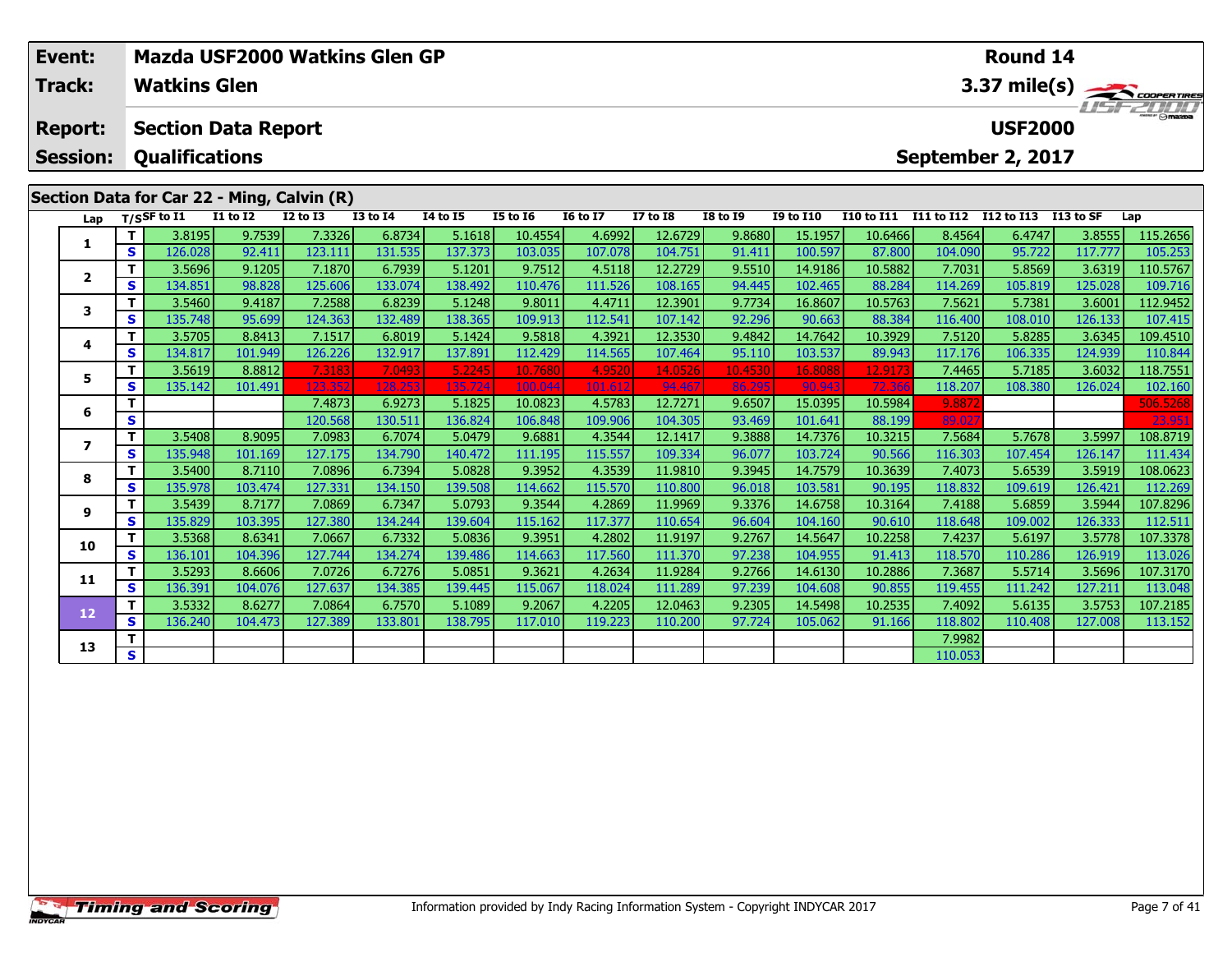| Event:         | Mazda USF2000 Watkins Glen GP              | <b>Round 14</b>                    |
|----------------|--------------------------------------------|------------------------------------|
| <b>Track:</b>  | <b>Watkins Glen</b>                        | $3.37 \text{ mile(s)}$             |
| <b>Report:</b> | Section Data Report                        | <b>LISF 2000</b><br><b>USF2000</b> |
|                | <b>Session: Qualifications</b>             | September 2, 2017                  |
|                | Section Data for Car 22 - Ming, Calvin (R) |                                    |

| Lap |                         | T/SPI to PO | PO to SF | SF to PI |
|-----|-------------------------|-------------|----------|----------|
|     | т                       |             | 122.5359 |          |
| 1   | S                       |             | 95.032   |          |
|     | T                       |             |          |          |
| 2   | S                       |             |          |          |
|     | т                       |             |          |          |
| 3   | S                       |             |          |          |
|     | Т                       |             |          |          |
| 4   | S                       |             |          |          |
|     | т                       |             |          | 123.4059 |
| 5   | $\overline{\mathbf{s}}$ |             |          | 94.583   |
|     | Т                       | 391.4668    | 110.5769 |          |
| 6   | S                       | 2.388       | 105.309  |          |
|     | т                       |             |          |          |
| 7   | S                       |             |          |          |
|     | T                       |             |          |          |
| 8   | S                       |             |          |          |
|     | т                       |             |          |          |
| 9   | S                       |             |          |          |
|     | T                       |             |          |          |
| 10  | S                       |             |          |          |
|     | т                       |             |          |          |
| 11  | S                       |             |          |          |
|     | т                       |             |          | 109.6557 |
| 12  | S                       |             |          | 106.443  |
|     | T                       |             |          |          |
| 13  | $\overline{\mathbf{s}}$ |             |          |          |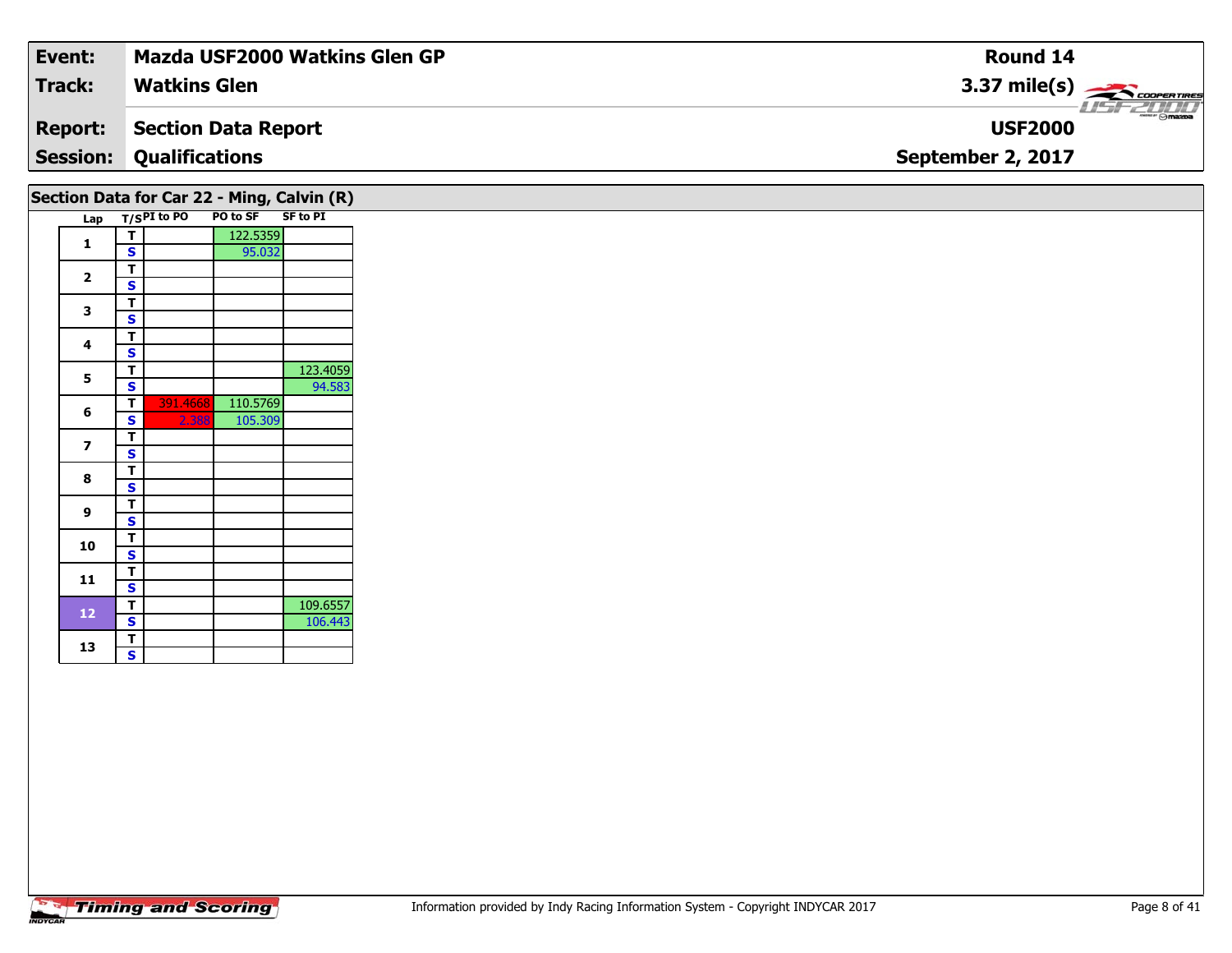| Event:          |          |                       |                                       |                 | <b>Mazda USF2000 Watkins Glen GP</b> |                 |                 |                 |                 |                 |                  |                   |                   | <b>Round 14</b> |                                    |              |  |  |
|-----------------|----------|-----------------------|---------------------------------------|-----------------|--------------------------------------|-----------------|-----------------|-----------------|-----------------|-----------------|------------------|-------------------|-------------------|-----------------|------------------------------------|--------------|--|--|
| <b>Track:</b>   |          | <b>Watkins Glen</b>   |                                       |                 |                                      |                 |                 |                 |                 |                 |                  |                   |                   |                 |                                    | 3.37 mile(s) |  |  |
| <b>Report:</b>  |          |                       | <b>Section Data Report</b>            |                 |                                      |                 |                 |                 |                 |                 |                  |                   |                   |                 | <b>LIST 2000</b><br><b>USF2000</b> |              |  |  |
| <b>Session:</b> |          | <b>Qualifications</b> |                                       |                 |                                      |                 |                 |                 |                 |                 |                  |                   | September 2, 2017 |                 |                                    |              |  |  |
|                 |          |                       | Section Data for Car 23 - Kohl, Lucas |                 |                                      |                 |                 |                 |                 |                 |                  |                   |                   |                 |                                    |              |  |  |
| Lap             |          | T/SSF to I1           | <b>I1 to I2</b>                       | <b>I2 to I3</b> | <b>I3 to I4</b>                      | <b>I4 to I5</b> | <b>I5 to 16</b> | <b>16 to 17</b> | <b>I7 to I8</b> | <b>I8 to 19</b> | <b>I9 to I10</b> | <b>I10 to I11</b> | <b>I11 to I12</b> | I12 to I13      | I13 to SF                          | Lap          |  |  |
|                 |          | 3.7160                | 9.6539                                | 7.2976          | 6.8393                               | 5.1484          | 10.7961         | 4.6278          | 13.3476         | 10.2615         | 15.8922          | 10.9470           | 8.2427            | 6.6700          | 3.8246                             | 117.2647     |  |  |
|                 | S.       | 129.538               | 93.368                                | 123.702         | 132.191                              | 137.730         | 99.784          | 108.730         | 99.456          | 87.906          | 96.188           | 85.391            | 106.789           | 92.919          | 118.729                            | 103.458      |  |  |
|                 |          | 3.6112                | 9.1613                                | 7.2479          | 6.8147                               | 5.1361          | 10.2013         | 4.3695          | 12.5656         | 9.6761          | 15.0040          | 10.5910           | 7.7641            | 6.0980          | 3.7040                             | 111.9448     |  |  |
| $\mathbf{2}$    | <b>S</b> | 133.297               | 98.388                                | 124.550         | 132.668                              | 138.060         | 105.602         | 115.158         | 105.646         | 93.224          | 101.882          | 88.261            | 113.371           | 101.635         | 122.595                            | 108.375      |  |  |
|                 |          | 3.5838                | 8.8989                                | 7.1638          | 6.7945                               | 5.1208          | 9.8469          | 4.5855          | 12.4691         | 9.6210          | 14.8979          | 10.4958           | 7.5448            | 5.8803          | 3.6496                             | 110.5527     |  |  |
|                 | <b>S</b> | 134.317               | 101.289                               | 126.012         | 133.062                              | 138.473         | 109.402         | 109.733         | 106.463         | 93.758          | 102.608          | 89.062            | 116.667           | 105.398         | 124.422                            | 109.740      |  |  |
|                 |          | 3.5741                | 8.9291                                | 7.1972          | 6.8048                               | 5.1526          | 9.8519          | 4.3133          | 12.3838         | 9.4594          | 14.7035          | 10.5240           | 7.4858            | 5.8663          | 3.6380                             | 109.8838     |  |  |
| 4               | S.       | 134.681               | 100.947                               | 125.428         | 132.861                              | 137.618         | 109.347         | 116.658         | 107.196         | 95.360          | 103.964          | 88.823            | 117.586           | 105.650         | 124.819                            | 110.408      |  |  |

5 | T | 3.5862| 8.9533 7.2303| 6.8437| 5.1548| 10.5942| 4.7027| 13.5626| 10.1029| 16.3790| 12.7203| 7.4760| 5.9225| 3.6549| 116.8834<br>| S | 134.227 100.674 124.853 132.106 137.559 101.685 106.998| 97.879| 89.286 93.329| 73.

**<sup>T</sup>** 7.5593 6.9475 5.1967 10.4579 4.5021 12.7781 9.7728 15.1403 10.6547 10.0727 507.9848 **<sup>S</sup>** 119.419 130.132 136.450 103.010 111.766 103.889 92.302 100.965 87.733 87.387 23.883

7 | T | 3.5834 | 9.0964 | 7.2557 | 6.8144 | 5.1275 | 9.9199 | 4.2998 | 12.3459 | 9.4524 | 14.8074 | 10.3851 | 7.6216 | 5.8713 | 3.6454 |110.2262<br>7 | S | 134.332 | 99.090 | 124.416 | 132.674 | 138.292 | 108.597 | 117.024 |

**<sup>T</sup>** 3.5689 8.6491 7.1218 6.7904 5.1264 9.6221 4.2831 12.1353 9.2887 14.7173 10.2610 7.4668 5.7365 3.6140 108.3814 **<sup>S</sup>** 134.877 104.215 126.755 133.143 138.321 111.958 117.481 109.392 97.112 103.867 91.100 117.885 108.040 125.648 111.938

5.1079559 112.379 12.57751 12.57751 12.57751 12.57751 12.57751 12.57751 12.57751 12.57751 12.57751 12.57751 12<br>S 134.700 103.522 126.549 133.359 138.825 113.788 118.332 110.522 96.812 105.037 91.298 118.741 107.318 125.22

0 | T | 3.5481 | 8.6162| 7.1122| 6.7496| 5.1101| 9.3663| 4.2363| 12.1045| 9.2578| 14.5440| 10.2160| 7.4603| 5.6241| 3.5928| 107.5383<br>| S | 135.668| 104.613| 126.927| 133.947| 138.763| 115.016| 118.779| 109.670| 97.436| 105

**<sup>T</sup>** 3.5423 9.2072 7.4997 6.8779 5.1488 9.7152 4.6086 14.0576 9.4030 14.6310 10.2646 7.4274 5.5696 3.5831 111.5360 **<sup>S</sup>** 135.890 97.898 120.368 131.449 137.720 110.885 109.183 94.433 95.932 104.479 91.068 118.511 111.278 126.731 108.772

2 T 3.5324 8.7756 7.1632 6.7721 5.1196 10.1696 4.3142 12.1106 9.3041 14.4753 10.3322 7.4457 5.6086 3.5751 108.6983<br>2 S 136.271 102.712 126.023 133.502 138.505 105.931 116.634 109.615 96.951 105.603 90.472 118.220 110.504 1

**B T S** 1 111.254

**5**

**6**

**7**

**8**

**9**

**10**

**11**

**12**

**13**

112.379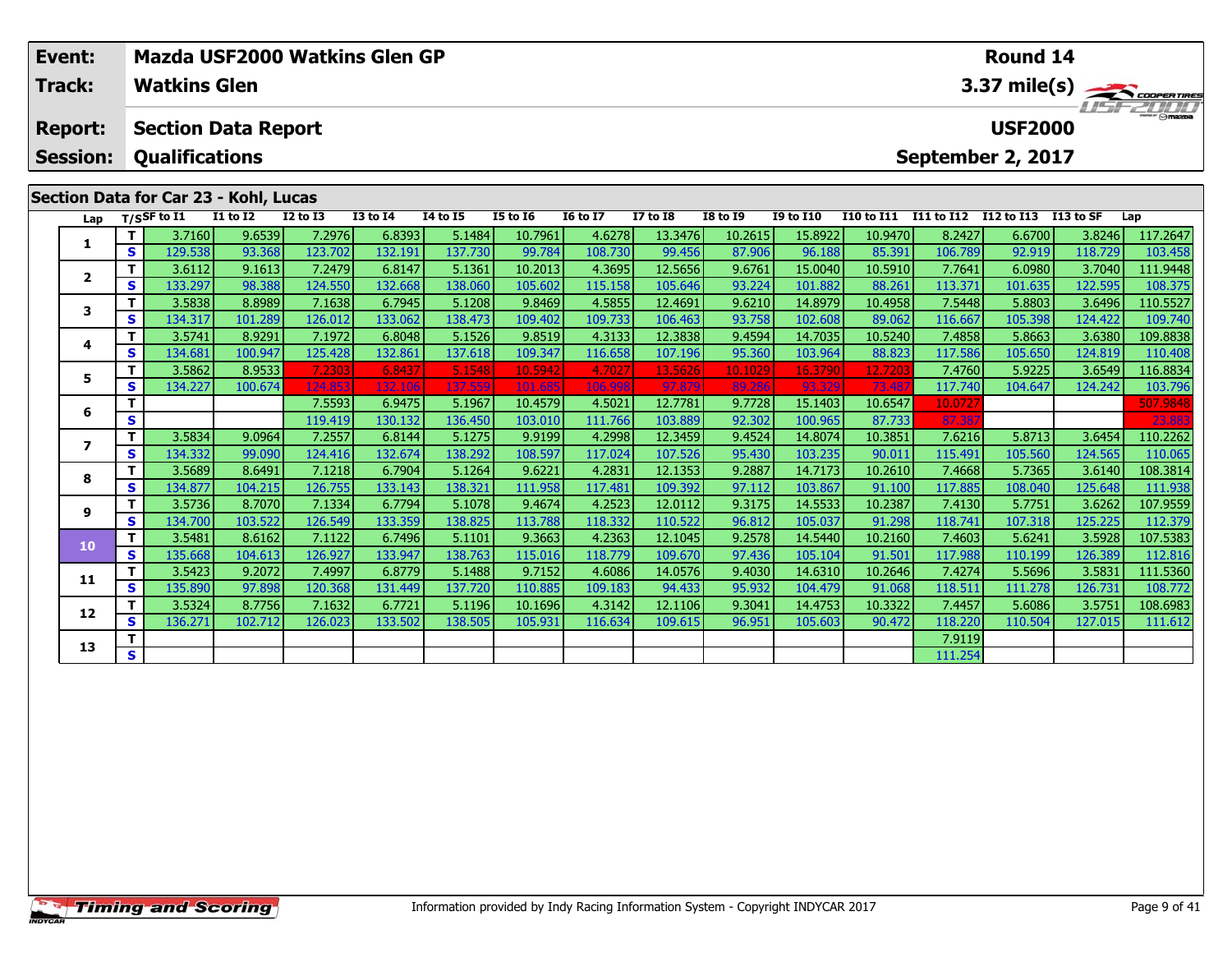| Event:         | Mazda USF2000 Watkins Glen GP         | <b>Round 14</b>                    |
|----------------|---------------------------------------|------------------------------------|
| <b>Track:</b>  | <b>Watkins Glen</b>                   | $3.37 \text{ mile(s)}$             |
| <b>Report:</b> | Section Data Report                   | <b>LISF 2000</b><br><b>USF2000</b> |
|                | <b>Session: Qualifications</b>        | September 2, 2017                  |
|                | Section Data for Car 23 - Kohl, Lucas |                                    |

| Lap |   | T/SPI to PO | PO to SF | <b>SF to PI</b> |
|-----|---|-------------|----------|-----------------|
|     | т |             | 122.6316 |                 |
| 1   | S |             | 94.957   |                 |
|     | т |             |          |                 |
| 2   | S |             |          |                 |
|     | т |             |          |                 |
| 3   | S |             |          |                 |
|     | т |             |          |                 |
| 4   | S |             |          |                 |
|     | т |             |          | 121.3960        |
| 5   | S |             |          | 96.149          |
|     | т | 392.1567    | 111.4004 |                 |
| 6   | S | 2.384       | 104.531  |                 |
|     | т |             |          |                 |
| 7   | S |             |          |                 |
| 8   | т |             |          |                 |
|     | S |             |          |                 |
| 9   | т |             |          |                 |
|     | S |             |          |                 |
| 10  | т |             |          |                 |
|     | S |             |          |                 |
| 11  | т |             |          |                 |
|     | S |             |          |                 |
| 12  | Т |             |          | 111.8479        |
|     | S |             |          | 104.356         |
| 13  | т |             |          |                 |
|     | S |             |          |                 |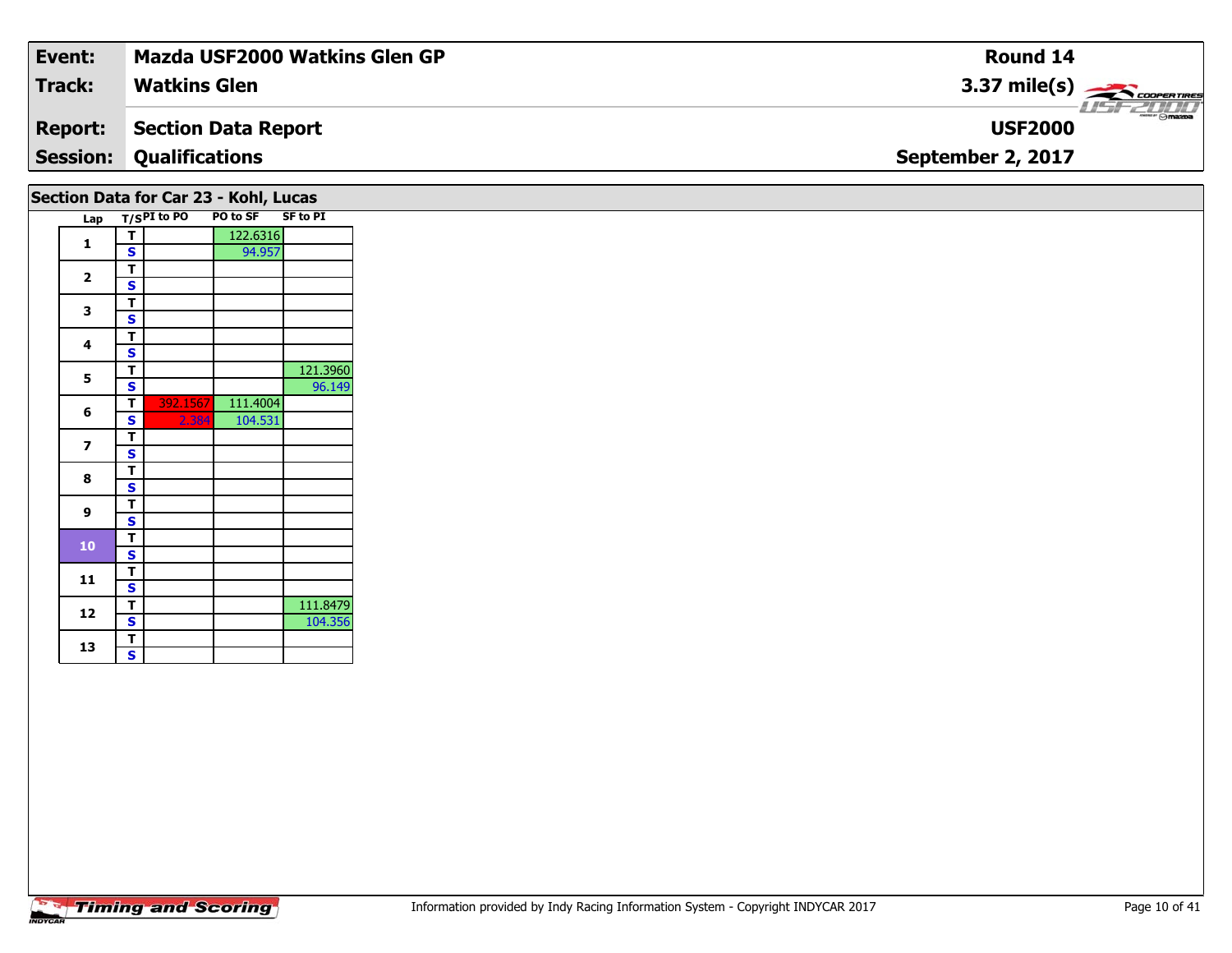| <b>USF2000</b><br><b>Section Data Report</b><br><b>Report:</b><br><b>Session:</b><br><b>Qualifications</b><br>September 2, 2017<br>Section Data for Car 3 - Askew, Oliver (R)<br><b>I1 to I2</b><br><b>I2 to I3</b><br><b>I3 to I4</b><br><b>14 to 15</b><br><b>I5 to 16</b><br><b>16 to 17</b><br><b>I7 to I8</b><br><b>I8 to I9</b><br><b>I9 to I10</b><br><b>I10 to I11</b><br><b>I11 to I12</b><br>I12 to I13<br>I13 to SF<br>$T/S$ SF to $\overline{11}$<br>Lap<br>Lap<br>9.3920<br>12.5213<br>9.9612<br>3.6505<br>7.2581<br>6.8301<br>5.1409<br>10.1975<br>4.4472<br>15.4319<br>10.7044<br>8.0691<br>6.0629<br>3.7007<br>т<br>1<br>S.<br>95.971<br>132.369<br>137.931<br>106.019<br>131.862<br>124.375<br>105.641<br>113.146<br>90.556<br>99.057<br>87.326<br>109.086<br>102.224<br>122.704<br>9.0377<br>7.1763<br>4.4399<br>3.5559<br>6.7250<br>5.0393<br>9.7599<br>12.4160<br>9.5249<br>14.9059<br>10.6984<br>7.6463<br>5.7923<br>3.6239<br>т<br>$\overline{\mathbf{2}}$<br>135.370<br>99.734<br>125.793<br>134.437<br>140.712<br>113.332<br>106.918<br>102.552<br>87.375<br>S.<br>110.377<br>94.704<br>115.118<br>106.999<br>125.304<br>8.9688<br>7.1256<br>4.3832<br>9.4293<br>3.5114<br>6.6548<br>5.0606<br>9.6199<br>12.2191<br>14.8541<br>10.3844<br>7.5149<br>3.5837<br>5.7242<br>3<br>137.086<br>126.688<br>108.641<br>102.910<br>100.500<br>135.855<br>140.120<br>111.984<br>114.798<br>95.664<br>90.017<br>117.131<br>108.272<br>126.710<br>S<br>8.7902<br>7.1391<br>4.2664<br>9.3471<br>14.7727<br>10.3325<br>3.5818<br>т<br>3.5345<br>6.7899<br>5.1299<br>9.4767<br>12.1162<br>7.4488<br>5.6126 |          |
|--------------------------------------------------------------------------------------------------------------------------------------------------------------------------------------------------------------------------------------------------------------------------------------------------------------------------------------------------------------------------------------------------------------------------------------------------------------------------------------------------------------------------------------------------------------------------------------------------------------------------------------------------------------------------------------------------------------------------------------------------------------------------------------------------------------------------------------------------------------------------------------------------------------------------------------------------------------------------------------------------------------------------------------------------------------------------------------------------------------------------------------------------------------------------------------------------------------------------------------------------------------------------------------------------------------------------------------------------------------------------------------------------------------------------------------------------------------------------------------------------------------------------------------------------------------------------------------------------------------------|----------|
|                                                                                                                                                                                                                                                                                                                                                                                                                                                                                                                                                                                                                                                                                                                                                                                                                                                                                                                                                                                                                                                                                                                                                                                                                                                                                                                                                                                                                                                                                                                                                                                                                    |          |
|                                                                                                                                                                                                                                                                                                                                                                                                                                                                                                                                                                                                                                                                                                                                                                                                                                                                                                                                                                                                                                                                                                                                                                                                                                                                                                                                                                                                                                                                                                                                                                                                                    |          |
|                                                                                                                                                                                                                                                                                                                                                                                                                                                                                                                                                                                                                                                                                                                                                                                                                                                                                                                                                                                                                                                                                                                                                                                                                                                                                                                                                                                                                                                                                                                                                                                                                    |          |
|                                                                                                                                                                                                                                                                                                                                                                                                                                                                                                                                                                                                                                                                                                                                                                                                                                                                                                                                                                                                                                                                                                                                                                                                                                                                                                                                                                                                                                                                                                                                                                                                                    |          |
|                                                                                                                                                                                                                                                                                                                                                                                                                                                                                                                                                                                                                                                                                                                                                                                                                                                                                                                                                                                                                                                                                                                                                                                                                                                                                                                                                                                                                                                                                                                                                                                                                    | 113.3678 |
|                                                                                                                                                                                                                                                                                                                                                                                                                                                                                                                                                                                                                                                                                                                                                                                                                                                                                                                                                                                                                                                                                                                                                                                                                                                                                                                                                                                                                                                                                                                                                                                                                    | 107.015  |
|                                                                                                                                                                                                                                                                                                                                                                                                                                                                                                                                                                                                                                                                                                                                                                                                                                                                                                                                                                                                                                                                                                                                                                                                                                                                                                                                                                                                                                                                                                                                                                                                                    | 110.3417 |
|                                                                                                                                                                                                                                                                                                                                                                                                                                                                                                                                                                                                                                                                                                                                                                                                                                                                                                                                                                                                                                                                                                                                                                                                                                                                                                                                                                                                                                                                                                                                                                                                                    | 109.949  |
|                                                                                                                                                                                                                                                                                                                                                                                                                                                                                                                                                                                                                                                                                                                                                                                                                                                                                                                                                                                                                                                                                                                                                                                                                                                                                                                                                                                                                                                                                                                                                                                                                    | 109.0340 |
|                                                                                                                                                                                                                                                                                                                                                                                                                                                                                                                                                                                                                                                                                                                                                                                                                                                                                                                                                                                                                                                                                                                                                                                                                                                                                                                                                                                                                                                                                                                                                                                                                    | 111.268  |
| 4                                                                                                                                                                                                                                                                                                                                                                                                                                                                                                                                                                                                                                                                                                                                                                                                                                                                                                                                                                                                                                                                                                                                                                                                                                                                                                                                                                                                                                                                                                                                                                                                                  | 108.3384 |
| S.<br>136.190<br>102.542<br>126.448<br>133.152<br>138.227<br>113.676<br>117.941<br>109.564<br>96.505<br>103.477<br>90.469<br>118.170<br>126.777<br>110.425                                                                                                                                                                                                                                                                                                                                                                                                                                                                                                                                                                                                                                                                                                                                                                                                                                                                                                                                                                                                                                                                                                                                                                                                                                                                                                                                                                                                                                                         | 111.982  |
| 5.3255<br>4.8300<br>11.2666<br>13.0853<br>9.9259<br>15.4802<br>10.8846<br>7.6000<br>т<br>8.0430<br>7.1257<br>5                                                                                                                                                                                                                                                                                                                                                                                                                                                                                                                                                                                                                                                                                                                                                                                                                                                                                                                                                                                                                                                                                                                                                                                                                                                                                                                                                                                                                                                                                                     | 418.6399 |
| S<br>126.877<br>101.450<br>115.819<br>112.238<br>133.150<br>95.616<br>104.178<br>90.878<br>98.748<br>85.880                                                                                                                                                                                                                                                                                                                                                                                                                                                                                                                                                                                                                                                                                                                                                                                                                                                                                                                                                                                                                                                                                                                                                                                                                                                                                                                                                                                                                                                                                                        | 28.980   |
| 3.6725<br>3.6130<br>9.2116<br>7.1850<br>9.7707<br>4.3463<br>9.4396<br>14.8272<br>6.0088<br>6.8108<br>5.1441<br>12.1826<br>10.4862<br>7.8173<br>6                                                                                                                                                                                                                                                                                                                                                                                                                                                                                                                                                                                                                                                                                                                                                                                                                                                                                                                                                                                                                                                                                                                                                                                                                                                                                                                                                                                                                                                                   | 110.5157 |
| S<br>133.231<br>97.851<br>125.641<br>132.744<br>137.845<br>115.772<br>108.967<br>95.560<br>112.600<br>110.255<br>103.097<br>89.143<br>103.144<br>123.646                                                                                                                                                                                                                                                                                                                                                                                                                                                                                                                                                                                                                                                                                                                                                                                                                                                                                                                                                                                                                                                                                                                                                                                                                                                                                                                                                                                                                                                           | 109.776  |
| 8.7264<br>7.1003<br>4.2468<br>3.5302<br>6.7415<br>5.0922<br>9.3348<br>11.9396<br>9.2986<br>14.6588<br>10.2698<br>7.4546<br>5.5733<br>3.5639<br>7                                                                                                                                                                                                                                                                                                                                                                                                                                                                                                                                                                                                                                                                                                                                                                                                                                                                                                                                                                                                                                                                                                                                                                                                                                                                                                                                                                                                                                                                   | 107.5308 |
| S.<br>136.356<br>103.292<br>127.139<br>134.108<br>139.250<br>115.404<br>118.485<br>111.185<br>97.009<br>104.281<br>91.022<br>118.078<br>127.414<br>111.204                                                                                                                                                                                                                                                                                                                                                                                                                                                                                                                                                                                                                                                                                                                                                                                                                                                                                                                                                                                                                                                                                                                                                                                                                                                                                                                                                                                                                                                         | 112.823  |
| 3.5237<br>8.6458<br>7.0757<br>6.7165<br>5.0589<br>9.1485<br>4.2091<br>11.9272<br>9.2848<br>14.6258<br>10.1756<br>7.4098<br>5.5192<br>3.5605<br>8<br>S<br>136.607<br>104.255<br>127.581<br>134.607<br>117.754<br>111.300<br>97.153<br>91.864<br>118.792<br>112.294<br>127.536<br>113.509<br>140.167<br>119.546<br>104.516                                                                                                                                                                                                                                                                                                                                                                                                                                                                                                                                                                                                                                                                                                                                                                                                                                                                                                                                                                                                                                                                                                                                                                                                                                                                                           | 106.8811 |

11 3.5101 8.6261| 7.0974| 6.7243| 5.0506| 9.0212| 4.1994| 11.8771| 9.2410| 14.5901| 10.2288| 7.3797| 5.5024| 3.5499| 106.5981<br>S | 137.137| 104.493| 127.191| 134.451| 140.397| 119.416| 119.822| 111.770| 97.613| 104.772| 91

0 | T | 3.5778| 9.1291| 7.1261| 6.7245| 5.0498| 9.3208| 4.4296| 12.3217| 10.1810| 16.1867| 10.2462| 7.6120| 5.9806| 3.6481| 111.5340<br>| S | 134.542| 98.735| 126.679| 134.447| 140.420| 115.577| 113.595| 107.737| 88.601| 94.4

**<sup>T</sup>** 3.5103 8.5635 7.0624 6.7062 5.0629 9.0615 4.2127 11.7918 9.1982 14.5340 10.1393 7.3754 5.4630 3.5419 106.2231 **<sup>S</sup>** 137.129 105.256 127.822 134.814 140.056 118.885 119.444 112.578 98.068 105.177 92.193 119.346 113.449 128.205 114.212

**<sup>T</sup>** 3.5081 8.5337 7.0527 6.6993 5.0496 8.9563 4.1947 11.8555 9.2430 14.5304 10.1558 7.3680 5.4708 3.5448 106.1627 **<sup>S</sup>** 137.215 105.624 127.997 134.953 140.425 120.281 119.957 111.973 97.592 105.203 92.043 119.466 113.287 128.101 114.277

3 T 3.4980 8.5438 7.0757 6.7360 5.0860 8.9073 4.1914 11.8246 9.2165 14.6144 10.1884 7.3809 5.4371 3.5284 106.2285<br>S 137.611 105.499 127.581 134.218 139.420 120.943 120.051 112.266 97.873 104.598 91.749 119.257 113.990 128.

**<sup>T</sup>** 8.9600 **<sup>S</sup>** 98.240

**9**

**10**

**11**

**12**

**13**

**14**

113.811

114.207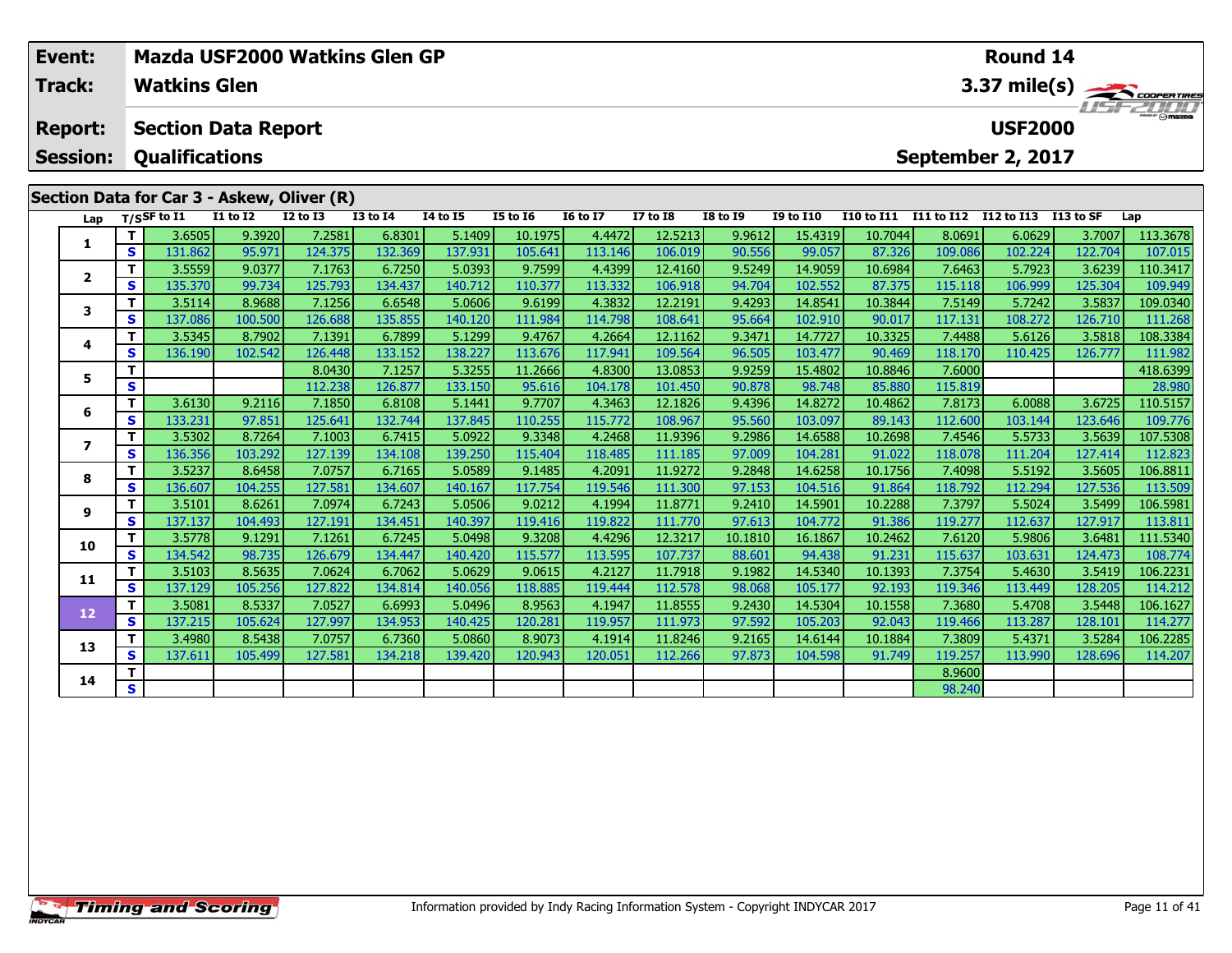| Event:         | Mazda USF2000 Watkins Glen GP              | <b>Round 14</b>                    |
|----------------|--------------------------------------------|------------------------------------|
| <b>Track:</b>  | <b>Watkins Glen</b>                        | $3.37 \text{ mile(s)}$             |
| <b>Report:</b> | Section Data Report                        | <b>LISF 2000</b><br><b>USF2000</b> |
|                | <b>Session: Qualifications</b>             | September 2, 2017                  |
|                | Section Data for Car 3 - Askew, Oliver (R) |                                    |

|     |                         | י ושט וטו שטוש<br>T/SPI to PO | <b>PO to SF</b> | <b>ASKCHILD INTERVIEWS</b><br><b>SF to PI</b> |
|-----|-------------------------|-------------------------------|-----------------|-----------------------------------------------|
| Lap |                         |                               |                 |                                               |
| 1   | т                       |                               | 124.7681        |                                               |
|     | S                       |                               | 93.331          |                                               |
| 2   | т                       |                               |                 |                                               |
|     | S                       |                               |                 |                                               |
| 3   | T                       |                               |                 |                                               |
|     | S                       |                               |                 |                                               |
| 4   | т                       |                               |                 | 108.2854                                      |
|     | S                       |                               |                 | 107.790                                       |
| 5   | т                       | 303.5655                      | 115.9828        |                                               |
|     | S                       | 3.079                         | 100.401         |                                               |
|     | т                       |                               |                 |                                               |
| 6   | S                       |                               |                 |                                               |
|     | T                       |                               |                 |                                               |
| 7   | S                       |                               |                 |                                               |
|     | т                       |                               |                 |                                               |
| 8   | S                       |                               |                 |                                               |
|     | т                       |                               |                 |                                               |
| 9   | S                       |                               |                 |                                               |
|     | T                       |                               |                 |                                               |
| 10  | $\overline{\mathbf{s}}$ |                               |                 |                                               |
|     | т                       |                               |                 |                                               |
| 11  | S                       |                               |                 |                                               |
|     | T                       |                               |                 |                                               |
| 12  | S                       |                               |                 |                                               |
|     | т                       |                               |                 | 110.5458                                      |
| 13  | S                       |                               |                 | 105.586                                       |
|     | T                       |                               |                 |                                               |
| 14  | S                       |                               |                 |                                               |
|     |                         |                               |                 |                                               |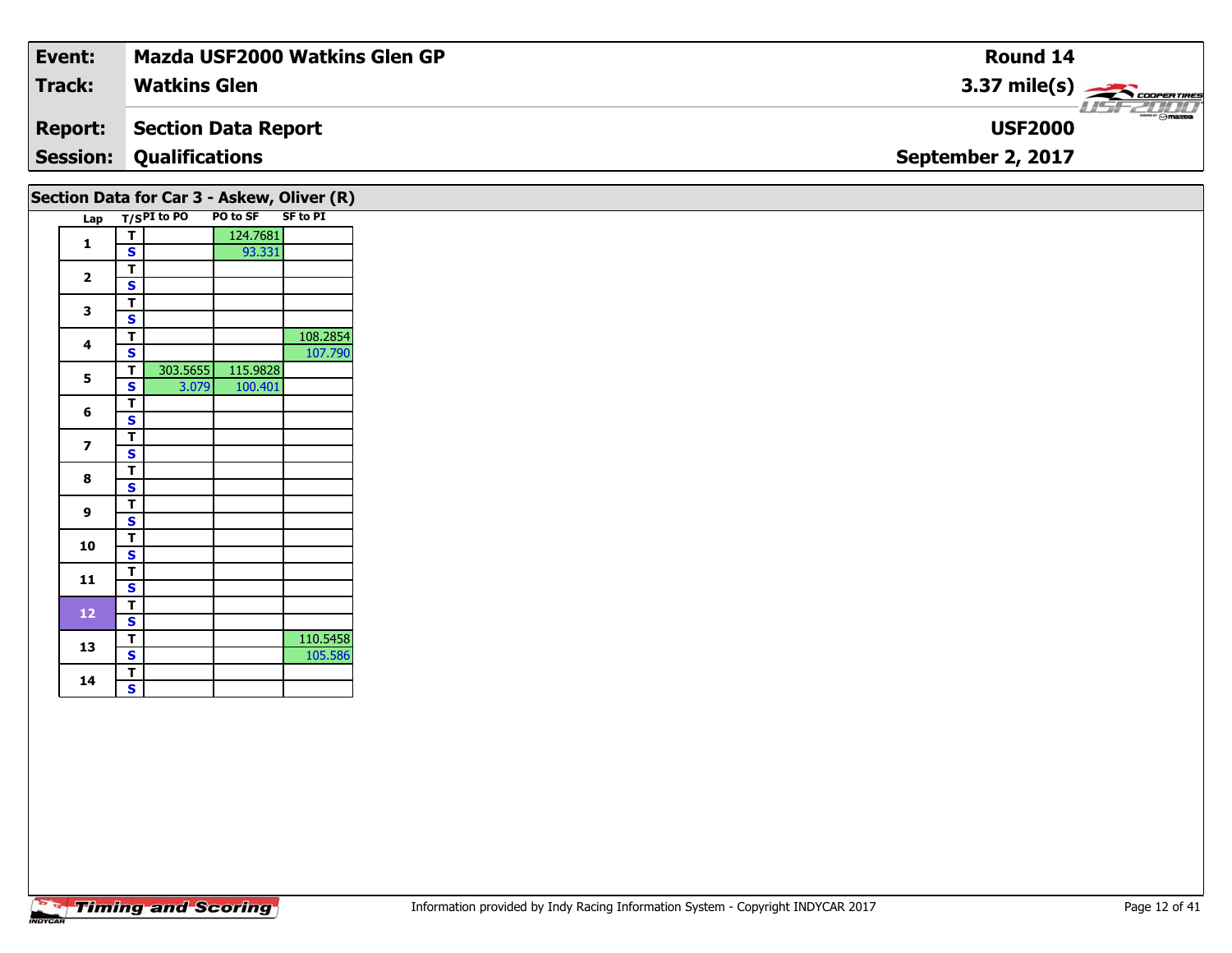| Event:<br><b>Track:</b> |    | <b>Mazda USF2000 Watkins Glen GP</b><br><b>Watkins Glen</b> |                 |                 |                 |                 |                 |                 |                 |                 |                  |                   |            | Round 14          |           | 3.37 mile(s)<br>$T = T/T/T$ |  |  |  |  |
|-------------------------|----|-------------------------------------------------------------|-----------------|-----------------|-----------------|-----------------|-----------------|-----------------|-----------------|-----------------|------------------|-------------------|------------|-------------------|-----------|-----------------------------|--|--|--|--|
| <b>Report:</b>          |    | <b>Section Data Report</b>                                  |                 |                 |                 |                 |                 |                 |                 |                 |                  |                   |            | <b>USF2000</b>    |           |                             |  |  |  |  |
| <b>Session:</b>         |    | <b>Qualifications</b>                                       |                 |                 |                 |                 |                 |                 |                 |                 |                  |                   |            | September 2, 2017 |           |                             |  |  |  |  |
|                         |    | Section Data for Car 31 - O'Keeffe, Callan (R)              |                 |                 |                 |                 |                 |                 |                 |                 |                  |                   |            |                   |           |                             |  |  |  |  |
| Lap                     |    | $T/S$ SF to $\overline{11}$                                 | <b>I1 to I2</b> | <b>I2 to I3</b> | <b>I3 to I4</b> | <b>14 to 15</b> | <b>I5 to 16</b> | <b>16 to 17</b> | <b>I7 to I8</b> | <b>I8 to 19</b> | <b>19 to 110</b> | <b>I10 to I11</b> | I11 to I12 | I12 to I13        | I13 to SF | Lap                         |  |  |  |  |
| 1                       | Τ. | 3.9252                                                      | 9.5370          | 7.4225          | 6.9484          | 5.4769          | 10.6897         | 4.6885          | 12.7210         | 10.0067         | 15.1645          | 10.6975           | 8.3187     | 6.4250            | 3.8482    | 115.8698                    |  |  |  |  |
|                         | S. | 122.634                                                     | 94.512          | 121.620         | 130.115         | 129.469         | 100.777         | 107.323         | 104.355         | 90.144          | 100.804          | 87.382            | 105.813    | 96.463            | 118.001   | 104.704                     |  |  |  |  |
| $\overline{2}$          | T. | 3.6058                                                      | 8.9909          | 7.2598          | 6.8617          | 5.1686          | 10.0744         | 4.8062          | 12.5284         | 9.6989          | 15.0189          | 10.4869           | 7.7728     | 5.9147            | 3.6787    | 111.8667                    |  |  |  |  |
|                         | S. | 133.497                                                     | 100.253         | 124.346         | 131.759         | 137.192         | 106.932         | 104.694         | 105.959         | 93.005          | 101.781          | 89.137            | 113.245    | 104.785           | 123.438   | 108.451                     |  |  |  |  |
| 3                       | Τ. | 3.5891                                                      | 8.9631          | 7.2414          | 6.8396          | 5.1543          | 9.7903          | 4.4576          | 12.5670         | 9.6747          | 17.9416          | 10.5623           | 7.5877     | 5.8308            | 3.6528    | 113.8523                    |  |  |  |  |
|                         | S  | 134.118                                                     | 100.564         | 124.662         | 132.185         | 137.573         | 110.035         | 112.882         | 105.634         | 93.238          | 85.201           | 88.501            | 116.007    | 106.293           | 124.313   | 106.559                     |  |  |  |  |
| 4                       | T. | 3.5747                                                      | 8.9086          | 7.2184          | 6.8206          | 5.1523          | 9.8308          | 4.4871          | 12.3224         | 9.6810          | 14.9292          | 10.4353           | 7.6820     | 5.8338            | 3.6471    | 110.5233                    |  |  |  |  |
|                         | S. | 134.658                                                     | 101.179         | 125.059         | 132.553         | 137.626         | 109.581         | 112.140         | 107.731         | 93.177          | 102.392          | 89.578            | 114.583    | 106.238           | 124.507   | 109.769                     |  |  |  |  |
| 5                       |    |                                                             |                 | 8.6227          | 7.4766          | 5.7682          | 11.8015         | 5.1065          | 14.0654         | 10.6739         | 17.3940          | 11.2401           | 7.8128     |                   |           | 439.4789                    |  |  |  |  |
|                         | S  |                                                             |                 | 104.692         | 120.923         | 122.931         | 91.283          | 98.538          | 94.381          | 84.509          | 87.883           | 83.164            | 112.665    |                   |           | 27.605                      |  |  |  |  |
| 6                       | T. | 3.9001                                                      | 9.5162          | 7.3235          | 6.8593          | 5.3080          | 10.4575         | 4.6848          | 12.7444         | 9.8343          | 15.3900          | 10.5958           | 8.4890     | 6.3484            | 3.8274    | 115.2787                    |  |  |  |  |
|                         | S  | 123.423                                                     | 94.719          | 123.264         | 131.805         | 133.589         | 103.014         | 107.407         | 104.163         | 91.724          | 99.327           | 88.221            | 103.690    | 97.627            | 118.642   | 105.241                     |  |  |  |  |
| 7                       | Τ. | 3.5905                                                      | 9.0035          | 7.2114          | 6.8057          | 5.1377          | 9.8153          | 4.3864          | 12.2022         | 9.5668          | 14.8517          | 10.5423           | 7.6856     | 5.7958            | 3.6507    | 110.2456                    |  |  |  |  |
|                         | S. | 134.066                                                     | 100.113         | 125.181         | 132.843         | 138.017         | 109.754         | 114.714         | 108.792         | 94.289          | 102.927          | 88.669            | 114.529    | 106.935           | 124.385   | 110.045                     |  |  |  |  |
| 8                       | т  | 3.5679                                                      | 8.7451          | 7.1817          | 6.8027          | 5.1191          | 9.6146          | 4.3312          | 12.2598         | 9.5032          | 14.7817          | 10.3776           | 7.5214     | 5.7233            | 3.6229    | 109.1522                    |  |  |  |  |
|                         | S  | 134.915                                                     | 103.071         | 125.698         | 132.902         | 138.519         | 112.046         | 116.176         | 108.281         | 94.920          | 103.414          | 90.076            | 117.030    | 108.289           | 125.339   | 111.148                     |  |  |  |  |
| $\sim$                  | T. | 3.5774                                                      | 8.7060          | 7.1659          | 6.7951          | 5.1277          | 9.4826          | 4.3170          | 12.0442         | 9.4320          | 14.6842          | 10.3220           | 7.4978     | 5.7817            | 3.6427    | 108.5763                    |  |  |  |  |

| 8  |    | 3.56791          | 8.74511 | 7.1817  | 6.8027  | 5.11911 | 9.61461 | 4.3312  | 12.25981 | 9.50321 | 14.7817 I | 10.37761 | 7.52141         | 5.72331 | 3.62291 | 109.1522 |
|----|----|------------------|---------|---------|---------|---------|---------|---------|----------|---------|-----------|----------|-----------------|---------|---------|----------|
|    | S. | 134.915          | 103.071 | 125.698 | 132.902 | 138.519 | 112.046 | 116.176 | 108.281  | 94.920  | 103.414   | 90.076   | 117.030         | 108.289 | 125.339 | 111.148  |
| 9  |    | 3.5774           | 8.7060  | 7.1659  | 6.7951  | 5.1277  | 9.4826  | 4.3170  | 12.0442  | 9.4320  | 14.6842   | 10.3220  | 7.4978 <b>I</b> | 5.7817  | 3.6427  | 108.5763 |
|    | S. | 134.557          | 103.534 | 125.975 | 133.050 | 138.286 | 113.605 | 116.558 | 110.219  | 95.637  | 104.101   | 90.561   | 117.398         | 107.196 | 124.658 | 111.737  |
| 10 |    | 3.5409           | 8.7028  | 7.1568  | 6.7883  | 5.1195  | 9.3572  | 4.3163  | 11.9843  | 9.4722  | 14.7368   | 10.2767  | 7.4819          | 5.5865  | 3.5904  | 108.1106 |
|    | S. | 135.944          | 103.572 | 126.136 | 133.184 | 138.508 | 115.128 | 116.577 | 110.770  | 95.231  | 103.729   | 90.960   | 117.648         | 110.941 | 126.474 | 112.218  |
| 11 |    | 3.5482           | 8.6658  | 7.1517  | 6.7642  | 5.1041  | 9.4354  | 4.3160  | 11.9932  | 9.3880  | 14.6655   | 10.2596  | 7.4715 l        | 5.6204  | 3.5987  | 107.9823 |
|    | S. | 135.664 <b> </b> | 104.014 | 126.226 | 133.658 | 138.926 | 114.174 | 116.585 | 110.688  | 96.085  | 104.233   | 91.112   | 117.811         | 110.272 | 126.182 | 112.352  |
|    |    | 3.5386           | 8.7121  | 7.1660  | 6.7980  | 5.1324  | 9.3731  | 4.2982  | 11.9965  | 9.4021  | 14.6995   | 10.2383  | 7.4564          | 5.5828  | 3.5867  | 107.9807 |
| 12 | S. | 136.032          | 103.461 | 125.974 | 132.994 | 138.160 | 114.932 | 117.068 | 110.657  | 95.941  | 103.992   | 91.302   | 118.050         | 111.015 | 126.604 | 112.353  |
| 13 |    | 3.5208           | 8.8105  | 7.1959  | 6.7604  | 5.0817  | 9.6025  | 4.4085  | 12.0955  | 9.4741  | 14.8395   | 10.6645  | 7.4265          | 5.6126  | 3.5783  | 109.0713 |
|    | S. | 136.720          | 102.306 | 125.450 | 133.733 | 139.538 | 112.187 | 114.139 | 109.752  | 95.212  | 103.011   | 87.653   | 118.525         | 110.425 | 126.901 | 111.230  |
|    |    |                  |         |         |         |         |         |         |          |         |           |          | 9.1765          |         |         |          |
| 14 | S. |                  |         |         |         |         |         |         |          |         |           |          | 95.922          |         |         |          |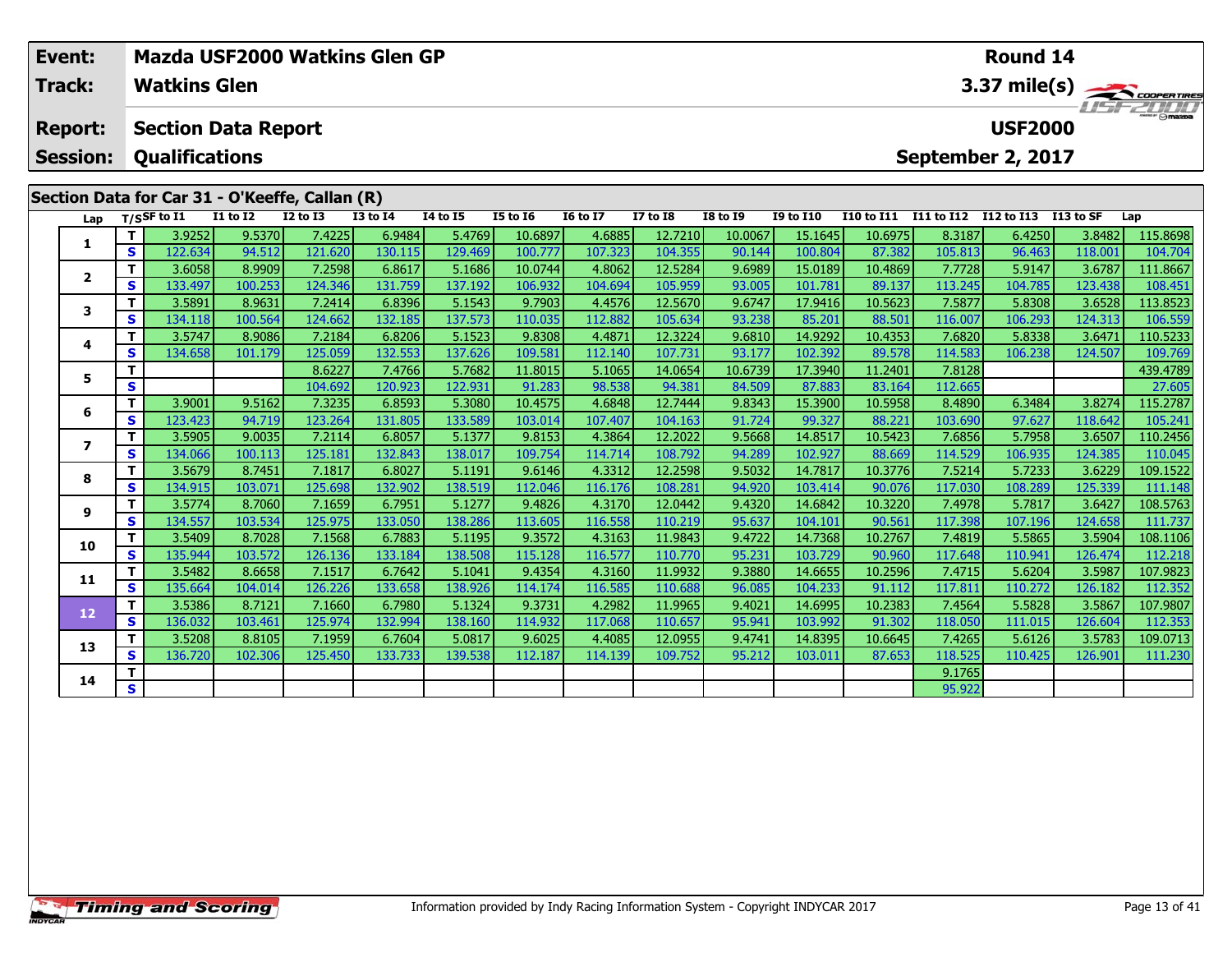| Event:          | <b>Mazda USF2000 Watkins Glen GP</b> | Round 14                                    |
|-----------------|--------------------------------------|---------------------------------------------|
| <b>Track:</b>   | <b>Watkins Glen</b>                  | $3.37 \text{ mile(s)}$                      |
| <b>Report:</b>  | Section Data Report                  | $\overline{\Theta}$ maxba<br><b>USF2000</b> |
| <b>Session:</b> | <b>Qualifications</b>                | September 2, 2017                           |
|                 |                                      |                                             |

|                         |    |                      | Section Data for Car 31 - O'Keeffe, Callan (R) |                 |
|-------------------------|----|----------------------|------------------------------------------------|-----------------|
| Lap                     |    | T/SPI to PO PO to SF |                                                | <b>SF to PI</b> |
|                         | T  |                      | 123.2610                                       |                 |
| 1                       | S  |                      | 94.472                                         |                 |
|                         | т  |                      |                                                |                 |
| $\overline{\mathbf{2}}$ | S  |                      |                                                |                 |
| 3                       | т  |                      |                                                |                 |
|                         | S  |                      |                                                |                 |
| 4                       | т  |                      |                                                | 111.6449        |
|                         | S  |                      |                                                | 104.546         |
| 5                       | т  | 316.1238             | 123.7354                                       |                 |
|                         | S  | 2.957                | 94.110                                         |                 |
| 6                       | T  |                      |                                                |                 |
|                         | S  |                      |                                                |                 |
| $\overline{z}$          | T  |                      |                                                |                 |
|                         | S  |                      |                                                |                 |
| 8                       | т  |                      |                                                |                 |
|                         | S  |                      |                                                |                 |
| 9                       | T  |                      |                                                |                 |
|                         | S  |                      |                                                |                 |
| 10                      | т  |                      |                                                |                 |
|                         | S  |                      |                                                |                 |
| 11                      | T  |                      |                                                |                 |
|                         | S  |                      |                                                |                 |
| 12                      | T. |                      |                                                |                 |
|                         | S  |                      |                                                |                 |
| 13                      | т  |                      |                                                | 113.2122        |
|                         | S  |                      |                                                | 103.099         |
| 14                      | т  |                      |                                                |                 |
|                         | S  |                      |                                                |                 |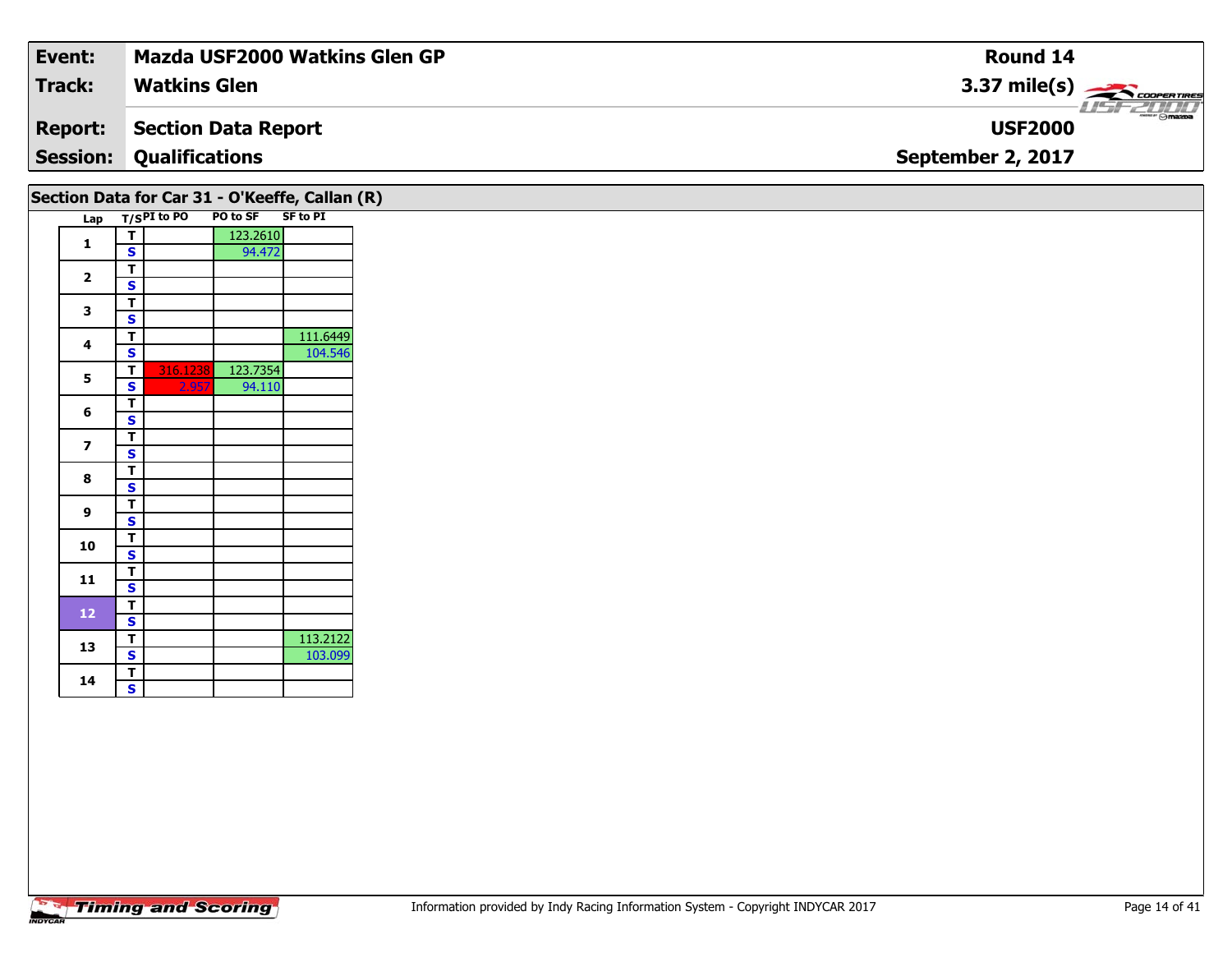| Event:<br>Track:                  |     | <b>Watkins Glen</b>             | Mazda USF2000 Watkins Glen GP               |              |                 |                 |                 |                 |                 |                 |                  |                   |                   | Round 14          |           | 3.37 mile(s)           |
|-----------------------------------|-----|---------------------------------|---------------------------------------------|--------------|-----------------|-----------------|-----------------|-----------------|-----------------|-----------------|------------------|-------------------|-------------------|-------------------|-----------|------------------------|
| <b>Report:</b><br><b>Session:</b> |     | <b>Qualifications</b>           | <b>Section Data Report</b>                  |              |                 |                 |                 |                 |                 |                 |                  |                   | September 2, 2017 | <b>USF2000</b>    |           | <i><b>LISFZOOD</b></i> |
|                                   |     |                                 | Section Data for Car 36 - Keane, Darren (R) |              |                 |                 |                 |                 |                 |                 |                  |                   |                   |                   |           |                        |
|                                   |     | Lap $T/S$ SF to $\overline{11}$ | $I1$ to $I2$                                | $I2$ to $I3$ | <b>I3 to I4</b> | <b>I4 to I5</b> | <b>I5 to 16</b> | <b>16 to 17</b> | <b>I7 to I8</b> | <b>I8 to 19</b> | <b>I9 to I10</b> | <b>I10 to I11</b> | <b>I11 to I12</b> | <b>I12 to I13</b> | I13 to SF | Lap                    |
|                                   | T.  | 3.6814                          | 9.6891                                      | 7.3564       | 6.9386          | 5.2368          | 10.6185         | 4.6621          | 12.8491         | 9.7970          | 15.1026          | 10.8656           | 8.3948            | 6.3428            | 3.7803    | 115.3151               |
|                                   | s l | 130.756                         | 93.029                                      | 122.713      | 130.299         | 135.405         | 101.452         | 107.930         | 103.315         | 92.074          | 101.217          | 86.030            | 104.854           | 97.713            | 120.120   | 105.207                |
|                                   |     | 3.6179                          | 9.1119                                      | 7.3232       | 6.9285          | 5.2158          | 10.3818         | 4.5747          | 12.8031         | 9.7514          | 15.0050          | 10.6335           | 7.7936            | 5.8947            | 3.6816    | 112.7167               |
|                                   | S.  | 133.051                         | 98.922                                      | 123.270      | 130.489         | 135.951         | 103.766         | 109.992         | 103.686         | 92.504          | 101.875          | 87.908            | 112.942           | 105.141           | 123.341   | 107.633                |
| 3                                 |     | 3.5907                          | 8.9577                                      | 7.2325       | 6.8990          | 5.2135          | 9.8962          | 4.4177          | 12.6121         | 9.5934          | 14.7863          | 10.4544           | 7.5863            | 5.7555            | 3.6397    | 110.6350               |
|                                   | S.  | 134.058                         | 100.624                                     | 124.815      | 131.047         | 136.011         | 108.857         | 113.901         | 105.256         | 94.028          | 103.382          | 89.414            | 116.029           | 107.684           | 124.761   | 109.658                |
| 4                                 |     | 3.5795                          | 8.8367                                      | 7.2065       | 6.8745          | 5.2035          | 9.7157          | 4.4710          | 12.5888         | 9.8273          | 15.5922          | 11.2524           | 7.5926            | 5.6588            | 3.6176    | 112.0171               |
|                                   | S.  | 134.478                         | 102.002                                     | 125.266      | 131.514         | 136.272         | 110.880         | 112.543         | 105.451         | 91.790          | 98.039           | 83.07             | 115.932           | 109.524           | 125.523   | 108.305                |
| 5.                                |     |                                 |                                             | 9.5245       | 9.1586          | 7.2123          | 11.6731         | 4.6156          | 12.5996         | 9.6520          | 15.4632          | 10.5730           | 9.2630            |                   |           | 421.6629               |
|                                   | S   |                                 |                                             | 94.779       | 98.715          | 98.317          | 92.287          | 109.018         | 105.360         | 93.457          | 98.856           | 88.411            | 95.026            |                   |           | 28.772                 |

**<sup>T</sup>** 3.5781 9.4429 7.4146 6.9010 5.1878 9.9010 4.3918 12.2291 9.4031 14.6952 10.6897 7.5174 5.7241 3.6325 110.7083 **<sup>S</sup>** 134.531 95.454 121.750 131.009 136.684 108.804 114.573 108.553 95.931 104.023 87.446 117.092 108.274 125.008 109.585

7 | T | 3.5729| 9.0332| 7.2814| 6.8554| 5.1685| 9.6938| 4.3368| 12.3258| 9.4443| 14.7056| 10.3303| 7.5153| 5.6667| 3.6147| 109.5447<br>7 | S | 134.726| 99.783| 123.977| 131.880| 137.195| 111.130| 116.026| 107.701| 95.512| 103

**<sup>T</sup>** 3.5694 8.7087 7.1266 6.8184 5.1556 9.5489 4.3123 12.2203 9.3798 14.7100 10.3984 7.4869 5.6493 3.6093 108.6939 **<sup>S</sup>** 134.858 103.502 126.670 132.596 137.538 112.816 116.685 108.631 96.169 103.918 89.896 117.569 109.708 125.811 111.616

108.0085 | 11 | 1.5538| 1.65495| 1.1126| 6.8093| 5.1495| 9.4847| 4.2977| 12.0705| 9.3034| 14.6545| 10.2968| 7.4730| 5.5660| 3.5872| 108.0085| 9<br>S | 135.450| 104.210| 126.919| 132.773| 137.701| 113.580| 117.082| 109.979| 9

0 | T | 3.5455| 8.6000| 7.1181| 6.7926| 5.1414| 9.3224| 4.2436| 11.9758| 9.3475| 14.6715| 10.1895| 7.4845| 5.5165| 3.5738| 107.5227<br>| S | 135.767| 104.810| 126.821| 133.099| 137.918| 115.557| 118.574| 110.849| 96.501| 104.

**<sup>T</sup>** 3.5523 8.5844 7.0968 6.7842 5.1357 9.3531 4.2662 11.9758 9.3001 14.5697 10.2471 7.4216 5.4985 3.5854 107.3709 **<sup>S</sup>** 135.508 105.000 127.202 133.264 138.071 115.178 117.946 110.849 96.993 104.919 91.223 118.603 112.717 126.650 112.992

**<sup>T</sup>** 3.5354 8.5340 7.1056 6.7998 5.1578 11.5131 5.7940 13.1162 9.7937 15.1627 11.0043 7.4422 5.4718 3.5563 113.9869 **<sup>S</sup>** 136.155 105.620 127.044 132.958 137.479 93.569 86.845 101.211 92.105 100.816 84.946 118.275 113.267 127.686 106.433

**T** 8.9617<br> **S** 88.361

**6**

**7**

**8**

**9**

**10**

**11**

**12**

**13**

110.749

112.324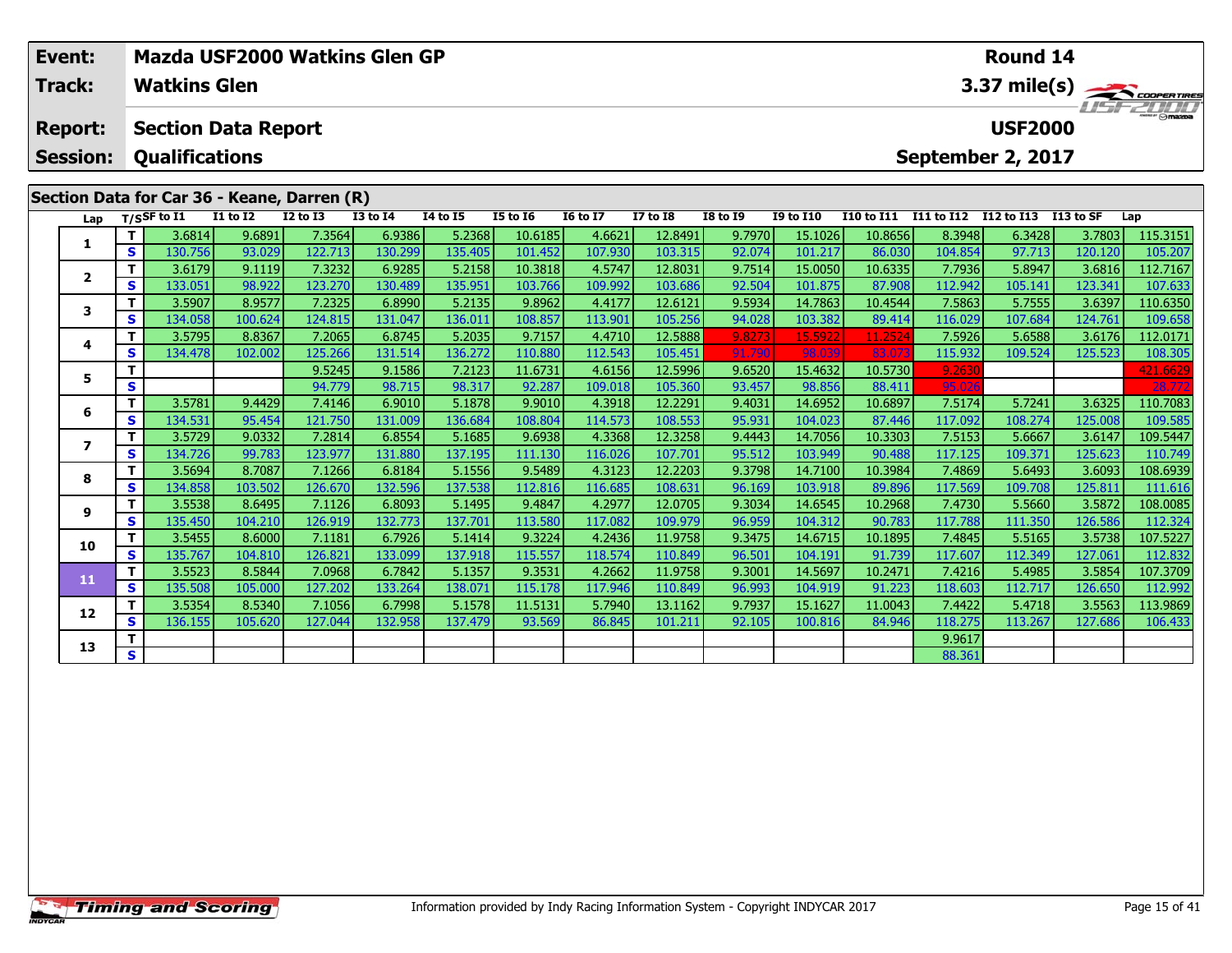| Event:          | <b>Mazda USF2000 Watkins Glen GP</b> | Round 14               |
|-----------------|--------------------------------------|------------------------|
| <b>Track:</b>   | <b>Watkins Glen</b>                  | $3.37 \text{ mile(s)}$ |
| <b>Report:</b>  | Section Data Report                  | <b>USF2000</b>         |
| <b>Session:</b> | <b>Qualifications</b>                | September 2, 2017      |
|                 |                                      |                        |

|                         |   |             |          | Section Data for Car 36 - Keane, Darren (R) |
|-------------------------|---|-------------|----------|---------------------------------------------|
| Lap                     |   | T/SPI to PO | PO to SF | <b>SF to PI</b>                             |
|                         | т |             | 139.0827 |                                             |
| 1                       | S |             | 83.726   |                                             |
|                         | T |             |          |                                             |
| $\overline{2}$          | S |             |          |                                             |
|                         | т |             |          |                                             |
| 3                       | S |             |          |                                             |
|                         | т |             |          | 117.3833                                    |
| 4                       | S |             |          | 99.435                                      |
|                         | т | 294.0692    | 122.2325 |                                             |
| 5                       | S | 3.179       | 95.267   |                                             |
|                         | т |             |          |                                             |
| 6                       | S |             |          |                                             |
|                         | т |             |          |                                             |
| $\overline{\mathbf{z}}$ | S |             |          |                                             |
|                         | т |             |          |                                             |
| 8                       | S |             |          |                                             |
|                         | T |             |          |                                             |
| 9                       | S |             |          |                                             |
|                         | т |             |          |                                             |
| 10                      | S |             |          |                                             |
|                         | т |             |          |                                             |
| 11                      | S |             |          |                                             |
|                         | т |             |          | 121.8530                                    |
| 12                      | S |             |          | 95.788                                      |
|                         | т |             |          |                                             |
| 13                      | S |             |          |                                             |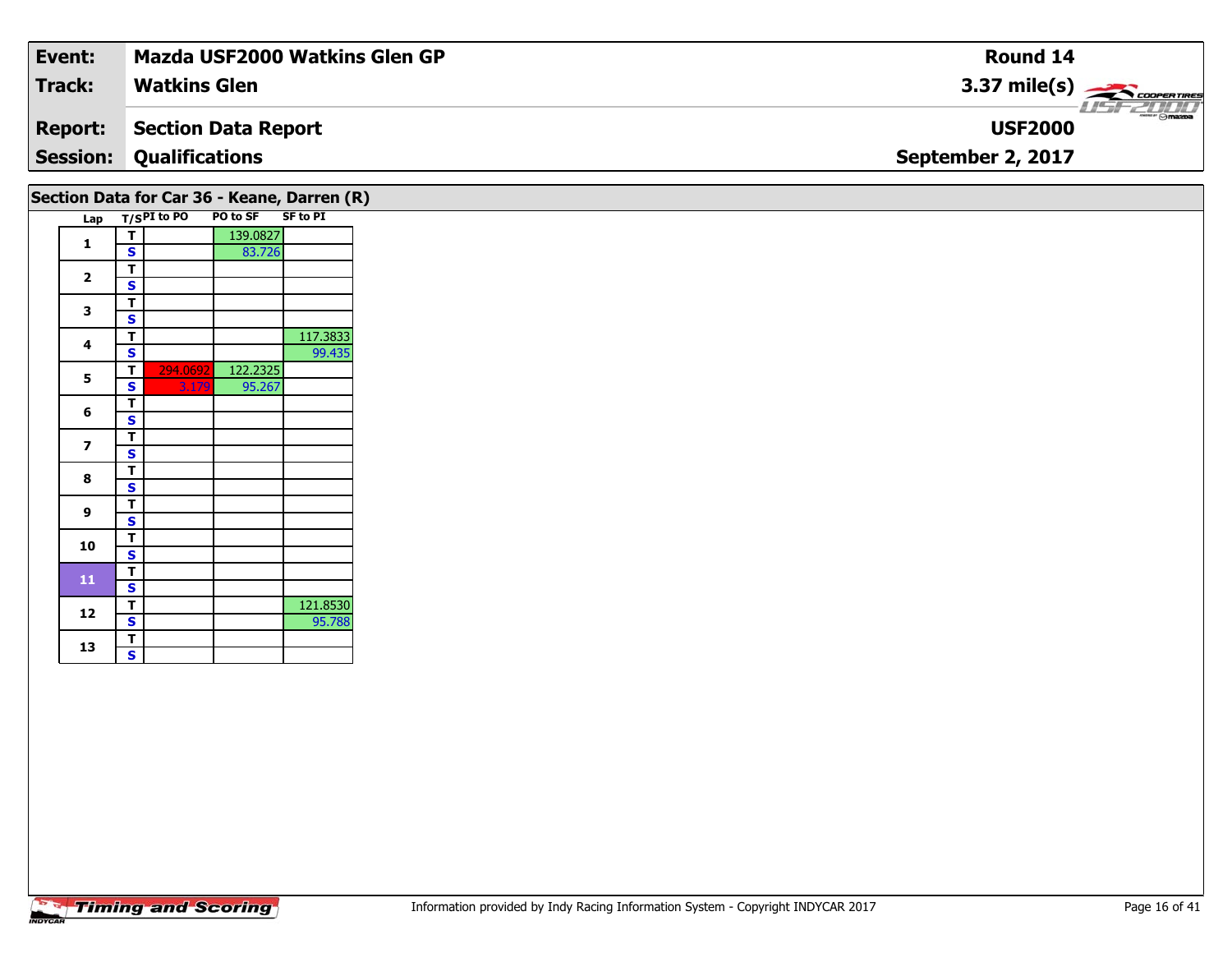| $3.37 \text{ mile(s)}$<br><b>USF2000</b><br><b>Section Data Report</b><br><b>Report:</b><br><b>Qualifications</b><br><b>Session:</b><br>September 2, 2017<br>Section Data for Car 37 - Murray, Niall (R)<br><b>I11 to I12</b><br>$T/S$ SF to $\overline{11}$<br><b>I1 to I2</b><br><b>I2 to I3</b><br><b>I3 to I4</b><br>14 to 15<br><b>I5 to 16</b><br><b>16 to 17</b><br><b>I7 to I8</b><br><b>I8 to 19</b><br><b>I9 to I10</b><br><b>I10 to I11</b><br>I12 to I13<br>I13 to SF<br>Lap<br>Lap<br>9.4363<br>7.3365<br>4.5057<br>12.7512<br>113.6670<br>3.6497<br>6.9398<br>5.2451<br>10.1555<br>9.9155<br>15.3905<br>10.6845<br>7.9704<br>5.9729<br>3.7134<br>Τ.<br>1<br>S<br>123.046<br>130.276<br>135.191<br>106.078<br>90.973<br>103.764<br>131.891<br>95.521<br>111.677<br>104.108<br>99.323<br>87.489<br>110.437<br>122.284<br>106.733<br>4.3359<br>9.1743<br>7.2880<br>6.9182<br>12.1981<br>9.6514<br>14.8639<br>7.6046<br>110.3861<br>3.6032<br>5.2142<br>9.7136<br>10.3915<br>5.7755<br>3.6537<br>$\mathbf{2}$<br>133.593<br>123.865<br>130.683<br>108.828<br>107.311<br>98.249<br>135.992<br>110.904<br>116.050<br>93.463<br>102.842<br>89.956<br>115.749<br>124.282<br>109.905<br>S.<br>4.2921<br>Τ.<br>3.5749<br>8.8182<br>7.2104<br>6.8675<br>5.1973<br>9.4146<br>12.1141<br>9.4754<br>14.8290<br>10.3324<br>7.5099<br>5.6295<br>3.6166<br>108.8819<br>3<br>S.<br>125.198<br>117.234<br>134.651<br>102.216<br>131.648<br>114.426<br>109.583<br>95.199<br>103.084<br>90.470<br>117.209<br>125.557<br>136.434<br>110.094<br>111.423<br>7.2047<br>4.2892<br>9.5798<br>3.6320<br>113.2478<br>3.5755<br>8.7551<br>6.8695<br>5.1990<br>9.3651<br>12.1473<br>16.6056<br>12.8656<br>7.4796<br>5.6798<br>Τ.<br>4<br>125.297<br>131.609<br>92.055<br>109.119<br>107.128<br>134.628<br>102.953<br>136.390<br>115.031<br>117.314<br>109.284<br>94.161<br>72.657<br>117.684<br>125.025<br>s<br>4.4752<br>12.8640<br>10.0329<br>5.4131<br>10.1485<br>9.5776<br>15.1272<br>10.4167<br>11.5913<br>429.2217<br>7.6070<br>5<br>S<br>28.265<br>103.195<br>75.939<br>118.850<br>130.995<br>106.151<br>112.438<br>94.183<br>101.052<br>89.738<br>89.977<br>7.2031<br>4.3022<br>108.5949<br>3.5822<br>8.7821<br>6.8495<br>5.1789<br>9.3599<br>12.0670<br>9.4011<br>14.8035<br>10.2818<br>7.5002<br>3.6223<br>Τ.<br>5.6611<br>6<br>S.<br>134.377<br>102.636<br>125.325<br>131.994<br>136.919<br>115.094<br>116.959<br>110.011<br>95.951<br>103.262<br>90.915<br>117.361<br>109.479<br>125.360<br>111.718<br>3.5742<br>8.7919<br>7.2708<br>4.2770<br>9.3453<br>10.2253<br>5.6262<br>3.6193<br>Τ.<br>6.8565<br>5.1738<br>9.2038<br>12.0059<br>14.6734<br>7.4844<br>108.1278<br>$\overline{\phantom{a}}$<br>134.677<br>102.522<br>131.859<br>137.054<br>117.047<br>117.648<br>110.571<br>117.608<br>112.201<br>S.<br>124.158<br>96.524<br>104.177<br>91.418<br>110.158<br>125.464<br>7.1878<br>5.1646<br>9.2575<br>4.2892<br>12.0117<br>9.3701<br>3.5831<br>107.9480<br>3.5608<br>8.7147<br>6.8443<br>14.6873<br>10.2755<br>7.4808<br>5.5206<br>8<br>135.184<br>132.094<br>110.517<br>96.268<br>103.430<br>125.592<br>137.298<br>117.314<br>90.971<br>117.665<br>112.265 | Event:<br><b>Track:</b> |    | <b>Watkins Glen</b> |  | Mazda USF2000 Watkins Glen GP |         |  |         |  | Round 14 |         |         |
|-------------------------------------------------------------------------------------------------------------------------------------------------------------------------------------------------------------------------------------------------------------------------------------------------------------------------------------------------------------------------------------------------------------------------------------------------------------------------------------------------------------------------------------------------------------------------------------------------------------------------------------------------------------------------------------------------------------------------------------------------------------------------------------------------------------------------------------------------------------------------------------------------------------------------------------------------------------------------------------------------------------------------------------------------------------------------------------------------------------------------------------------------------------------------------------------------------------------------------------------------------------------------------------------------------------------------------------------------------------------------------------------------------------------------------------------------------------------------------------------------------------------------------------------------------------------------------------------------------------------------------------------------------------------------------------------------------------------------------------------------------------------------------------------------------------------------------------------------------------------------------------------------------------------------------------------------------------------------------------------------------------------------------------------------------------------------------------------------------------------------------------------------------------------------------------------------------------------------------------------------------------------------------------------------------------------------------------------------------------------------------------------------------------------------------------------------------------------------------------------------------------------------------------------------------------------------------------------------------------------------------------------------------------------------------------------------------------------------------------------------------------------------------------------------------------------------------------------------------------------------------------------------------------------------------------------------------------------------------------------------------------------------------------------------------------------------------------------------------------------------------------------------------------|-------------------------|----|---------------------|--|-------------------------------|---------|--|---------|--|----------|---------|---------|
|                                                                                                                                                                                                                                                                                                                                                                                                                                                                                                                                                                                                                                                                                                                                                                                                                                                                                                                                                                                                                                                                                                                                                                                                                                                                                                                                                                                                                                                                                                                                                                                                                                                                                                                                                                                                                                                                                                                                                                                                                                                                                                                                                                                                                                                                                                                                                                                                                                                                                                                                                                                                                                                                                                                                                                                                                                                                                                                                                                                                                                                                                                                                                             |                         |    |                     |  |                               |         |  |         |  |          |         |         |
|                                                                                                                                                                                                                                                                                                                                                                                                                                                                                                                                                                                                                                                                                                                                                                                                                                                                                                                                                                                                                                                                                                                                                                                                                                                                                                                                                                                                                                                                                                                                                                                                                                                                                                                                                                                                                                                                                                                                                                                                                                                                                                                                                                                                                                                                                                                                                                                                                                                                                                                                                                                                                                                                                                                                                                                                                                                                                                                                                                                                                                                                                                                                                             |                         |    |                     |  |                               |         |  |         |  |          |         |         |
|                                                                                                                                                                                                                                                                                                                                                                                                                                                                                                                                                                                                                                                                                                                                                                                                                                                                                                                                                                                                                                                                                                                                                                                                                                                                                                                                                                                                                                                                                                                                                                                                                                                                                                                                                                                                                                                                                                                                                                                                                                                                                                                                                                                                                                                                                                                                                                                                                                                                                                                                                                                                                                                                                                                                                                                                                                                                                                                                                                                                                                                                                                                                                             |                         |    |                     |  |                               |         |  |         |  |          |         |         |
|                                                                                                                                                                                                                                                                                                                                                                                                                                                                                                                                                                                                                                                                                                                                                                                                                                                                                                                                                                                                                                                                                                                                                                                                                                                                                                                                                                                                                                                                                                                                                                                                                                                                                                                                                                                                                                                                                                                                                                                                                                                                                                                                                                                                                                                                                                                                                                                                                                                                                                                                                                                                                                                                                                                                                                                                                                                                                                                                                                                                                                                                                                                                                             |                         |    |                     |  |                               |         |  |         |  |          |         |         |
|                                                                                                                                                                                                                                                                                                                                                                                                                                                                                                                                                                                                                                                                                                                                                                                                                                                                                                                                                                                                                                                                                                                                                                                                                                                                                                                                                                                                                                                                                                                                                                                                                                                                                                                                                                                                                                                                                                                                                                                                                                                                                                                                                                                                                                                                                                                                                                                                                                                                                                                                                                                                                                                                                                                                                                                                                                                                                                                                                                                                                                                                                                                                                             |                         |    |                     |  |                               |         |  |         |  |          |         |         |
|                                                                                                                                                                                                                                                                                                                                                                                                                                                                                                                                                                                                                                                                                                                                                                                                                                                                                                                                                                                                                                                                                                                                                                                                                                                                                                                                                                                                                                                                                                                                                                                                                                                                                                                                                                                                                                                                                                                                                                                                                                                                                                                                                                                                                                                                                                                                                                                                                                                                                                                                                                                                                                                                                                                                                                                                                                                                                                                                                                                                                                                                                                                                                             |                         |    |                     |  |                               |         |  |         |  |          |         |         |
|                                                                                                                                                                                                                                                                                                                                                                                                                                                                                                                                                                                                                                                                                                                                                                                                                                                                                                                                                                                                                                                                                                                                                                                                                                                                                                                                                                                                                                                                                                                                                                                                                                                                                                                                                                                                                                                                                                                                                                                                                                                                                                                                                                                                                                                                                                                                                                                                                                                                                                                                                                                                                                                                                                                                                                                                                                                                                                                                                                                                                                                                                                                                                             |                         |    |                     |  |                               |         |  |         |  |          |         |         |
|                                                                                                                                                                                                                                                                                                                                                                                                                                                                                                                                                                                                                                                                                                                                                                                                                                                                                                                                                                                                                                                                                                                                                                                                                                                                                                                                                                                                                                                                                                                                                                                                                                                                                                                                                                                                                                                                                                                                                                                                                                                                                                                                                                                                                                                                                                                                                                                                                                                                                                                                                                                                                                                                                                                                                                                                                                                                                                                                                                                                                                                                                                                                                             |                         |    |                     |  |                               |         |  |         |  |          |         |         |
|                                                                                                                                                                                                                                                                                                                                                                                                                                                                                                                                                                                                                                                                                                                                                                                                                                                                                                                                                                                                                                                                                                                                                                                                                                                                                                                                                                                                                                                                                                                                                                                                                                                                                                                                                                                                                                                                                                                                                                                                                                                                                                                                                                                                                                                                                                                                                                                                                                                                                                                                                                                                                                                                                                                                                                                                                                                                                                                                                                                                                                                                                                                                                             |                         |    |                     |  |                               |         |  |         |  |          |         |         |
|                                                                                                                                                                                                                                                                                                                                                                                                                                                                                                                                                                                                                                                                                                                                                                                                                                                                                                                                                                                                                                                                                                                                                                                                                                                                                                                                                                                                                                                                                                                                                                                                                                                                                                                                                                                                                                                                                                                                                                                                                                                                                                                                                                                                                                                                                                                                                                                                                                                                                                                                                                                                                                                                                                                                                                                                                                                                                                                                                                                                                                                                                                                                                             |                         |    |                     |  |                               |         |  |         |  |          |         |         |
|                                                                                                                                                                                                                                                                                                                                                                                                                                                                                                                                                                                                                                                                                                                                                                                                                                                                                                                                                                                                                                                                                                                                                                                                                                                                                                                                                                                                                                                                                                                                                                                                                                                                                                                                                                                                                                                                                                                                                                                                                                                                                                                                                                                                                                                                                                                                                                                                                                                                                                                                                                                                                                                                                                                                                                                                                                                                                                                                                                                                                                                                                                                                                             |                         |    |                     |  |                               |         |  |         |  |          |         |         |
|                                                                                                                                                                                                                                                                                                                                                                                                                                                                                                                                                                                                                                                                                                                                                                                                                                                                                                                                                                                                                                                                                                                                                                                                                                                                                                                                                                                                                                                                                                                                                                                                                                                                                                                                                                                                                                                                                                                                                                                                                                                                                                                                                                                                                                                                                                                                                                                                                                                                                                                                                                                                                                                                                                                                                                                                                                                                                                                                                                                                                                                                                                                                                             |                         |    |                     |  |                               |         |  |         |  |          |         |         |
|                                                                                                                                                                                                                                                                                                                                                                                                                                                                                                                                                                                                                                                                                                                                                                                                                                                                                                                                                                                                                                                                                                                                                                                                                                                                                                                                                                                                                                                                                                                                                                                                                                                                                                                                                                                                                                                                                                                                                                                                                                                                                                                                                                                                                                                                                                                                                                                                                                                                                                                                                                                                                                                                                                                                                                                                                                                                                                                                                                                                                                                                                                                                                             |                         |    |                     |  |                               |         |  |         |  |          |         |         |
|                                                                                                                                                                                                                                                                                                                                                                                                                                                                                                                                                                                                                                                                                                                                                                                                                                                                                                                                                                                                                                                                                                                                                                                                                                                                                                                                                                                                                                                                                                                                                                                                                                                                                                                                                                                                                                                                                                                                                                                                                                                                                                                                                                                                                                                                                                                                                                                                                                                                                                                                                                                                                                                                                                                                                                                                                                                                                                                                                                                                                                                                                                                                                             |                         |    |                     |  |                               |         |  |         |  |          |         |         |
|                                                                                                                                                                                                                                                                                                                                                                                                                                                                                                                                                                                                                                                                                                                                                                                                                                                                                                                                                                                                                                                                                                                                                                                                                                                                                                                                                                                                                                                                                                                                                                                                                                                                                                                                                                                                                                                                                                                                                                                                                                                                                                                                                                                                                                                                                                                                                                                                                                                                                                                                                                                                                                                                                                                                                                                                                                                                                                                                                                                                                                                                                                                                                             |                         |    |                     |  |                               |         |  |         |  |          |         |         |
|                                                                                                                                                                                                                                                                                                                                                                                                                                                                                                                                                                                                                                                                                                                                                                                                                                                                                                                                                                                                                                                                                                                                                                                                                                                                                                                                                                                                                                                                                                                                                                                                                                                                                                                                                                                                                                                                                                                                                                                                                                                                                                                                                                                                                                                                                                                                                                                                                                                                                                                                                                                                                                                                                                                                                                                                                                                                                                                                                                                                                                                                                                                                                             |                         |    |                     |  |                               |         |  |         |  |          |         |         |
|                                                                                                                                                                                                                                                                                                                                                                                                                                                                                                                                                                                                                                                                                                                                                                                                                                                                                                                                                                                                                                                                                                                                                                                                                                                                                                                                                                                                                                                                                                                                                                                                                                                                                                                                                                                                                                                                                                                                                                                                                                                                                                                                                                                                                                                                                                                                                                                                                                                                                                                                                                                                                                                                                                                                                                                                                                                                                                                                                                                                                                                                                                                                                             |                         |    |                     |  |                               |         |  |         |  |          |         |         |
|                                                                                                                                                                                                                                                                                                                                                                                                                                                                                                                                                                                                                                                                                                                                                                                                                                                                                                                                                                                                                                                                                                                                                                                                                                                                                                                                                                                                                                                                                                                                                                                                                                                                                                                                                                                                                                                                                                                                                                                                                                                                                                                                                                                                                                                                                                                                                                                                                                                                                                                                                                                                                                                                                                                                                                                                                                                                                                                                                                                                                                                                                                                                                             |                         |    |                     |  |                               |         |  |         |  |          |         |         |
|                                                                                                                                                                                                                                                                                                                                                                                                                                                                                                                                                                                                                                                                                                                                                                                                                                                                                                                                                                                                                                                                                                                                                                                                                                                                                                                                                                                                                                                                                                                                                                                                                                                                                                                                                                                                                                                                                                                                                                                                                                                                                                                                                                                                                                                                                                                                                                                                                                                                                                                                                                                                                                                                                                                                                                                                                                                                                                                                                                                                                                                                                                                                                             |                         | S. |                     |  |                               | 116.368 |  | 104.079 |  |          | 126.731 | 112.387 |

107.9259 112.410 12.5633 13.5976 107.9259 117.299 117.299 117.720 110.457 10.457 10.457 10.3368 10.3368 111.4<br>S 135.203 103.386 125.868 132.625 137.535 117.299 117.720 110.457 96.456 104.032 90.432 117.638 111.404 126.221

0 | T | 3.5510| 8.6187| 7.1617| 6.8165| 5.1510| 9.1776| 4.2706| 11.9899| 9.3245| 14.6898| 10.3523| 7.4818| 5.5288| 3.5871| 107.7013<br>| S | 135.557| 104.582| 126.049| 132.633| 137.661| 117.381| 117.825| 110.718| 96.739| 104.

**<sup>T</sup>** 3.5504 8.5827 7.1505 6.8101 5.1502 9.1493 4.2631 12.0035 9.3648 14.6435 10.2433 7.5242 5.5180 3.5820 107.5356 **<sup>S</sup>** 135.580 105.021 126.247 132.757 137.682 117.744 118.032 110.593 96.323 104.390 91.257 116.986 112.318 126.770 112.818

2 T 3.5430 8.6616 7.1859 6.8380 5.1771 9.1851 4.2713 11.9789 9.3845 14.6892 10.2658 7.4760 5.4986 3.5734 107.7284<br>S 135.863 104.064 125.625 132.216 136.967 117.285 117.805 110.820 96.121 104.065 91.057 117.740 112.715 127.

**T** 8.8511 **S** 99.448

**9**

**10**

**11**

**12**

**13**

112.410

112.617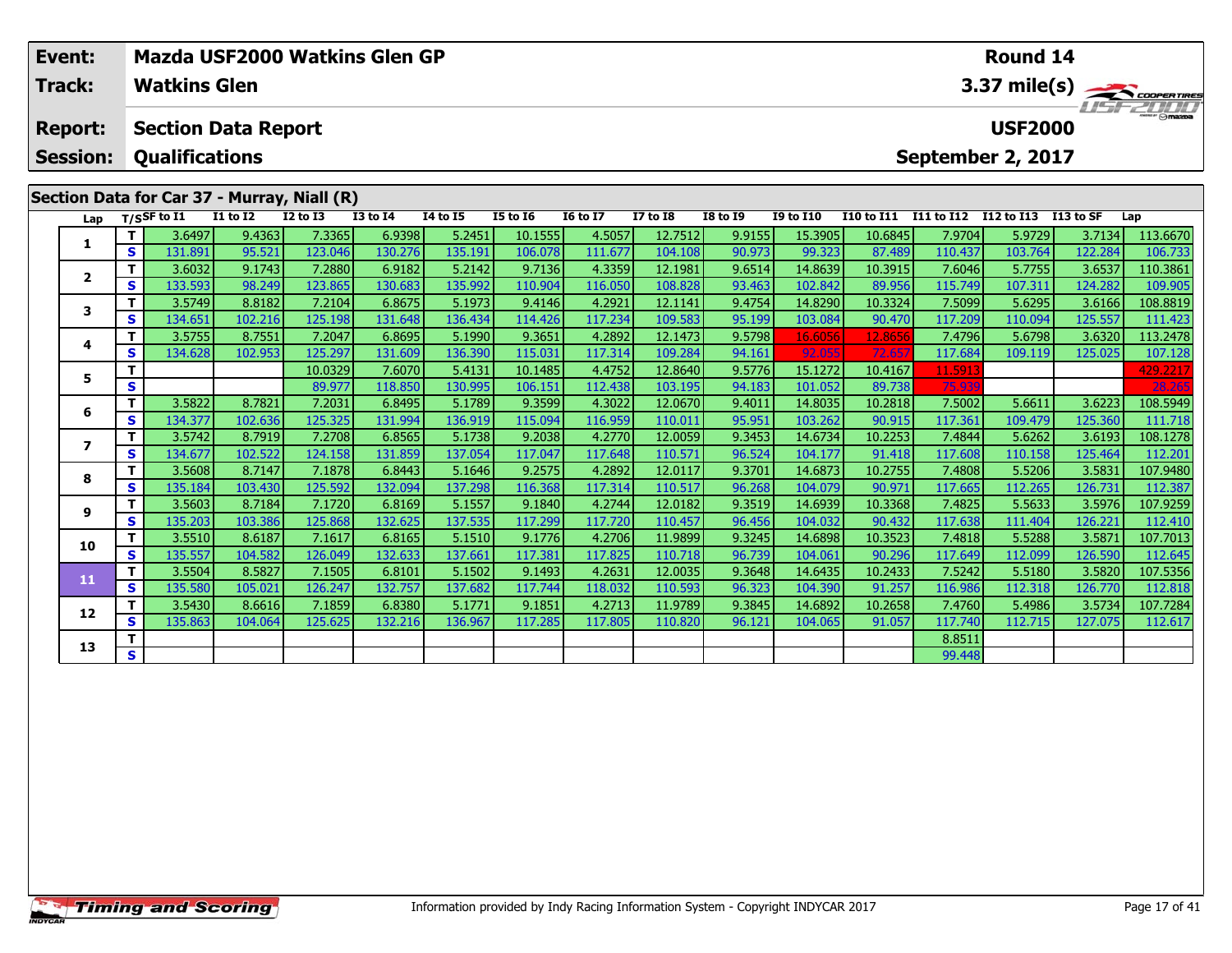| Event:                                      | Mazda USF2000 Watkins Glen GP  | <b>Round 14</b>                    |  |  |  |  |  |  |  |  |
|---------------------------------------------|--------------------------------|------------------------------------|--|--|--|--|--|--|--|--|
| <b>Track:</b>                               | <b>Watkins Glen</b>            | $3.37 \text{ mile(s)}$             |  |  |  |  |  |  |  |  |
| <b>Report:</b>                              | Section Data Report            | <b>LISF 2000</b><br><b>USF2000</b> |  |  |  |  |  |  |  |  |
|                                             | <b>Session: Qualifications</b> | September 2, 2017                  |  |  |  |  |  |  |  |  |
| Section Data for Car 37 - Murray, Niall (R) |                                |                                    |  |  |  |  |  |  |  |  |

|  |     |   |                | . .<br>. <i>, ,</i> | .               |
|--|-----|---|----------------|---------------------|-----------------|
|  | Lap |   | $T/S$ PI to PO | PO to SF            | <b>SF to PI</b> |
|  | 1   | т |                | 130.0285            |                 |
|  |     | S |                | 89.556              |                 |
|  |     | т |                |                     |                 |
|  | 2   | S |                |                     |                 |
|  | 3   | т |                |                     |                 |
|  |     | S |                |                     |                 |
|  | 4   | т |                |                     | 120.2232        |
|  |     | S |                |                     | 97.086          |
|  |     | т | 307.2885       | 114.9500            |                 |
|  | 5   | S | 3.042          | 101.303             |                 |
|  |     | т |                |                     |                 |
|  | 6   | S |                |                     |                 |
|  |     | т |                |                     |                 |
|  | 7   | S |                |                     |                 |
|  |     | т |                |                     |                 |
|  | 8   | S |                |                     |                 |
|  |     | т |                |                     |                 |
|  | 9   | S |                |                     |                 |
|  |     | т |                |                     |                 |
|  | 10  | S |                |                     |                 |
|  |     | т |                |                     |                 |
|  | 11  | S |                |                     |                 |
|  |     | т |                |                     | 112.1280        |
|  | 12  | S |                |                     | 104.096         |
|  |     | т |                |                     |                 |
|  | 13  | S |                |                     |                 |
|  |     |   |                |                     |                 |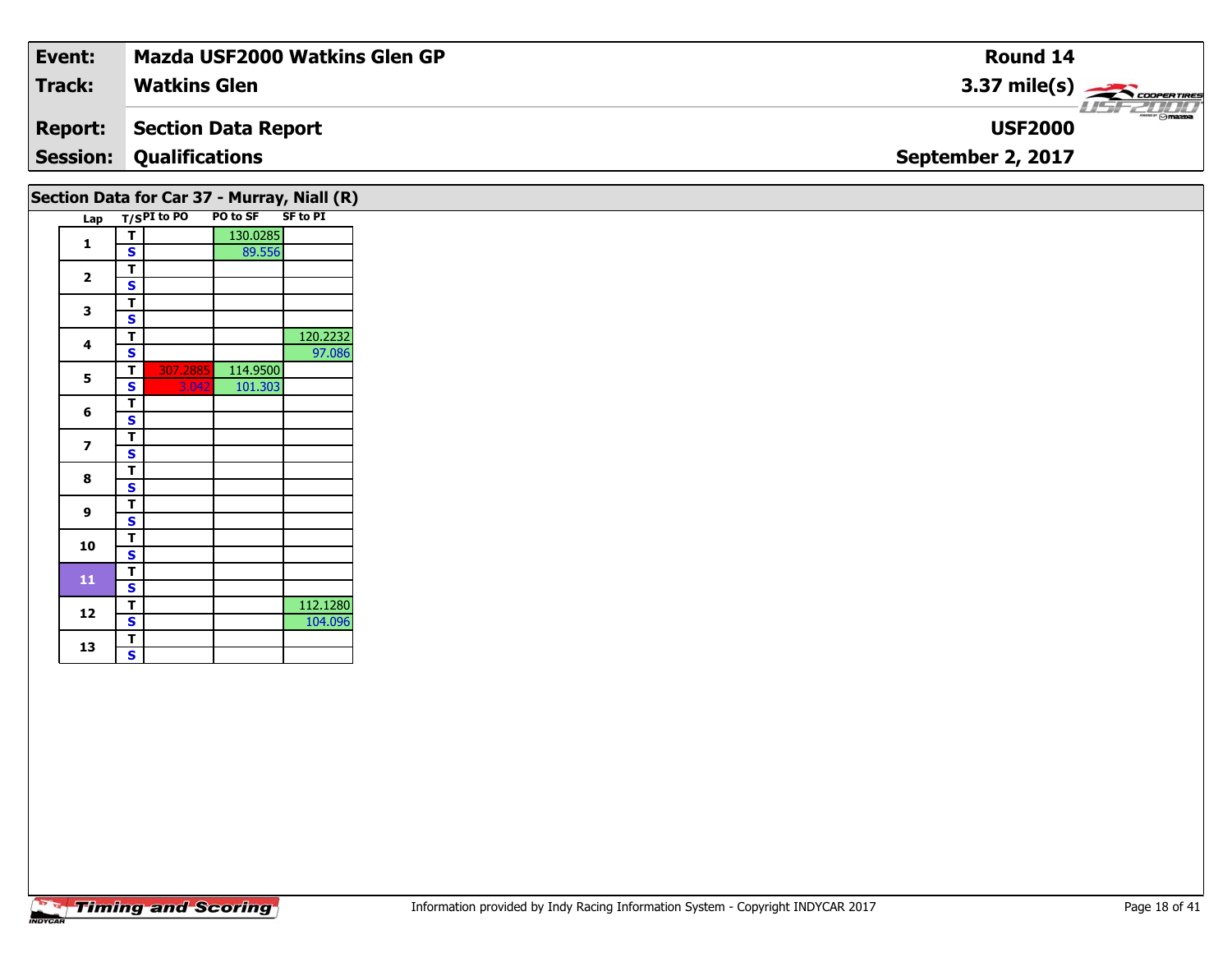| Event:          |    |                                      |                 | Mazda USF2000 Watkins Glen GP |                 |                 |                 |                 |                 |                 |                  |                   |            | <b>Round 14</b>   |            |                |
|-----------------|----|--------------------------------------|-----------------|-------------------------------|-----------------|-----------------|-----------------|-----------------|-----------------|-----------------|------------------|-------------------|------------|-------------------|------------|----------------|
| Track:          |    | <b>Watkins Glen</b>                  |                 |                               |                 |                 |                 |                 |                 |                 |                  |                   |            |                   |            | 3.37 mile(s)   |
| <b>Report:</b>  |    | <b>Section Data Report</b>           |                 |                               |                 |                 |                 |                 |                 |                 |                  |                   |            | <b>USF2000</b>    |            | <b>HSFZUID</b> |
| <b>Session:</b> |    | <b>Qualifications</b>                |                 |                               |                 |                 |                 |                 |                 |                 |                  |                   |            | September 2, 2017 |            |                |
|                 |    |                                      |                 |                               |                 |                 |                 |                 |                 |                 |                  |                   |            |                   |            |                |
|                 |    | Section Data for Car 4 - Baron, Alex |                 |                               |                 |                 |                 |                 |                 |                 |                  |                   |            |                   |            |                |
|                 |    | Lap $T/S$ SF to $\overline{11}$      | <b>I1 to I2</b> | <b>I2 to I3</b>               | <b>I3 to I4</b> | <b>I4 to I5</b> | <b>I5 to 16</b> | <b>16 to 17</b> | <b>I7 to I8</b> | <b>I8 to I9</b> | <b>I9 to I10</b> | <b>I10 to I11</b> | I11 to I12 | I12 to I13        | I 13 to SF | Lap            |
|                 |    | 3.5692                               | 9.3076          | 7.3464                        | 6.8916          | 5.1576          | 9.9212          | 4.5753          | 12.6130         | 9.9160          | 15.0932          | 10.7184           | 7.8935     | 6.0591            | 3.6730     | 112.7351       |
| л.              | S. | 134.866                              | 96.842          | 122.880                       | 131.187         | 137.485         | 108.583         | 109.978         | 105.249         | 90.969          | 101.280          | 87.212            | 111.513    | 102.288           | 123.629    | 107.615        |
| $\overline{2}$  |    | 3.5719                               | 8.9999          | 7.2388                        | 6.8205          | 5.1131          | 9.6516          | 4.4742          | 12.5341         | 9.7748          | 14.9519          | 10.4522           | 7.7366     | 5.8314            | 3.6505     | 110.8015       |
|                 | S. | 134.764                              | 100.153         | 124.707                       | 132.555         | 138.681         | 111.616         | 112.463         | 105.911         | 92.283          | 102.237          | 89.433            | 113.774    | 106.282           | 124.391    | 109.493        |
|                 |    | 35415                                | $89293$         | <b>719151</b>                 | 677491          | 5.0670 L        | 96105           | 46934           | 124265          | 97994           | 14 9287 <b>1</b> | 105352            | 75475      | 566181            | 100035     | 110 3132       |

|    | T. | 3.5719  | 8.99991 | 7.23881 | 6.8205  | 5.1131  | 9.65161 | 4.47421 | 12.5341 | 9.7748  | 14.9519 | 10.4522          | 7.73661 | 5.83141 | 3.65051 | 110.8015 |
|----|----|---------|---------|---------|---------|---------|---------|---------|---------|---------|---------|------------------|---------|---------|---------|----------|
|    | S  | 134.764 | 100.153 | 124.707 | 132.555 | 138.681 | 111.616 | 112.463 | 105.911 | 92.283  | 102.237 | 89.433           | 113.774 | 106.282 | 124.391 | 109.493  |
| 3  |    | 3.5415  | 8.9293  | 7.1915  | 6.7749  | 5.0670  | 9.6105  | 4.6934  | 12.4265 | 9.7994  | 14.9287 | 10.5352          | 7.5475  | 5.6618  | 3.6060  | 110.3132 |
|    | S  | 135.921 | 100.944 | 125.527 | 133.447 | 139.943 | 112.093 | 107.211 | 106.828 | 92.051  | 102.396 | 88.729           | 116.625 | 109.466 | 125.926 | 109.978  |
| 4  |    |         |         | 8.2175  | 7.2568  | 5.3890  | 10.5249 | 4.4952  | 12.8600 | 9.9638  | 15.6204 | 10.7945          | 7.6097  |         |         | 563.6316 |
|    | S  |         |         | 109.854 | 124.585 | 131.581 | 102.355 | 111.938 | 103.227 | 90.532  | 97.862  | 86.597           | 115.672 |         |         | 21.525   |
| 5  |    | 3.6227  | 8.9758  | 7.2784  | 6.8826  | 5.1998  | 9.6327  | 4.3447  | 12.2473 | 9.4699  | 14.8932 | 10.3930 <b> </b> | 7.6438  | 5.7764  | 3.6861  | 110.0464 |
|    | S  | 132.874 | 100.422 | 124.028 | 131.359 | 136.369 | 111.835 | 115.815 | 108.391 | 95.254  | 102.640 | 89.943           | 115.156 | 107.294 | 123.190 | 110.244  |
| 6  |    | 3.5764  | 8.7168  | 7.2025  | 6.8231  | 5.1646  | 9.4923  | 4.3014  | 11.9815 | 9.3304  | 14.7033 | 10.2903          | 7.5283  | 5.5624  | 3.6062  | 108.2795 |
|    | S  | 134.594 | 103.405 | 125.335 | 132.504 | 137.298 | 113.489 | 116.981 | 110.796 | 96.678  | 103.966 | 90.840           | 116.922 | 111.422 | 125.920 | 112.043  |
| 7  |    | 3.5642  | 8.6637  | 7.1980  | 6.8230  | 5.1416  | 9.2922  | 4.2803  | 11.9185 | 9.2684  | 14.6784 | 10.2204          | 7.4953  | 5.5340  | 3.6060  | 107.6840 |
|    | S  | 135.055 | 104.039 | 125.414 | 132.506 | 137.912 | 115.933 | 117.558 | 111.381 | 97.325  | 104.142 | 91.461           | 117.437 | 111.994 | 125.926 | 112.663  |
| 8  |    | 3.5484  | 8.6195  | 7.1850  | 6.8044  | 5.1348  | 9.1981  | 4.2666  | 12.0470 | 9.3877  | 14.8013 | 10.2038          | 7.4842  | 5.4863  | 3.5817  | 107.7488 |
|    | S. | 135.657 | 104.573 | 125.641 | 132.869 | 138.095 | 117.119 | 117.935 | 110.193 | 96.088  | 103.277 | 91.610           | 117.611 | 112.967 | 126.781 | 112.595  |
| q  |    | 3.5406  | 8.6011  | 7.1446  | 6.7683  | 5.1059  | 9.1547  | 4.2710  | 11.9334 | 9.2290  | 14.7003 | 10.4558          | 7.4822  | 5.5254  | 3.5798  | 107.4921 |
|    | S  | 135.955 | 104.796 | 126.351 | 133.577 | 138.877 | 117.674 | 117.814 | 111.242 | 97.740  | 103.987 | 89.402           | 117.643 | 112.168 | 126.848 | 112.864  |
| 10 |    | 4.8227  | 10.3051 | 7.4299  | 6.8868  | 5.1793  | 9.2114  | 4.2608  | 11.9035 | 9.2368  | 14.6804 | 10.2912          | 7.5613  | 6.2291  | 4.7219  | 112.7202 |
|    | S. | 99.812  | 87.468  | 121.499 | 131.279 | 136.909 | 116.950 | 118.096 | 111.522 | 97.658  | 104.128 | 90.832           | 116.412 | 99.496  | 96.167  | 107.629  |
| 11 |    | 3.5384  | 8.5137  | 7.1272  | 6.7975  | 5.1223  | 9.2528  | 4.2905  | 12.2906 | 12.8176 | 16.8121 | 10.2597          | 7.4680  | 5.5427  | 3.5870  | 113.4201 |
|    | S  | 136.040 | 105.872 | 126.659 | 133.003 | 138.432 | 116.427 | 117.278 | 108.009 | 70.376  | 90.925  | 91.111           | 117.867 | 111.818 | 126.594 | 106.965  |
| 12 |    | 3.5346  | 8.7041  | 7.2266  | 6.8218  | 5.1438  | 9.0998  | 4.2559  | 11.9660 | 9.2550  | 14.6299 | 10.3826          | 7.4703  | 5.4734  | 3.5637  | 107.5275 |
|    | S. | 136.186 | 103.556 | 124.917 | 132.530 | 137.854 | 118.384 | 118.232 | 110.939 | 97.466  | 104.487 | 90.033           | 117.830 | 113.234 | 127.421 | 112.827  |
| 13 |    |         |         |         |         |         |         |         |         |         |         |                  | 8.7200  |         |         |          |
|    | S  |         |         |         |         |         |         |         |         |         |         |                  | 100.943 |         |         |          |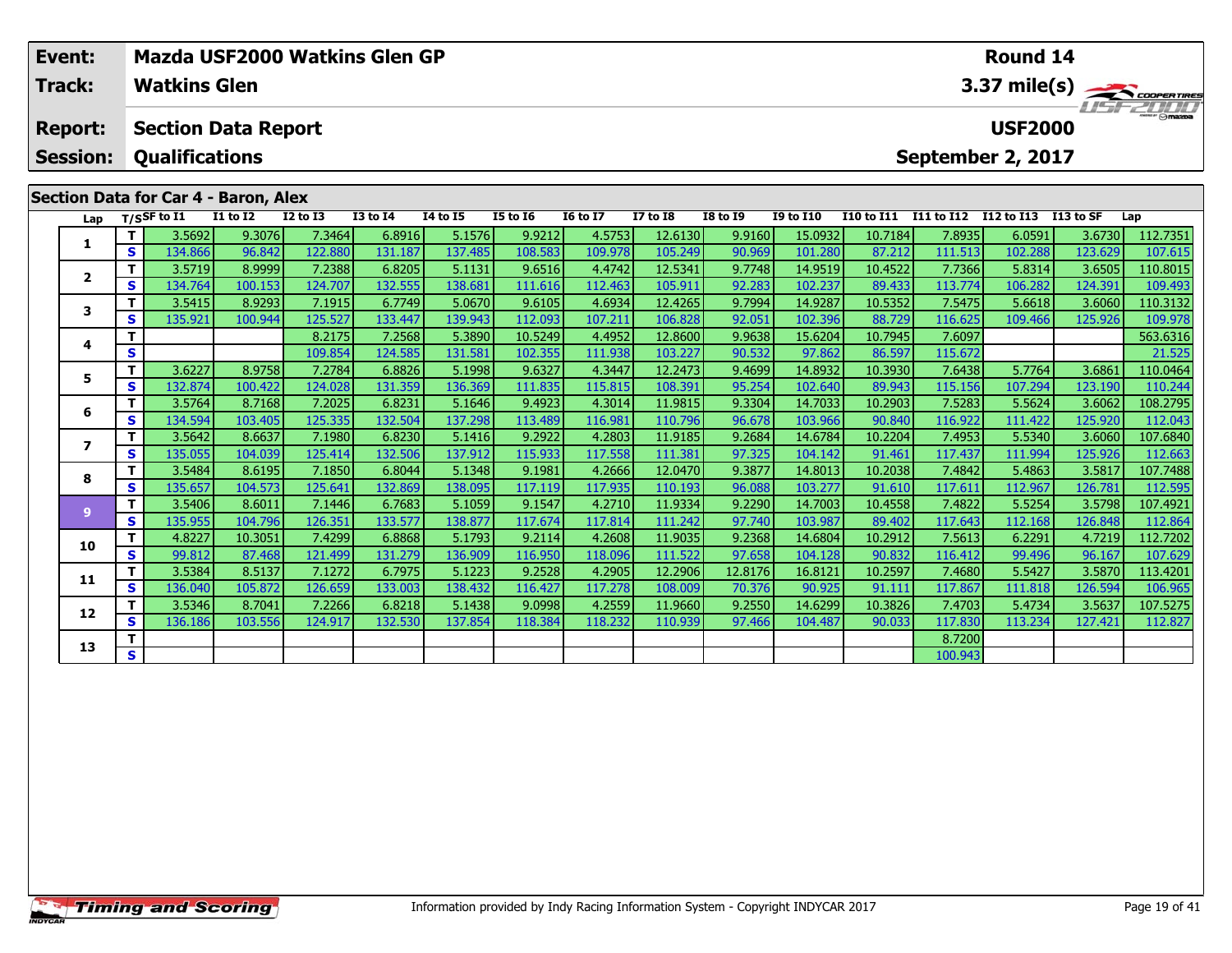| Event:                               | Mazda USF2000 Watkins Glen GP  | <b>Round 14</b>                    |  |  |  |  |  |  |  |
|--------------------------------------|--------------------------------|------------------------------------|--|--|--|--|--|--|--|
| <b>Track:</b>                        | <b>Watkins Glen</b>            | $3.37 \text{ mile(s)}$             |  |  |  |  |  |  |  |
| <b>Report:</b>                       | Section Data Report            | <b>LISF 2000</b><br><b>USF2000</b> |  |  |  |  |  |  |  |
|                                      | <b>Session: Qualifications</b> | September 2, 2017                  |  |  |  |  |  |  |  |
| Section Data for Car 4 - Baron, Alex |                                |                                    |  |  |  |  |  |  |  |

| Lap |                         | $T/SPI$ to PO | ---<br><b>PO to SF</b> | <b>SF to PI</b> |
|-----|-------------------------|---------------|------------------------|-----------------|
|     | т                       |               | 116.2253               |                 |
| 1   | S                       |               | 100.191                |                 |
|     | т                       |               |                        |                 |
| 2   | S                       |               |                        |                 |
| 3   | T                       |               |                        | 109.5410        |
|     | S                       |               |                        | 106.554         |
| 4   | T                       | 450.2987      | 114.3961               |                 |
|     | S                       | 2.076         | 101.793                |                 |
| 5   | T                       |               |                        |                 |
|     | S                       |               |                        |                 |
| 6   | т                       |               |                        |                 |
|     | S                       |               |                        |                 |
| 7   | т                       |               |                        |                 |
|     | S                       |               |                        |                 |
| 8   | т                       |               |                        |                 |
|     | S                       |               |                        |                 |
| 9   | т                       |               |                        |                 |
|     | S                       |               |                        |                 |
| 10  | т                       |               |                        |                 |
|     | S                       |               |                        |                 |
| 11  | т                       |               |                        |                 |
|     | S                       |               |                        |                 |
| 12  | т                       |               |                        | 111.8096        |
|     | S                       |               |                        | 104.392         |
| 13  | Т                       |               |                        |                 |
|     | $\overline{\mathbf{s}}$ |               |                        |                 |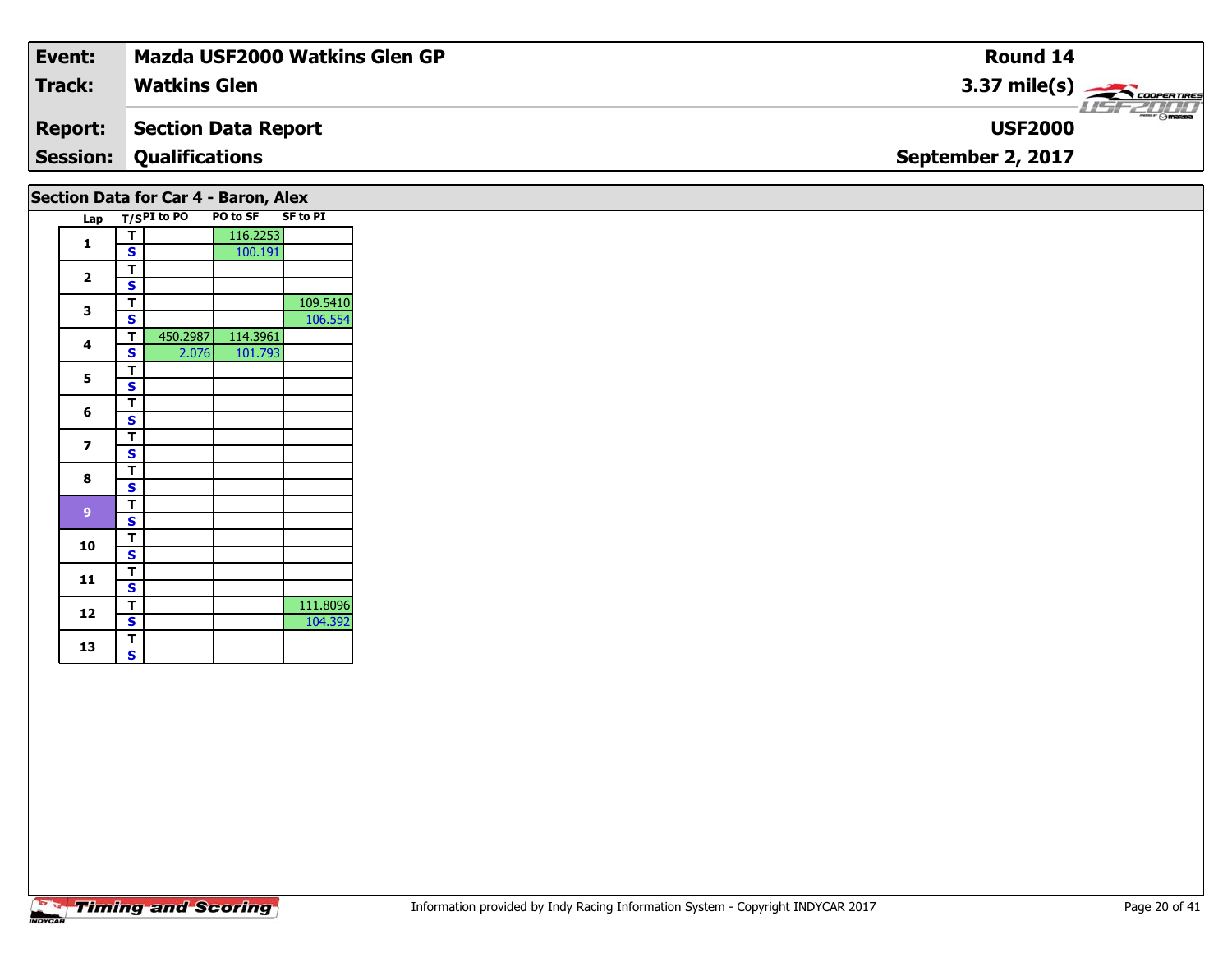| Event:<br><b>Track:</b> |    | <b>Watkins Glen</b>         |                            |                                            | Mazda USF2000 Watkins Glen GP |          |                 |                 |                 |                 |                  |                   |                   | Round 14       |           | $\begin{array}{c}\n 3.37 \text{ mile(s)} \\ \hline\n \text{H5F-2DDD} \\ \end{array}$ |
|-------------------------|----|-----------------------------|----------------------------|--------------------------------------------|-------------------------------|----------|-----------------|-----------------|-----------------|-----------------|------------------|-------------------|-------------------|----------------|-----------|--------------------------------------------------------------------------------------|
| <b>Report:</b>          |    |                             | <b>Section Data Report</b> |                                            |                               |          |                 |                 |                 |                 |                  |                   |                   | <b>USF2000</b> |           |                                                                                      |
| <b>Session:</b>         |    | <b>Qualifications</b>       |                            |                                            |                               |          |                 |                 |                 |                 |                  |                   | September 2, 2017 |                |           |                                                                                      |
|                         |    |                             |                            | Section Data for Car 7 - Wojcik, Devin (R) |                               |          |                 |                 |                 |                 |                  |                   |                   |                |           |                                                                                      |
| Lap                     |    | $T/S$ SF to $\overline{11}$ | <b>I1 to I2</b>            | <b>I2 to I3</b>                            | <b>I3 to I4</b>               | 14 to 15 | <b>I5 to 16</b> | <b>16 to 17</b> | <b>I7 to I8</b> | <b>I8 to 19</b> | <b>I9 to I10</b> | <b>I10 to I11</b> | I11 to I12        | I12 to I13     | I13 to SF | Lap                                                                                  |
|                         | т. | 3.7550                      | 9.7373                     | 7.4052                                     | 6.9584                        | 5.2085   | 10.5145         | 4.8471          | 13.3213         | 10.2130         | 15.5705          | 10.8743           | 8.6258            | 6.6022         | 3.8325    | 117.4656                                                                             |
|                         | S  | 128.193                     | 92.568                     | 121.905                                    | 129.928                       | 136.141  | 102.456         | 103.811         | 99.652          | 88.323          | 98.175           | 85.962            | 102.046           | 93.874         | 118.484   | 103.281                                                                              |
| $\mathbf{2}$            |    | 3.6389                      | 9.4708                     | 7.3202                                     | 6.8861                        | 5.1695   | 10.0544         | 4.6152          | 12.7528         | 9.8244          | 15.1257          | 10.5198           | 8.0160            | 6.0499         | 3.7107    | 113.1544                                                                             |
|                         | S. | 132.283                     | 95.173                     | 123.320                                    | 131.292                       | 137.168  | 107.144         | 109.027         | 104.095         | 91.817          | 101.062          | 88.858            | 109.809           | 102.443        | 122.373   | 107.216                                                                              |
| 3                       | т  | 3.5854                      | 9.4750                     | 7.3567                                     | 6.9060                        | 5.1885   | 9.9286          | 4.4523          | 12.4858         | 9.5417          | 14.9223          | 10.5875           | 7.7218            | 6.0350         | 3.6763    | 111.8629                                                                             |
|                         | S. | 134.257                     | 95.131                     | 122.708                                    | 130.914                       | 136.666  | 108.502         | 113.016         | 106.321         | 94.537          | 102.440          | 88.290            | 113.992           | 102.696        | 123.518   | 108.454                                                                              |
| 4                       | Τ. | 3.5827                      | 8.9817                     | 7.2638                                     | 6.8821                        | 5.1848   | 9.7296          | 4.3851          | 12.3531         | 9.4931          | 15.2591          | 10.7309           | 7.6324            | 5.7950         | 3.6418    | 110.9152                                                                             |
|                         | S  | 134.358                     | 100.356                    | 124.278                                    | 131.368                       | 136.763  | 110.721         | 114.748         | 107.463         | 95.021          | 100.179          | 87.11             | 115.328           | 106.950        | 124.689   | 109.381                                                                              |
| 5                       |    |                             |                            | 7.7138                                     | 7.0432                        | 5.2419   | 10.0108         | 4.5791          | 12.7088         | 9.6159          | 14.9732          | 10.7257           | 8.5039            |                |           | 388.9953                                                                             |
|                         | S  |                             |                            | 117.028                                    | 128.364                       | 135.274  | 107.611         | 109.887         | 104.455         | 93.808          | 102.091          | 87.153            | 103.50            |                |           | 31.188                                                                               |
| 6                       | т  | 3.5883                      | 9.0591                     | 7.2259                                     | 6.8073                        | 5.0992   | 9.8364          | 4.6901          | 12.4709         | 9.5103          | 14.9179          | 10.4951           | 7.7820            | 5.8290         | 3.6555    | 110.9670                                                                             |
|                         | S. | 134.148                     | 99.498                     | 124.929                                    | 132.812                       | 139.059  | 109.519         | 107.286         | 106.448         | 94.849          | 102.470          | 89.068            | 113.111           | 106.326        | 124.221   | 109.330                                                                              |
| $\overline{ }$          | Τ. | 3.5703                      | 8.9004                     | 7.1819                                     | 6.8073                        | 5.1199   | 9.6809          | 4.3517          | 12.3263         | 9.4365          | 14.7122          | 10.6314           | 7.6258            | 5.7671         | 3.6336    | 109.7453                                                                             |
|                         | S. | 134.824                     | 101.272                    | 125.695                                    | 132.812                       | 138.497  | 111.278         | 115.629         | 107.697         | 95.591          | 103.903          | 87.926            | 115.428           | 107.467        | 124.970   | 110.547                                                                              |
|                         |    | 3.5860                      | 8.7336                     | 7.2003                                     | 6.8095                        | 5.1124   | 9.5103          | 4.3241          | 12.3246         | 9.3617          | 14.8043          | 10.4836           | 7.5862            | 5.8305         | 3.6581    | 109.3252                                                                             |
| 8                       | S  | 134.234                     | 103.206                    | 125.374                                    | 132.769                       | 138.700  | 113.274         | 116.367         | 107.711         | 96.355          | 103.256          | 89.165            | 116.030           | 106.298        | 124.133   | 110.972                                                                              |

108.7426 | 19.5426 | 11.566 | 11.566 | 11.566 | 11.586 | 12.6873 | 10.5882 | 10.5883 | 10.5882 | 10.5895 | 10.<br>S | 135.683 | 104.129 | 126.051 | 132.812 | 139.136 | 113.512 | 116.518 | 107.399 | 96.884 | 103.430 | 89.676

0 | T | 3.5631 | 8.6412| 7.1440| 6.7877| 5.1033| 9.5481| 4.3242| 12.1987| 9.3601| 14.6834| 10.3987| 7.5313| 5.7100| 3.6232| 108.6170<br>| S | 135.097| 104.310| 126.362| 133.195| 138.948| 112.826| 116.364| 108.823| 96.371| 104

**<sup>T</sup>** 3.5645 8.7225 7.2609 6.8141 5.1203 9.3849 4.2853 12.3307 9.4034 14.7443 10.4683 7.5124 5.6691 3.6224 108.9031 **<sup>S</sup>** 135.044 103.338 124.327 132.679 138.486 114.788 117.420 107.658 95.928 103.676 89.296 117.170 109.325 125.356 111.402

2 | T | 3.5735| 8.8144| 7.2380| 6.8307| 5.1316| 9.4790| 4.3078| 12.2978| 9.3604| 14.7184| 10.4428| 7.5051| 5.7214| 3.6403| 109.0612<br>| S | 134.704| 102.260| 124.721| 132.357| 1

**<sup>T</sup>** 3.5617 8.7010 7.1688 6.8244 5.1359 9.3590 4.3031 12.1680 9.3451 14.7108 10.5466 7.4862 5.6478 3.6131 108.5715 **<sup>S</sup>** 135.150 103.593 125.924 132.479 138.066 115.106 116.935 109.098 96.526 103.913 88.633 117.580 109.737 125.679 111.742

**<sup>T</sup>** 7.9489 **<sup>S</sup>** 110.736

**9**

**10**

**11**

**12**

**13**

**14**

111.566

111.240

111.742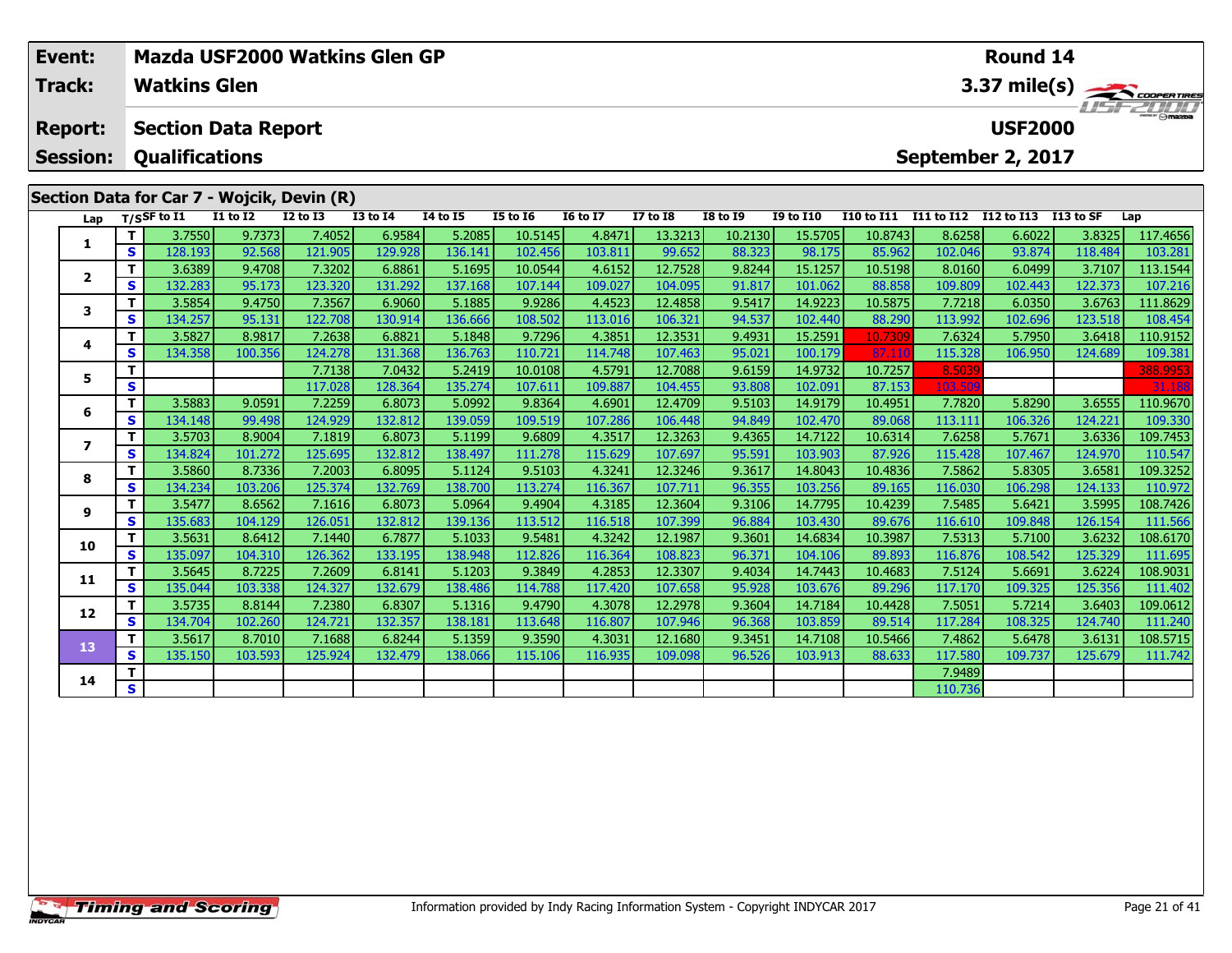| Event:                                     | Mazda USF2000 Watkins Glen GP | <b>Round 14</b>                    |  |  |  |  |  |  |  |
|--------------------------------------------|-------------------------------|------------------------------------|--|--|--|--|--|--|--|
| <b>Track:</b>                              | <b>Watkins Glen</b>           | $3.37 \text{ mile(s)}$             |  |  |  |  |  |  |  |
| <b>Report:</b>                             | <b>Section Data Report</b>    | <b>LISF 2000</b><br><b>USF2000</b> |  |  |  |  |  |  |  |
| <b>Session:</b>                            | <b>Qualifications</b>         | September 2, 2017                  |  |  |  |  |  |  |  |
| Section Data for Car 7 - Wojcik, Devin (R) |                               |                                    |  |  |  |  |  |  |  |

|  |                         |   | $\mathsf{c}$ $\mathsf{c}$ $\mathsf{c}$ $\mathsf{c}$ $\mathsf{c}$ $\mathsf{c}$ $\mathsf{c}$ $\mathsf{c}$ $\mathsf{c}$ $\mathsf{c}$ $\mathsf{c}$ $\mathsf{c}$ $\mathsf{c}$ $\mathsf{c}$ $\mathsf{c}$ $\mathsf{c}$ $\mathsf{c}$ $\mathsf{c}$ $\mathsf{c}$ $\mathsf{c}$ $\mathsf{c}$ $\mathsf{c}$ $\mathsf{c}$ $\mathsf{c}$ $\mathsf{$ |          |                 |
|--|-------------------------|---|------------------------------------------------------------------------------------------------------------------------------------------------------------------------------------------------------------------------------------------------------------------------------------------------------------------------------------|----------|-----------------|
|  | Lap                     |   | $T/SPI$ to PO                                                                                                                                                                                                                                                                                                                      | PO to SF | <b>SF to PI</b> |
|  | 1                       | Т |                                                                                                                                                                                                                                                                                                                                    | 143.8136 |                 |
|  |                         | S |                                                                                                                                                                                                                                                                                                                                    | 80.971   |                 |
|  |                         | T |                                                                                                                                                                                                                                                                                                                                    |          |                 |
|  | $\overline{\mathbf{2}}$ | S |                                                                                                                                                                                                                                                                                                                                    |          |                 |
|  |                         | T |                                                                                                                                                                                                                                                                                                                                    |          |                 |
|  | 3                       | S |                                                                                                                                                                                                                                                                                                                                    |          |                 |
|  |                         | т |                                                                                                                                                                                                                                                                                                                                    |          | 112.7363        |
|  | 4                       | S |                                                                                                                                                                                                                                                                                                                                    |          | 103.534         |
|  |                         | T | 276.3443                                                                                                                                                                                                                                                                                                                           | 111.0272 |                 |
|  | 5                       | S | 3.383                                                                                                                                                                                                                                                                                                                              | 104.882  |                 |
|  |                         | T |                                                                                                                                                                                                                                                                                                                                    |          |                 |
|  | 6                       | S |                                                                                                                                                                                                                                                                                                                                    |          |                 |
|  | 7                       | т |                                                                                                                                                                                                                                                                                                                                    |          |                 |
|  |                         | S |                                                                                                                                                                                                                                                                                                                                    |          |                 |
|  |                         | T |                                                                                                                                                                                                                                                                                                                                    |          |                 |
|  | 8                       | S |                                                                                                                                                                                                                                                                                                                                    |          |                 |
|  |                         | т |                                                                                                                                                                                                                                                                                                                                    |          |                 |
|  | 9                       | S |                                                                                                                                                                                                                                                                                                                                    |          |                 |
|  |                         | т |                                                                                                                                                                                                                                                                                                                                    |          |                 |
|  | 10                      | S |                                                                                                                                                                                                                                                                                                                                    |          |                 |
|  |                         | т |                                                                                                                                                                                                                                                                                                                                    |          |                 |
|  | 11                      | S |                                                                                                                                                                                                                                                                                                                                    |          |                 |
|  |                         | T |                                                                                                                                                                                                                                                                                                                                    |          |                 |
|  | 12                      | S |                                                                                                                                                                                                                                                                                                                                    |          |                 |
|  |                         | T |                                                                                                                                                                                                                                                                                                                                    |          | 109.5582        |
|  | 13                      | S |                                                                                                                                                                                                                                                                                                                                    |          | 106.537         |
|  |                         | T |                                                                                                                                                                                                                                                                                                                                    |          |                 |
|  | 14                      | S |                                                                                                                                                                                                                                                                                                                                    |          |                 |
|  |                         |   |                                                                                                                                                                                                                                                                                                                                    |          |                 |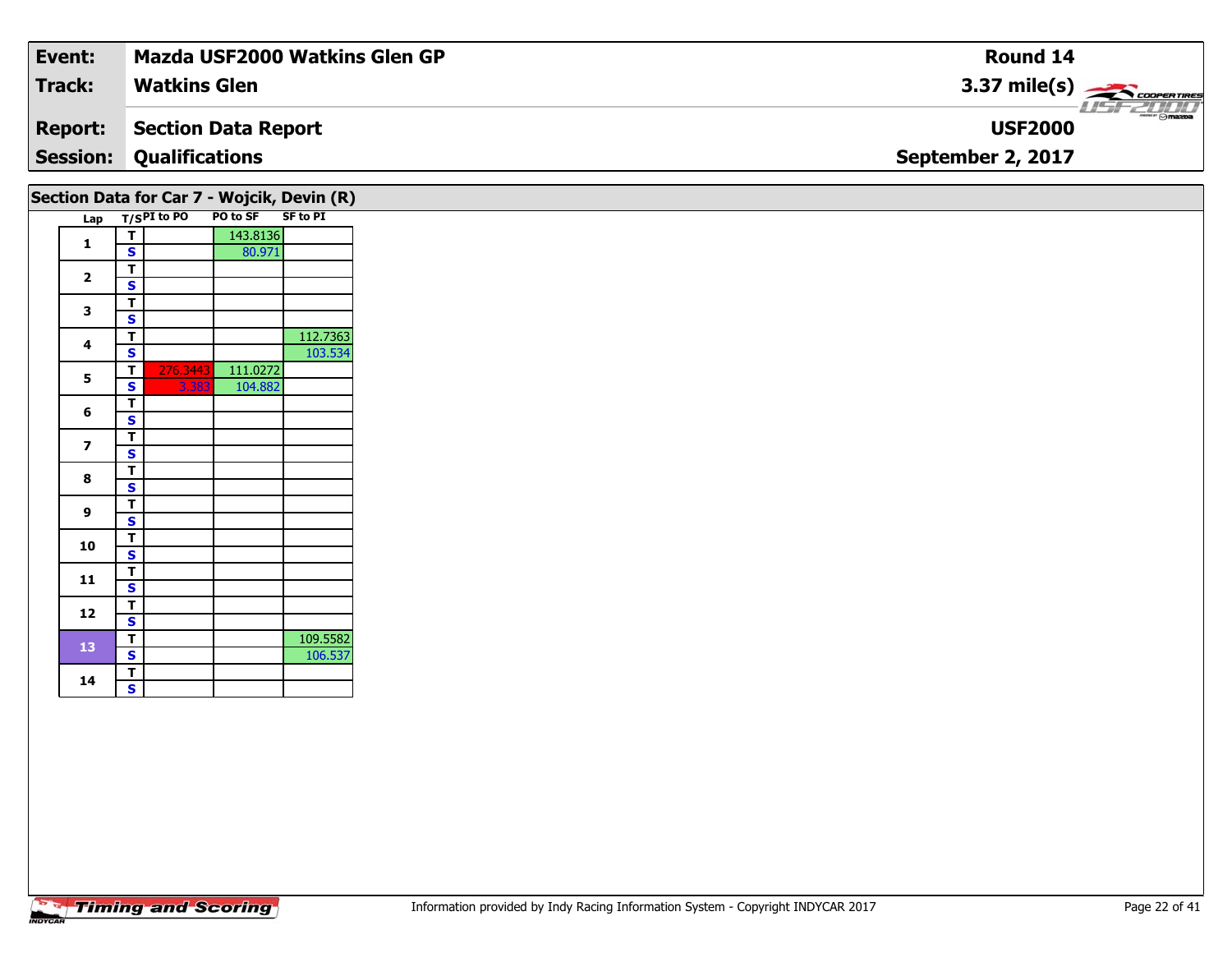| Mazda USF2000 Watkins Glen GP<br>Event:<br>$3.37 \text{ mile(s)}$<br><b>Watkins Glen</b><br><b>Track:</b> |                          |    |                            |                 |                 |                 |                 |                 |                 | Round 14        |                 |                  |                   |                       |                   |           |          |
|-----------------------------------------------------------------------------------------------------------|--------------------------|----|----------------------------|-----------------|-----------------|-----------------|-----------------|-----------------|-----------------|-----------------|-----------------|------------------|-------------------|-----------------------|-------------------|-----------|----------|
|                                                                                                           | <b>Report:</b>           |    | <b>Section Data Report</b> |                 |                 |                 |                 |                 |                 |                 |                 |                  |                   |                       | <b>USF2000</b>    |           |          |
|                                                                                                           | <b>Session:</b>          |    | <b>Qualifications</b>      |                 |                 |                 |                 |                 |                 |                 |                 |                  |                   |                       | September 2, 2017 |           |          |
| Section Data for Car 72 - Holden, Zach (R)                                                                |                          |    |                            |                 |                 |                 |                 |                 |                 |                 |                 |                  |                   |                       |                   |           |          |
|                                                                                                           | Lap                      |    | $T/S$ SF to I1             | <b>I1 to I2</b> | <b>I2 to I3</b> | <b>I3 to I4</b> | <b>14 to 15</b> | <b>I5 to 16</b> | <b>16 to 17</b> | <b>I7 to I8</b> | <b>I8 to 19</b> | <b>I9 to I10</b> | <b>I10 to I11</b> | I11 to I12 I12 to I13 |                   | I13 to SF | Lap      |
|                                                                                                           | 1                        | т  | 3.6970                     | 9.6379          | 7.2505          | 7.0713          | 5.2159          | 10.2904         | 4.6023          | 12.8005         | 9.8702          | 15.4074          | 10.8824           | 8.4702                | 6.4255            | 3.7975    | 115.4190 |
|                                                                                                           |                          | S. | 130.204                    | 93.523          | 124.506         | 127.854         | 135.948         | 104.687         | 109.333         | 103.707         | 91.391          | 99.214           | 85.898            | 103.920               | 96.455            | 119.576   | 105.113  |
|                                                                                                           | $\overline{\mathbf{2}}$  | т  | 3.5726                     | 9.2868          | 7.2131          | 6.7694          | 5.0848          | 9.7557          | 4.3613          | 12.4516         | 9.8236          | 15.4028          | 10.6637           | 7.7115                | 5.8941            | 3.6523    | 111.6433 |
|                                                                                                           |                          | S  | 134.738                    | 97.059          | 125.151         | 133.556         | 139.453         | 110.425         | 115.374         | 106.613         | 91.824          | 99.244           | 87.659            | 114.145               | 105.151           | 124.330   | 108.668  |
|                                                                                                           | 3                        | т  | 3.5514                     | 9.0822          | 7.1778          | 6.7579          | 5.0767          | 9.6438          | 4.2766          | 12.2104         | 9.6774          | 15.0779          | 10.5228           | 7.5347                | 5.7950            | 3.6141    | 109.9987 |
|                                                                                                           |                          | S. | 135.542                    | 99.245          | 125.767         | 133.783         | 139.676         | 111.706         | 117.659         | 108.719         | 93.212          | 101.383          | 88.833            | 116.823               | 106.950           | 125.644   | 110.292  |
|                                                                                                           | 4                        |    | 3.5618                     | 9.0335          | 7.1953          | 6.8038          | 5.1411          | 9.8536          | 4.3674          | 12.3618         | 9.6617          | 15.0140          | 10.5385           | 7.5117                | 5.7752            | 3.6241    | 110.4435 |
|                                                                                                           |                          | S. | 135.146                    | 99.780          | 125.461         | 132.880         | 137.926         | 109.328         | 115.213         | 107.387         | 93.363          | 101.814          | 88.701            | 117.181               | 107.316           | 125.298   | 109.848  |
|                                                                                                           | 5                        | т  |                            |                 | 9.3528          | 7.6826          | 5.5117          | 11.8003         | 5.2085          | 13.7976         | 10.4711         | 16.0087          | 11.0569           | 7.5630                |                   |           | 432.1559 |
|                                                                                                           |                          | S. |                            |                 | 96.519          | 117.680         | 128.652         | 91.292          | 96.608          | 96.212          | 86.146          | 95.488           | 84.542            | 116.386               |                   |           | 28.073   |
|                                                                                                           | 6                        | т  | 3.6223                     | 9.4618          | 7.2597          | 6.7894          | 5.1070          | 9.8504          | 4.3323          | 12.3345         | 9.6835          | 15.0171          | 10.5850           | 8.1203                | 6.1698            | 3.7268    | 112.0599 |
|                                                                                                           |                          | S  | 132.889                    | 95.263          | 124.348         | 133.162         | 138.847         | 109.363         | 116.147         | 107.625         | 93.153          | 101.793          | 88.311            | 108.398               | 100.453           | 121.845   | 108.264  |
|                                                                                                           | $\overline{\phantom{a}}$ | т  | 3.5541                     | 9.0790          | 7.1454          | 6.7331          | 5.0824          | 9.5460          | 4.2594          | 12.1553         | 9.6138          | 14.9759          | 10.4921           | 7.5572                | 5.7635            | 3.6173    | 109.5745 |
|                                                                                                           |                          | S. | 135.439                    | 99.280          | 126.337         | 134.276         | 139.519         | 112.851         | 118.134         | 109.212         | 93.828          | 102.073          | 89.093            | 116.475               | 107.534           | 125.533   | 110.719  |
|                                                                                                           | 8                        | т  | 3.5343                     | 8.9457          | 7.1486          | 6.7361          | 5.0598          | 9.4515          | 4.2473          | 12.1039         | 9.5317          | 14.7561          | 10.3965           | 7.4771                | 5.7171            | 3.6049    | 108.7106 |
|                                                                                                           |                          | S. | 136.198                    | 100.759         | 126.280         | 134.216         | 140.142         | 113.979         | 118.471         | 109.675         | 94.636          | 103.594          | 89.912            | 117.723               | 108.407           | 125.965   | 111.599  |
|                                                                                                           | 9                        |    | 3.5342                     | 8.8356          | 7.1253          | 6.7286          | 5.0460          | 9.5045          | 4.2648          | 12.1774         | 9.6160          | 14.8842          | 10.4190           | 7.4711                | 5.6863            | 3.5975    | 108.8905 |
|                                                                                                           |                          | S  | 136.202                    | 102.015         | 126.693         | 134.365         | 140.525         | 113.343         | 117.985         | 109.013         | 93.807          | 102.702          | 89.718            | 117.818               | 108.994           | 126.224   | 111.415  |

0 | T | 3.6889| 9.5712| 7.1831| 6.8917| 6.6932| 12.0801| 4.9879| 12.4349| 9.7931| 15.1490| 10.3687| 7.4561| 5.6881| 3.5626| 115.5486<br>| S | 130.490| 94.175| 125.674| 131.185| 105.942| 89.177| 100.880| 106.756| 92.110| 100.9

**<sup>T</sup>** 3.5475 8.7986 7.0955 6.6664 5.0004 9.5665 4.2617 12.0603 9.3912 14.7023 10.2991 7.4870 5.7071 3.6078 108.1914 **<sup>S</sup>** 135.691 102.444 127.225 135.619 141.807 112.609 118.071 110.072 96.052 103.973 90.763 117.567 108.597 125.864 112.135

2 T 3.5070 8.7665 7.1084 6.7233 5.0651 9.2469 4.2361 12.0468 9.6107 14.6947 10.2941 7.4169 5.6443 3.5706 107.9314<br>2 S 137.258 102.819 126.994 134.471 139.995 116.501 118.784 110.195 93.858 104.026 90.807 118.679 109.805 12

3 T 3.4822 9.7001 7.4570 6.8196 5.0433 10.5367 4.5488 14.0161 11.8291 15.2994 10.5054 7.4051 5.6620 3.5368 115.8416<br>S 138.235 92.923 121.058 132.572 140.601 102.240 110.619 94.713 76.256 99.915 88.980 118.868 109.462 128.3

**<sup>T</sup>** 9.1297 **<sup>S</sup>** 96.414

**10**

**11**

**12**

**13**

**14**

104.729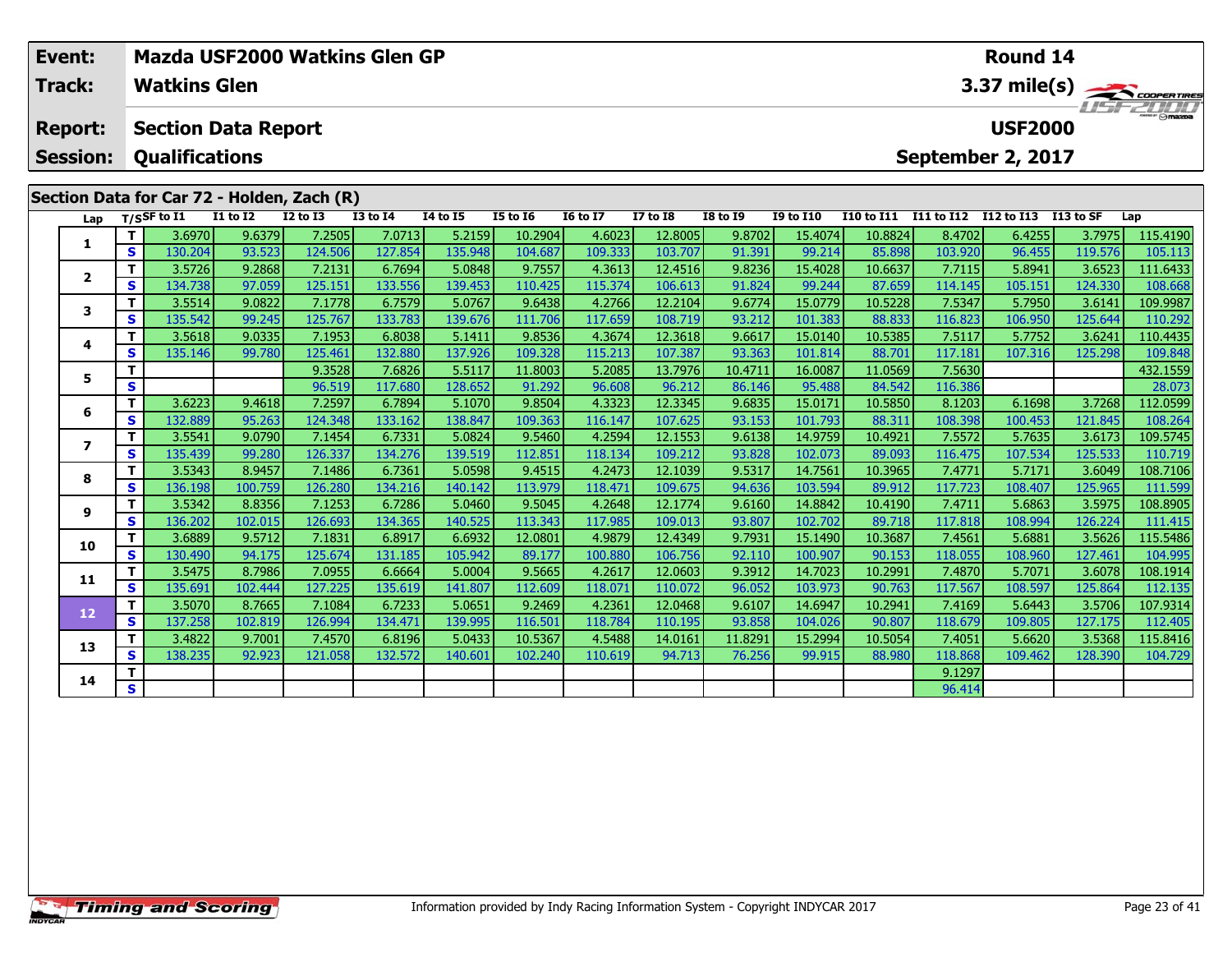| Event:                                     | Mazda USF2000 Watkins Glen GP  | <b>Round 14</b>                    |  |  |  |  |  |  |  |
|--------------------------------------------|--------------------------------|------------------------------------|--|--|--|--|--|--|--|
| <b>Track:</b>                              | <b>Watkins Glen</b>            | $3.37 \text{ mile(s)}$             |  |  |  |  |  |  |  |
| <b>Report:</b>                             | Section Data Report            | <b>LISE 2000</b><br><b>USF2000</b> |  |  |  |  |  |  |  |
|                                            | <b>Session: Qualifications</b> | September 2, 2017                  |  |  |  |  |  |  |  |
| Section Data for Car 72 - Holden, Zach (R) |                                |                                    |  |  |  |  |  |  |  |

|  |                         | וטו שט                  | UUI <i>I</i> 4 |                 | 100000          |
|--|-------------------------|-------------------------|----------------|-----------------|-----------------|
|  | Lap                     |                         | $T/SPI$ to PO  | <b>PO to SF</b> | <b>SF to PI</b> |
|  | 1                       | т                       |                | 124.8528        |                 |
|  |                         | S                       |                | 93.268          |                 |
|  |                         | т                       |                |                 |                 |
|  | $\overline{\mathbf{2}}$ | S                       |                |                 |                 |
|  |                         | т                       |                |                 |                 |
|  | 3                       | S                       |                |                 |                 |
|  |                         | т                       |                |                 | 112.3248        |
|  | 4                       | S                       |                |                 | 103.913         |
|  |                         | т                       | 308.3445       | 123.0360        |                 |
|  | 5                       | S                       | 3.032          | 94.645          |                 |
|  |                         | т                       |                |                 |                 |
|  | 6                       | S                       |                |                 |                 |
|  | 7                       | т                       |                |                 |                 |
|  |                         | S                       |                |                 |                 |
|  |                         | т                       |                |                 |                 |
|  | 8                       | S                       |                |                 |                 |
|  |                         | т                       |                |                 |                 |
|  | 9                       | S                       |                |                 |                 |
|  |                         | T                       |                |                 |                 |
|  | 10                      | $\overline{\mathbf{s}}$ |                |                 |                 |
|  |                         | т                       |                |                 |                 |
|  | 11                      | S                       |                |                 |                 |
|  |                         | T                       |                |                 |                 |
|  | 12                      | S                       |                |                 |                 |
|  |                         | т                       |                |                 | 120.2235        |
|  | 13                      | S                       |                |                 | 97.086          |
|  |                         | T                       |                |                 |                 |
|  | 14                      | S                       |                |                 |                 |
|  |                         |                         |                |                 |                 |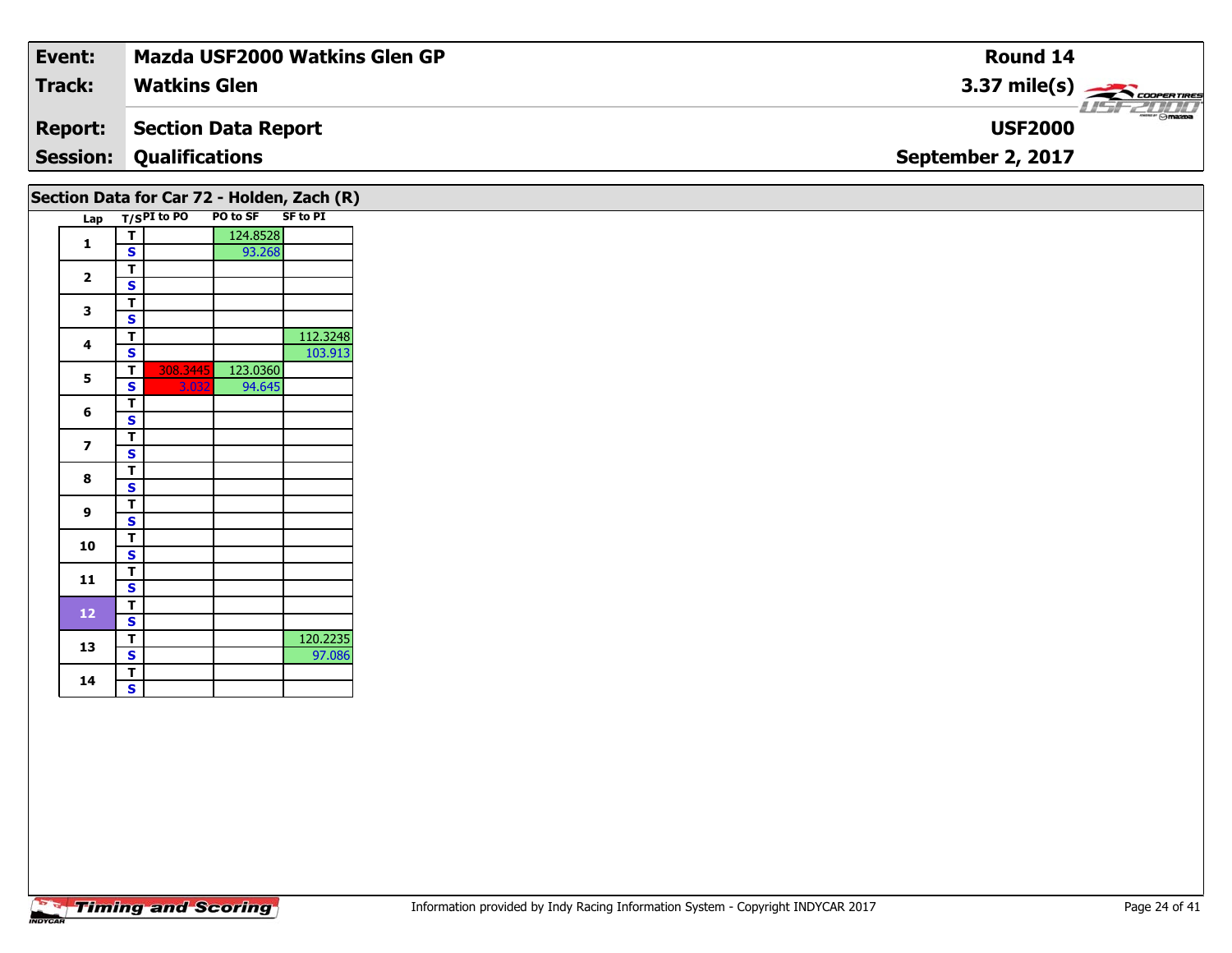|  | Event:          |     |                       |                            | Mazda USF2000 Watkins Glen GP                |                 |                 |                 |                 |                 |                 |                  |                   |            | Round 14          |           |           |
|--|-----------------|-----|-----------------------|----------------------------|----------------------------------------------|-----------------|-----------------|-----------------|-----------------|-----------------|-----------------|------------------|-------------------|------------|-------------------|-----------|-----------|
|  | <b>Track:</b>   |     | <b>Watkins Glen</b>   |                            |                                              |                 |                 |                 |                 |                 | 3.37 mile(s)    |                  |                   |            |                   |           |           |
|  | <b>Report:</b>  |     |                       | <b>Section Data Report</b> |                                              |                 |                 |                 |                 |                 |                 |                  |                   |            | <b>USF2000</b>    |           | LISFZULLI |
|  | <b>Session:</b> |     | <b>Qualifications</b> |                            |                                              |                 |                 |                 |                 |                 |                 |                  |                   |            | September 2, 2017 |           |           |
|  |                 |     |                       |                            | Section Data for Car 79 - Malukas, David (R) |                 |                 |                 |                 |                 |                 |                  |                   |            |                   |           |           |
|  |                 |     |                       | <b>I1 to I2</b>            | $I2$ to $I3$                                 | <b>I3 to I4</b> | <b>I4 to I5</b> | <b>I5 to I6</b> | <b>I6 to I7</b> | <b>I7 to I8</b> | <b>I8 to I9</b> | <b>I9 to I10</b> | <b>I10 to I11</b> | I11 to I12 | I12 to I13        | I13 to SF |           |
|  |                 |     | Lap $T/S$ SF to I1    |                            |                                              |                 |                 |                 |                 |                 |                 |                  |                   |            |                   |           | Lap       |
|  |                 |     | 3.9759                | 9.9397                     | 7.2673                                       | 6.7843          | 5.0867          | 10.7845         | 4.9139          | 13.2885         | 10.0577         | 15.5906          | 10.8561           | 8.6436     | 6.4678            | 3.8537    | 117.5103  |
|  | л.              | s l | 121.070               | 90.683                     | 124.218                                      | 133.262         | 139.401         | 99.891          | 102.400         | 99.898          | 89.687          | 98.049           | 86.106            | 101.836    | 95.824            | 117.832   | 103.242   |
|  | $\mathbf{2}$    |     | 3.6210                | 9.6205                     | 7.2045                                       | 6.7492          | 5.0602          | 10.1979         | 4.5171          | 12.6892         | 9.8767          | 15.1100          | 10.5816           | 8.0928     | 6.2844            | 3.7038    | 113.3089  |
|  |                 | s l | 132.937               | 93.692                     | 125.300                                      | 133.955         | 140.131         | 105.637         | 111.395         | 104.617         | 91.331          | 101.167          | 88.339            | 108.767    | 98.621            | 122.601   | 107.070   |

**<sup>T</sup>** 8.9450 7.3033 5.3721 10.5872 4.8906 13.1358 11.3826 18.7130 10.7838 7.8283 638.6161 **<sup>S</sup>** 100.920 123.792 131.995 101.752 102.888 101.060 79.248 81.688 86.683 112.442 18.997

4 | T | 3.5745| 9.2263| 7.1771| 6.7503| 5.0748| 9.8415| 4.4209| 12.4465| 9.4633| 14.8872| 10.3428| 7.8398| 5.9895| 3.6659| 110.7004<br>- S | 134.666| 97.695| 125.779| 133.933| 139.728| 109.462| 113.819| 106.656| 95.320| 102.6

5 11 3.5149| 8.8799| 7.0893| 6.6889| 5.0261| 9.5064| 4.2547| 12.1105| 9.3924| 14.7167| 10.3137| 7.3995| 5.6422| 3.5691| 108.1043<br>- S 136.949| 101.506| 127.337| 135.163| 141.082| 113.321| 118.265| 109.616| 96.040| 103.871|

**<sup>T</sup>** 3.4780 9.0294 7.1406 6.7126 5.0282 9.4074 5.0063 7.5725 5.9444 3.5853 **<sup>S</sup>** 138.402 99.825 126.422 134.686 141.023 114.513 100.510 116.240 104.262 126.654

## **Timing and Scoring**

**3**

**4**

**5**

**6**

107.070

109.593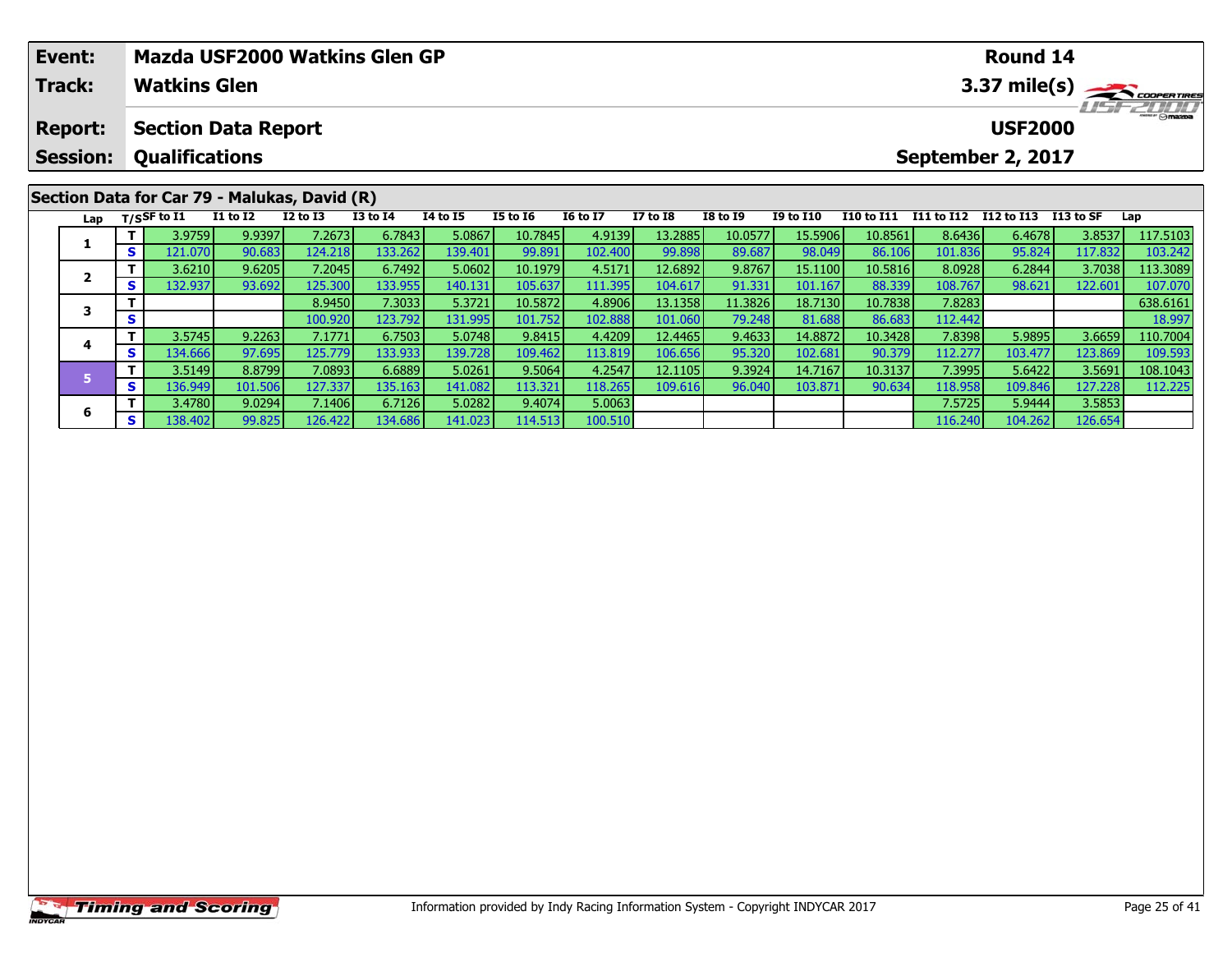| Event:                                       | <b>Mazda USF2000 Watkins Glen GP</b> | Round 14                           |  |  |  |  |  |  |  |
|----------------------------------------------|--------------------------------------|------------------------------------|--|--|--|--|--|--|--|
| Track:                                       | <b>Watkins Glen</b>                  | $3.37 \text{ mile(s)}$             |  |  |  |  |  |  |  |
| <b>Report:</b>                               | Section Data Report                  | <b>LISF 2000</b><br><b>USF2000</b> |  |  |  |  |  |  |  |
| <b>Session:</b>                              | <b>Qualifications</b>                | September 2, 2017                  |  |  |  |  |  |  |  |
| Section Data for Car 79 - Malukas, David (R) |                                      |                                    |  |  |  |  |  |  |  |

|  | Lap                     |   | T/SPI to PO | <b>PO to SF</b> | <b>SF to PI</b> |
|--|-------------------------|---|-------------|-----------------|-----------------|
|  |                         |   |             | 126.8035        |                 |
|  |                         | S |             | 91.833          |                 |
|  |                         | т |             |                 | 111.6447        |
|  | $\overline{\mathbf{2}}$ | S |             |                 | 104.546         |
|  | 3                       |   | 517.2375    | 122.4570        |                 |
|  |                         | S | 1.807       | 95.093          |                 |
|  | 4                       |   |             |                 |                 |
|  |                         | S |             |                 |                 |
|  |                         | т |             |                 |                 |
|  | 5                       | S |             |                 |                 |
|  |                         |   |             |                 |                 |
|  | 6                       | S |             |                 |                 |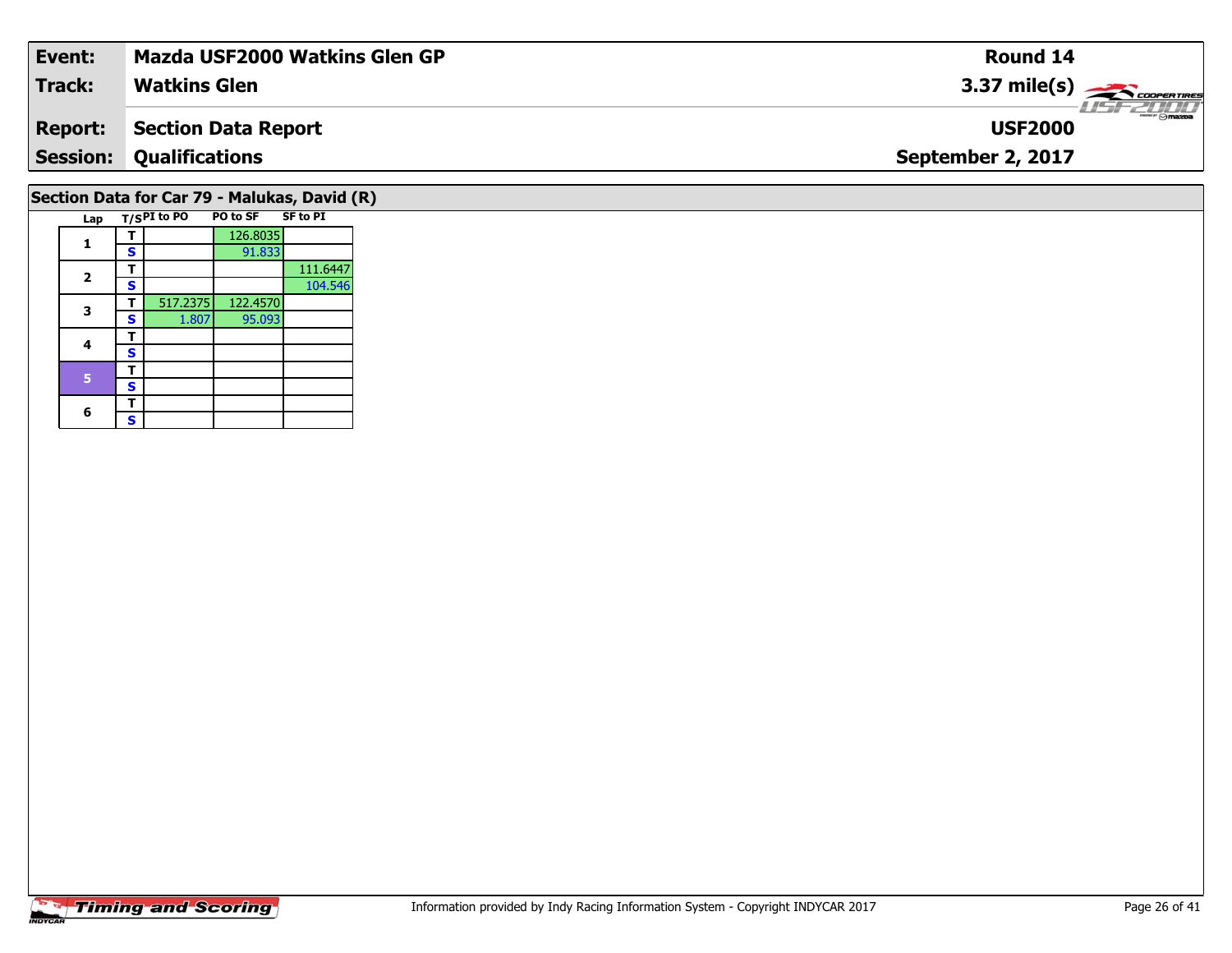| Event:                                     | <b>Mazda USF2000 Watkins Glen GP</b> |                            |          |          |          |          |                 |                 | Round 14 |                   |                        |  |                                            |  |     |  |
|--------------------------------------------|--------------------------------------|----------------------------|----------|----------|----------|----------|-----------------|-----------------|----------|-------------------|------------------------|--|--------------------------------------------|--|-----|--|
| <b>Track:</b>                              |                                      | <b>Watkins Glen</b>        |          |          |          |          |                 |                 |          |                   | $3.37 \text{ mile(s)}$ |  |                                            |  |     |  |
| <b>Report:</b>                             |                                      | <b>Section Data Report</b> |          |          |          |          |                 |                 |          |                   |                        |  | <b>USF2000</b>                             |  |     |  |
| <b>Session:</b>                            | <b>Qualifications</b>                |                            |          |          |          |          |                 |                 |          | September 2, 2017 |                        |  |                                            |  |     |  |
| Section Data for Car 80 - Megennis, Robert |                                      |                            |          |          |          |          |                 |                 |          |                   |                        |  |                                            |  |     |  |
| Lap                                        | T/SSF to I1                          | I1 to I2                   | I2 to I3 | I3 to I4 | 14 to 15 | I5 to 16 | <b>16 to I7</b> | <b>I7 to I8</b> | I8 to I9 | I9 to I10         |                        |  | I10 to I11 I11 to I12 I12 to I13 I13 to SF |  | Lap |  |

**<sup>T</sup>** 3.6790 9.3422 7.3686 6.9498 5.2215 10.1789 4.5331 12.7209 9.7280 15.2037 10.7788 7.7991 113.3235 **<sup>S</sup>** 130.841 96.483 122.510 130.089 135.802 105.834 111.002 104.356 92.727 100.544 86.723 112.863 107.056

2 | T | 3.5924| 8.9017| 7.2104| 6.8139| 5.1112| 9.8925| 4.5097| 12.5926| 10.1799| 15.1791| 10.4997| 7.6085| 5.7945| 3.6498| 111.5359<br>| S | 133.995| 101.257| 125.198| 132.683| 138.733| 108.898| 111.578| 105.419| 88.610| 100

**T** 7.5462<br>**S** 116.645

## **Timing and Scoring**

**1**

**2**

**3**

108.772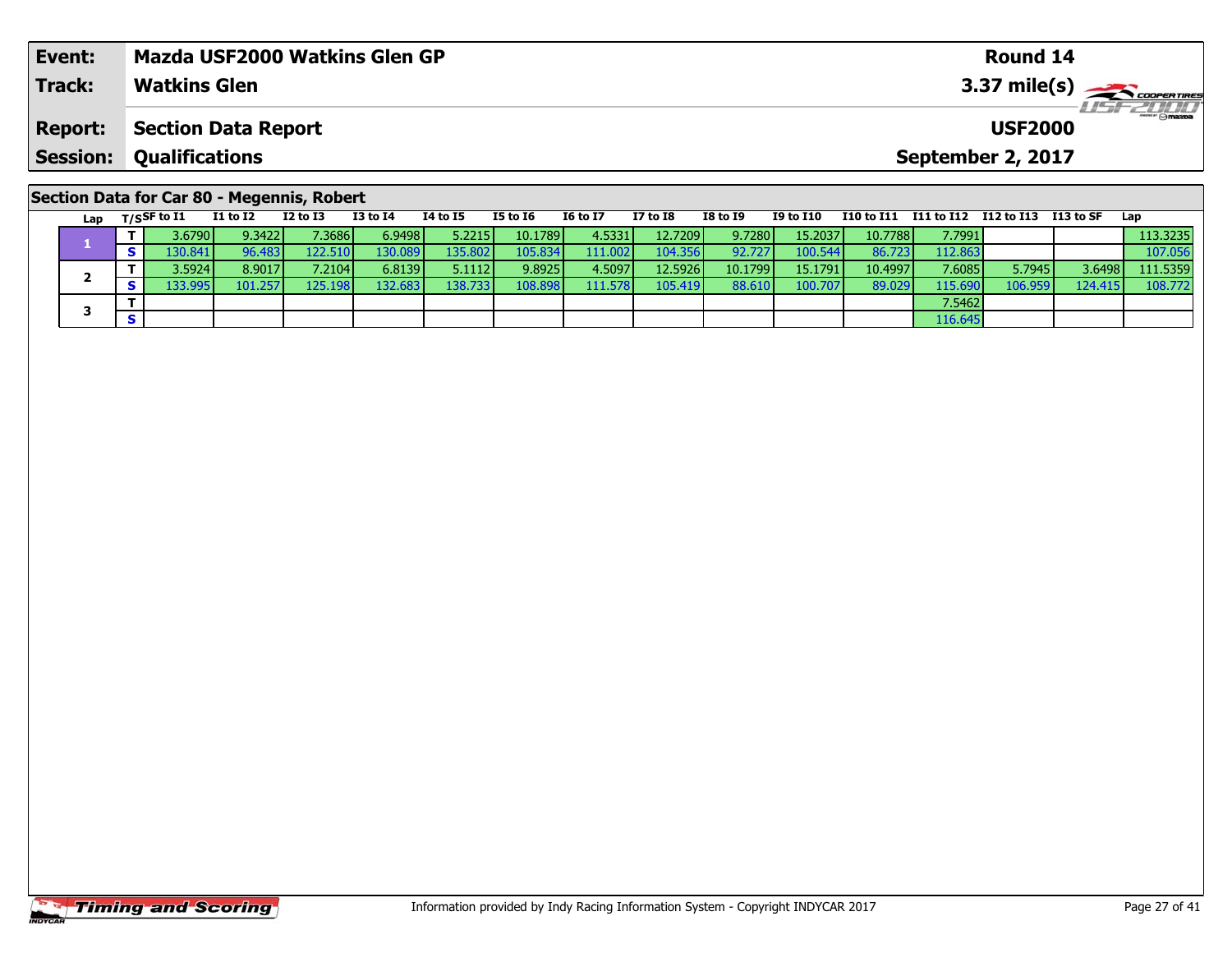| Event:                                     | Mazda USF2000 Watkins Glen GP | Round 14                         |  |  |  |  |  |  |  |  |
|--------------------------------------------|-------------------------------|----------------------------------|--|--|--|--|--|--|--|--|
| <b>Track:</b>                              | <b>Watkins Glen</b>           | $3.37 \text{ mile(s)}$           |  |  |  |  |  |  |  |  |
| <b>Report:</b>                             | <b>Section Data Report</b>    | <b>COMPANY</b><br><b>USF2000</b> |  |  |  |  |  |  |  |  |
| <b>Session:</b>                            | <b>Qualifications</b>         | September 2, 2017                |  |  |  |  |  |  |  |  |
| Section Data for Car 80 - Megennis, Robert |                               |                                  |  |  |  |  |  |  |  |  |

## **Timing and Scoring**

Lap T/S<sup>PI</sup> to PO **PO** to SF SF to PI

**<sup>T</sup>** 126.4859 **<sup>S</sup>** 92.064

**T** 201.2834<br>**S** 4.644 4.644

**2 S** 110.2407

**1**

**2**

**3**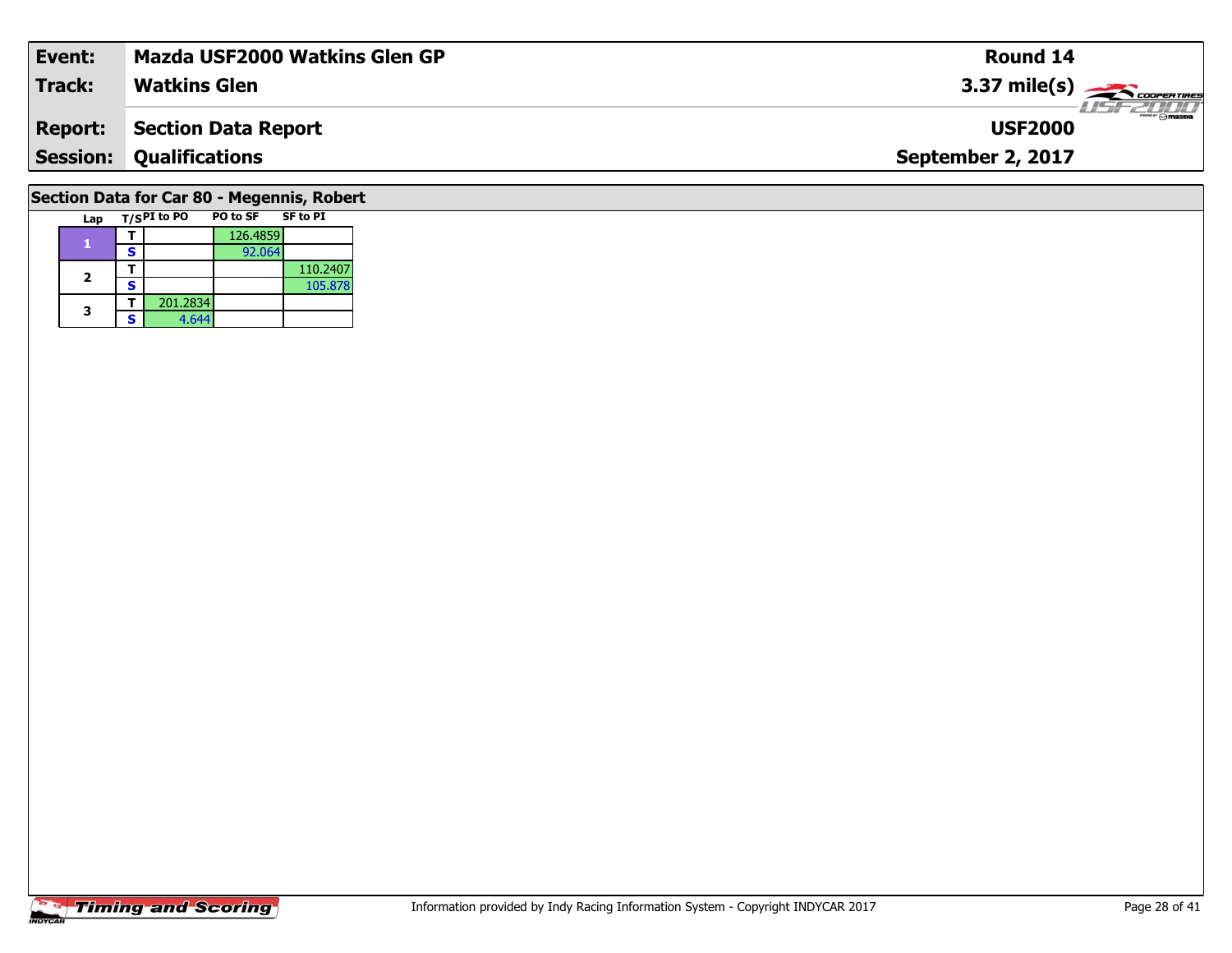| Mazda USF2000 Watkins Glen GP<br>Event:<br><b>Watkins Glen</b><br><b>Track:</b> |                          |          |                             |                 |                                                 |                 |          |                 |                 |                 | Round 14        |                  | 3.37 mile(s)      |                   |                      |         |          |
|---------------------------------------------------------------------------------|--------------------------|----------|-----------------------------|-----------------|-------------------------------------------------|-----------------|----------|-----------------|-----------------|-----------------|-----------------|------------------|-------------------|-------------------|----------------------|---------|----------|
|                                                                                 | <b>Report:</b>           |          | <b>Section Data Report</b>  |                 |                                                 |                 |          |                 |                 |                 |                 |                  |                   |                   | <b>USF2000</b>       |         |          |
|                                                                                 | <b>Session:</b>          |          | <b>Qualifications</b>       |                 |                                                 |                 |          |                 |                 |                 |                 |                  |                   | September 2, 2017 |                      |         |          |
|                                                                                 |                          |          |                             |                 | Section Data for Car 81 - Frederick, Kaylen (R) |                 |          |                 |                 |                 |                 |                  |                   |                   |                      |         |          |
|                                                                                 | Lap                      |          | $T/S$ SF to $\overline{11}$ | <b>I1 to I2</b> | <b>I2 to I3</b>                                 | <b>I3 to I4</b> | 14 to 15 | <b>I5 to 16</b> | <b>16 to 17</b> | <b>I7 to I8</b> | <b>I8 to 19</b> | <b>I9 to I10</b> | <b>I10 to I11</b> | I11 to I12        | I12 to I13 I13 to SF |         | Lap      |
|                                                                                 | 1                        |          | 3.7372                      | 9.2274          | 7.2655                                          | 6.8473          | 5.1988   | 10.1708         | 4.6885          | 12.7420         | 9.6885          | 15.2694          | 10.6913           | 7.8586            | 6.0374               | 3.7925  | 113.2152 |
|                                                                                 |                          | S.       | 128.803                     | 97.683          | 124.248                                         | 132.036         | 136.395  | 105.918         | 107.323         | 104.183         | 93.105          | 100.111          | 87.433            | 112.008           | 102.656              | 119.734 | 107.159  |
|                                                                                 | 2                        | т        | 3.5988                      | 9.4018          | 7.3257                                          | 6.8628          | 5.1654   | 9.6700          | 4.4339          | 12.4459         | 9.6149          | 14.9808          | 10.5590           | 7.5907            | 5.9428               | 3.6831  | 111.2756 |
|                                                                                 |                          | S.       | 133.757                     | 95.871          | 123.227                                         | 131.738         | 137.277  | 111.404         | 113.485         | 106.662         | 93.817          | 102.040          | 88.529            | 115.961           | 104.290              | 123.290 | 109.027  |
|                                                                                 | 3                        | T.       | 3.5742                      | 8.9591          | 7.1743                                          | 6.7980          | 5.2538   | 9.8365          | 4.4914          | 12.4279         | 9.5124          | 14.7977          | 10.4380           | 7.4976            | 5.7447               | 3.6264  | 110.1320 |
|                                                                                 |                          | S.       | 134.677                     | 100.609         | 125.828                                         | 132.994         | 134.967  | 109.518         | 112.032         | 106.816         | 94.828          | 103.302          | 89.555            | 117.401           | 107.886              | 125.218 | 110.159  |
|                                                                                 | 4                        |          |                             |                 | 8.0203                                          | 7.1778          | 5.3708   | 10.4624         | 4.7874          | 13.0725         | 10.1214         | 15.5911          | 10.8822           | 7.5122            |                      |         | 528.2689 |
|                                                                                 |                          | S        |                             |                 | 112.555                                         | 125.957         | 132.027  | 102.966         | 105.105         | 101.549         | 89.123          | 98.045           | 85.899            | 117.173           |                      |         | 22.966   |
|                                                                                 | 5                        | т        | 3.6917                      | 8.9145          | 7.1596                                          | 6.8136          | 5.4276   | 10.0858         | 4.7535          | 12.5750         | 9.4809          | 14.7926          | 10.6147           | 7.6660            | 5.8805               | 3.7171  | 111.5731 |
|                                                                                 |                          | S.       | 130.391                     | 101.112         | 126.086                                         | 132.689         | 130.645  | 106.811         | 105.855         | 105.567         | 95.143          | 103.338          | 88.064            | 114.822           | 105.395              | 122.163 | 108.736  |
|                                                                                 | 6                        | т        | 3.5662                      | 8.8031          | 7.1724                                          | 6.7835          | 5.1125   | 9.4239          | 4.3308          | 12.2128         | 9.3363          | 15.0815          | 10.3906           | 7.5436            | 5.7164               | 3.6198  | 109.0934 |
|                                                                                 |                          | S.       | 134.979                     | 102.392         | 125.861                                         | 133.278         | 138.697  | 114.313         | 116.187         | 108.697         | 96.617          | 101.358          | 89.963            | 116.685           | 108.420              | 125.446 | 111.207  |
|                                                                                 |                          | Τ.       | 3.5491                      | 8.7300          | 7.1470                                          | 6.7566          | 5.0820   | 9.2156          | 4.2927          | 12.1438         | 9.3947          | 14.7333          | 10.2601           | 7.4365            | 5.6116               | 3.5868  | 107.9398 |
|                                                                                 | $\overline{\phantom{a}}$ | <b>S</b> | 135.630                     | 103.249         | 126.309                                         | 133.809         | 139.530  | 116.897         | 117.218         | 109.315         | 96.016          | 103.754          | 91.108            | 118.366           | 110.445              | 126.601 | 112.396  |
|                                                                                 |                          |          | 3.5385                      | 8.8268          | 7.2087                                          | 6.8012          | 5.1039   | 9.1875          | 4.2627          | 12.1230         | 9.3278          | 14.6501          | 10.3179           | 7.4160            | 5.5662               | 3.5728  | 107.9031 |
|                                                                                 | 8                        | s        | 136.036                     | 102.117         | 125.227                                         | 132.931         | 138.931  | 117.254         | 118.043         | 109.503         | 96.705          | 104.343          | 90.597            | 118.693           | 111.346              | 127.097 | 112.434  |

108.2285.001 | 110.2547 | 110.2547 | 110.2547 | 110.2547 | 110.2547 | 110.2547 | 110.2547 | 110.547 | 110.547 |<br>S | 135.859 | 98.827 | 124.172 | 132.752 | 138.597 | 117.910 | 118.159 | 109.006 | 96.946 | 104.419 | 91.156

0 | T | 3.5321| 8.6816| 7.0977| 6.7562| 5.1030| 9.1733| 4.2423| 12.0028| 9.2857| 14.6252| 10.2091| 7.4067| 5.5157| 3.5624| 107.1938<br>| S | 136.283| 103.825| 127.186| 133.816| 138.956| 117.436| 118.611| 110.599| 97.144| 104.

**<sup>T</sup>** 3.5355 8.5585 7.1147 6.7764 5.0976 9.0325 4.2728 12.0605 9.2641 14.5608 10.2198 7.3954 5.5565 3.5698 107.0149 **<sup>S</sup>** 136.152 105.318 126.882 133.418 139.103 119.266 117.764 110.070 97.370 104.983 91.467 119.024 111.540 127.203 113.367

2 T 3.5280 8.5871 7.1393 6.7956 5.1140 9.0342 4.2486 12.0072 9.2214 14.5539 10.2084 7.4530 5.5288 3.5601 106.9796<br>2 S 136.441 104.967 126.445 133.041 138.657 119.244 118.435 110.559 97.821 105.033 91.569 118.104 112.099 12

**T** 7.5007 **S** 1 7.5007

**9**

**10**

**11**

**12**

**13**

112.096

113.405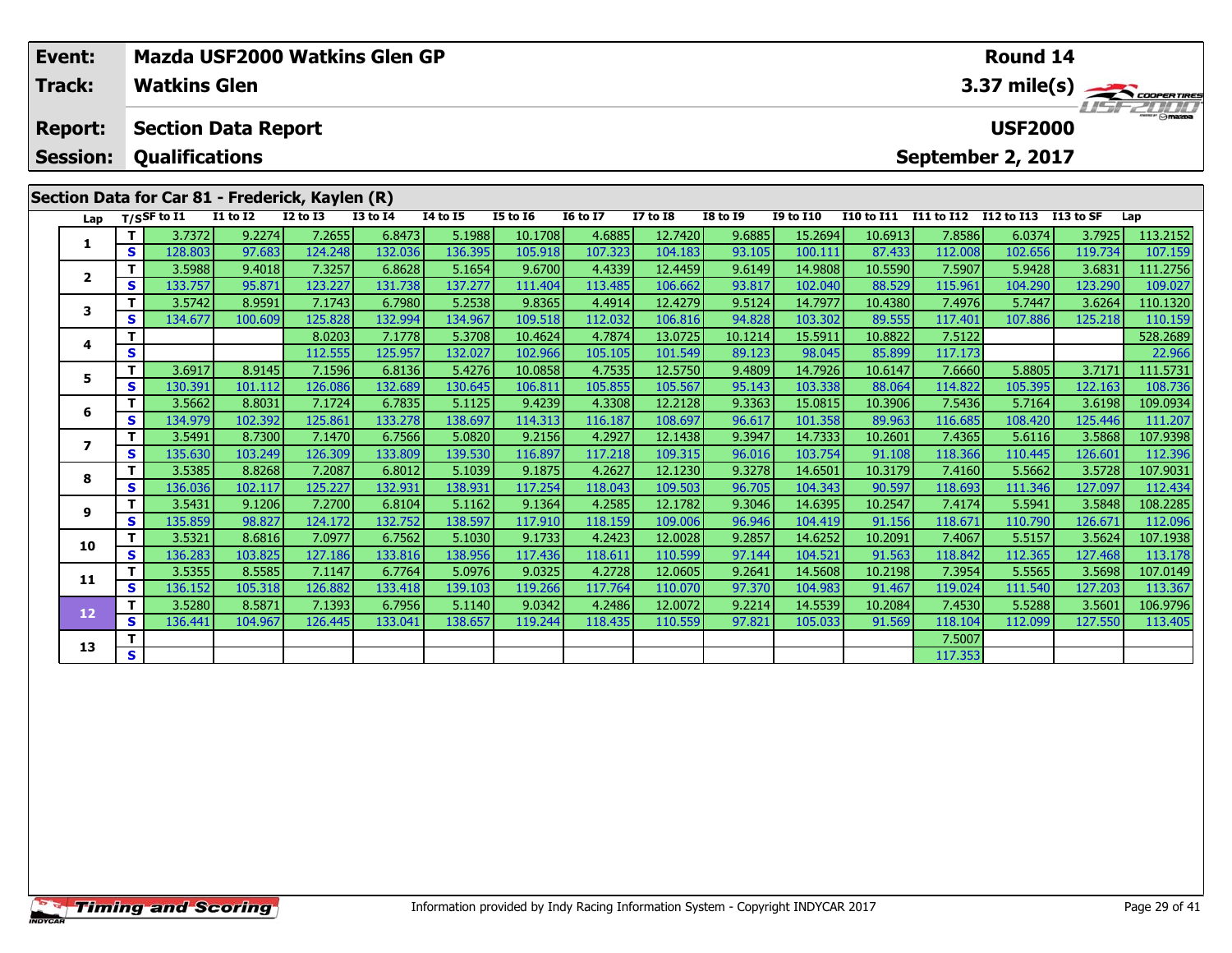| Event:          | Mazda USF2000 Watkins Glen GP | <b>Round 14</b>        |
|-----------------|-------------------------------|------------------------|
| Track:          | <b>Watkins Glen</b>           | $3.37 \text{ mile(s)}$ |
| <b>Report:</b>  | Section Data Report           | <b>USF2000</b>         |
| <b>Session:</b> | <b>Qualifications</b>         | September 2, 2017      |
|                 |                               |                        |

|                |   |             |          | Section Data for Car 81 - Frederick, Kaylen (R) |  |
|----------------|---|-------------|----------|-------------------------------------------------|--|
| Lap            |   | T/SPI to PO | PO to SF | <b>SF to PI</b>                                 |  |
| 1              | т |             | 122.3133 |                                                 |  |
|                | S |             | 95.204   |                                                 |  |
| $\overline{2}$ | т |             |          |                                                 |  |
|                | S |             |          |                                                 |  |
| 3              | т |             |          | 109.2443                                        |  |
|                | S |             |          | 106.844                                         |  |
| 4              | T | 412.8509    | 116.7006 |                                                 |  |
|                | S | 2.264       | 99.783   |                                                 |  |
| 5              | т |             |          |                                                 |  |
|                | S |             |          |                                                 |  |
| 6              | T |             |          |                                                 |  |
|                | S |             |          |                                                 |  |
| 7              | т |             |          |                                                 |  |
|                | S |             |          |                                                 |  |
| 8              | т |             |          |                                                 |  |
|                | S |             |          |                                                 |  |
| 9              | т |             |          |                                                 |  |
|                | S |             |          |                                                 |  |
| 10             | т |             |          |                                                 |  |
|                | S |             |          |                                                 |  |
| 11             | т |             |          |                                                 |  |
|                | S |             |          |                                                 |  |
| 12             | T |             |          | 109.4146                                        |  |
|                | S |             |          | 106.677                                         |  |
| 13             | т |             |          |                                                 |  |
|                | S |             |          |                                                 |  |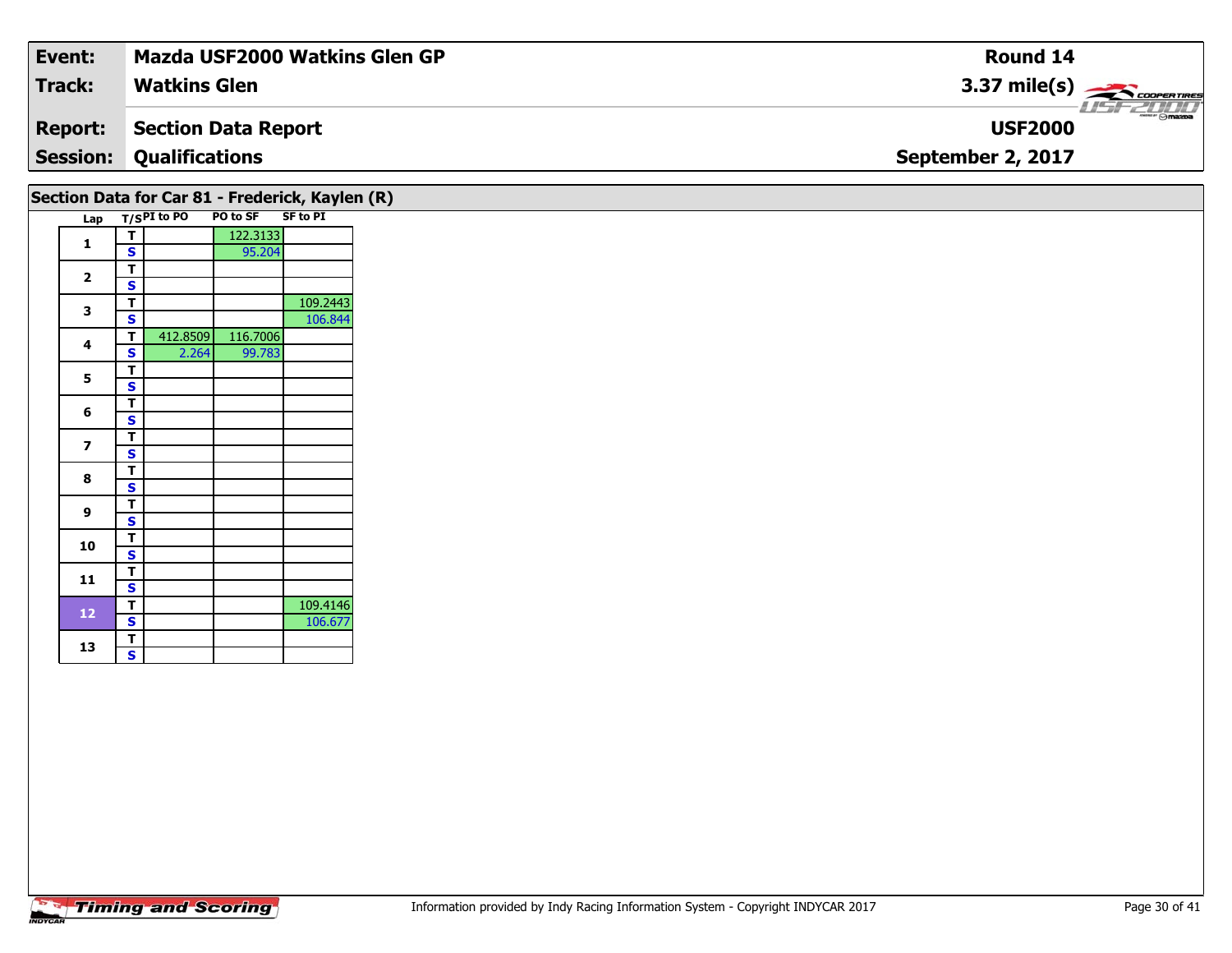| Event:<br>Track:                  | Mazda USF2000 Watkins Glen GP<br>Round 14<br><b>Watkins Glen</b><br>3.37 mile(s) |                                                     |                 |                 |                 |                 |                 |                 |                 |                 |                  |                   |                                                       |                      |         |          |  |
|-----------------------------------|----------------------------------------------------------------------------------|-----------------------------------------------------|-----------------|-----------------|-----------------|-----------------|-----------------|-----------------|-----------------|-----------------|------------------|-------------------|-------------------------------------------------------|----------------------|---------|----------|--|
| <b>Report:</b><br><b>Session:</b> |                                                                                  | <b>Section Data Report</b><br><b>Qualifications</b> |                 |                 |                 |                 |                 |                 |                 |                 |                  |                   | <b>USFZOOD</b><br><b>USF2000</b><br>September 2, 2017 |                      |         |          |  |
|                                   |                                                                                  | Section Data for Car 82 - Denes, Phillippe (R)      |                 |                 |                 |                 |                 |                 |                 |                 |                  |                   |                                                       |                      |         |          |  |
| Lap                               |                                                                                  | T/SSF to $\overline{11}$                            | <b>I1 to I2</b> | <b>I2 to I3</b> | <b>I3 to I4</b> | <b>I4 to I5</b> | <b>I5 to I6</b> | <b>16 to 17</b> | <b>I7 to I8</b> | <b>I8 to I9</b> | <b>I9 to I10</b> | <b>I10 to I11</b> | I11 to I12                                            | I12 to I13 I13 to SF |         | Lap      |  |
|                                   |                                                                                  | 3.6408                                              | 9.6753          | 7.2920          | 6.7865          | 5.1134          | 10.4646         | 4.6324          | 12.6903         | 9.8456          | 15.1513          | 10.7359           | 8.0342                                                | 6.1393               | 3.7286  | 113.9302 |  |
|                                   | s l                                                                              | 132.214                                             | 93.161          | 123.797         | 133.219         | 138.673         | 102.944         | 108.622         | 104.607         | 91.619          | 100.891          | 87.070            | 109.560                                               | 100.952              | 121.786 | 106.486  |  |
|                                   |                                                                                  | 3.5859                                              | 9.3541          | 7.4155          | 6.9276          | 5.2061          | 9.7610          | 4.5052          | 12.3912         | 9.6336          | 14.9581          | 10.5073           | 7.6832                                                | 5.8204               | 3.6553  | 111.4045 |  |
| $\overline{2}$                    | S I                                                                              | 134.238                                             | 96.360          | 121.735         | 130.506         | 136.204         | 110.365         | 111.689         | 107.132         | 93.635          | 102.195          | 88.964            | 114.565                                               | 106.483              | 124.228 | 108.900  |  |
|                                   |                                                                                  | 3.6429                                              | 8.8875          | 7.2316          | 6.8610          | 5.1672          | 9.7171          | 4.4053          | 12.1897         | 9.5385          | 14.9273          | 10.4397           | 7.5475                                                | 5.9424               | 3.7397  | 110.2374 |  |
|                                   | <b>S</b>                                                                         | 132.137                                             | 101.419         | 124.831         | 131.772         | 137.229         | 110.864         | 114.222         | 108.903         | 94.569          | 102.405          | 89.540            | 116.625                                               | 104.297              | 121.424 | 110.053  |  |
|                                   |                                                                                  |                                                     |                 | 8.2760          | 7.3890          | 5.3172          | 10.6533         | 4.7949          | 12.9602         | 10.4696         | 16.0069          | 10.9949           | 7.5374                                                |                      |         | 525.3634 |  |
| 4                                 | <b>S</b>                                                                         |                                                     |                 | 109.078         | 122.356         | 133.358         | 101.121         | 104.941         | 102.429         | 86.159          | 95.499           | 85.019            | 116.781                                               |                      |         | 23.093   |  |

|    |          |         |         | <u>, </u> | , , , , , , | -----   |         | .       | ------  | ------  | ------  | <i></i> | , , , , , |         |         | ,,,,,,,, |
|----|----------|---------|---------|-----------|-------------|---------|---------|---------|---------|---------|---------|---------|-----------|---------|---------|----------|
| 4  | S        |         |         | 109.078   | 122.356     | 133.358 | 101.121 | 104.941 | 102.429 | 86.159  | 95.499  | 85.019  | 116.781   |         |         | 23.093   |
| 5  | т        | 3.6469  | 9.1387  | 7.2896    | 6.9036      | 5.2020  | 9.8342  | 4.4744  | 12.7187 | 10.0319 | 15.3379 | 10.5935 | 7.8311    | 5.9778  | 3.7100  | 112.6903 |
|    | S.       | 131.993 | 98.631  | 123.838   | 130.959     | 136.311 | 109.544 | 112.458 | 104.374 | 89.918  | 99.664  | 88.240  | 112.401   | 103.679 | 122.396 | 107.658  |
| 6  | т        | 3.6087  | 8.8797  | 7.2173    | 6.8515      | 5.1810  | 9.5239  | 4.4121  | 12.2970 | 9.4933  | 14.8169 | 10.3871 | 7.5800    | 5.7802  | 3.6546  | 109.6833 |
|    | S.       | 133.390 | 101.508 | 125.078   | 131.955     | 136.864 | 113.113 | 114.046 | 107.953 | 95.019  | 103.168 | 89.994  | 116.125   | 107.223 | 124.252 | 110.609  |
|    | т        | 3.5948  | 8.9379  | 7.2687    | 6.8616      | 5.1533  | 9.7529  | 4.4247  | 12.3811 | 9.5382  | 14.8690 | 10.3614 | 7.5326    | 5.7173  | 3.6433  | 110.0368 |
|    | S.       | 133.906 | 100.847 | 124.194   | 131.761     | 137.599 | 110.457 | 113.721 | 107.220 | 94.572  | 102.807 | 90.217  | 116.856   | 108.403 | 124.637 | 110.254  |
| 8  | т        | 3.5857  | 8.8837  | 7.2541    | 6.8733      | 5.1740  | 9.4362  | 4.3012  | 12.2120 | 9.4505  | 14.8409 | 10.3708 | 7.5257    | 5.6505  | 3.6261  | 109.1847 |
|    | S.       | 134.245 | 101.463 | 124.444   | 131.537     | 137.049 | 114.164 | 116.986 | 108.705 | 95.449  | 103.002 | 90.135  | 116.963   | 109.685 | 125.228 | 111.114  |
| 9  |          | 3.5883  | 8.9915  | 7.2370    | 6.8657      | 5.1787  | 9.4536  | 4.2886  | 12.3043 | 9.4400  | 14.8198 | 10.3126 | 7.5228    | 5.6876  | 3.6342  | 109.3247 |
|    | <b>S</b> | 134.148 | 100.246 | 124.738   | 131.682     | 136.925 | 113.954 | 117.330 | 107.889 | 95.556  | 103.148 | 90.644  | 117.008   | 108.969 | 124.949 | 110.972  |
| 10 | т        | 3.5837  | 8.8162  | 7.1941    | 6.8312      | 5.1723  | 9.3534  | 4.3121  | 12.1325 | 9.3479  | 14.6965 | 10.3058 | 7.5107    | 5.6629  | 3.6258  | 108.5451 |
|    | S.       | 134.320 | 102.239 | 125.482   | 132.347     | 137.094 | 115.174 | 116.691 | 109.417 | 96.497  | 104.014 | 90.704  | 117.196   | 109.444 | 125.239 | 111.769  |
| 11 | т        | 3.5935  | 8.6942  | 7.1790    | 6.8516      | 5.1767  | 9.3405  | 4.2756  | 12.0524 | 9.3900  | 14.7140 | 10.2408 | 7.5044    | 5.6902  | 3.6403  | 108.3432 |
|    | S.       | 133.954 | 103.674 | 125.746   | 131.953     | 136.977 | 115.334 | 117.687 | 110.144 | 96.064  | 103.890 | 91.279  | 117.295   | 108.919 | 124.740 | 111.977  |
| 12 | т        | 3.5668  | 8.7238  | 7.2370    | 6.8819      | 5.1977  | 9.2381  | 4.2734  | 12.0312 | 9.3055  | 14.7099 | 10.2315 | 7.5006    | 5.5903  | 3.5975  | 108.0852 |
|    | S.       | 134.957 | 103.322 | 124.738   | 131.372     | 136.424 | 116.612 | 117.747 | 110.338 | 96.937  | 103.919 | 91.362  | 117.354   | 110.866 | 126.224 | 112.245  |
| 13 |          |         |         |           |             |         |         |         |         |         |         |         | 7.6818    |         |         |          |
|    | S.       |         |         |           |             |         |         |         |         |         |         |         | 114.586   |         |         |          |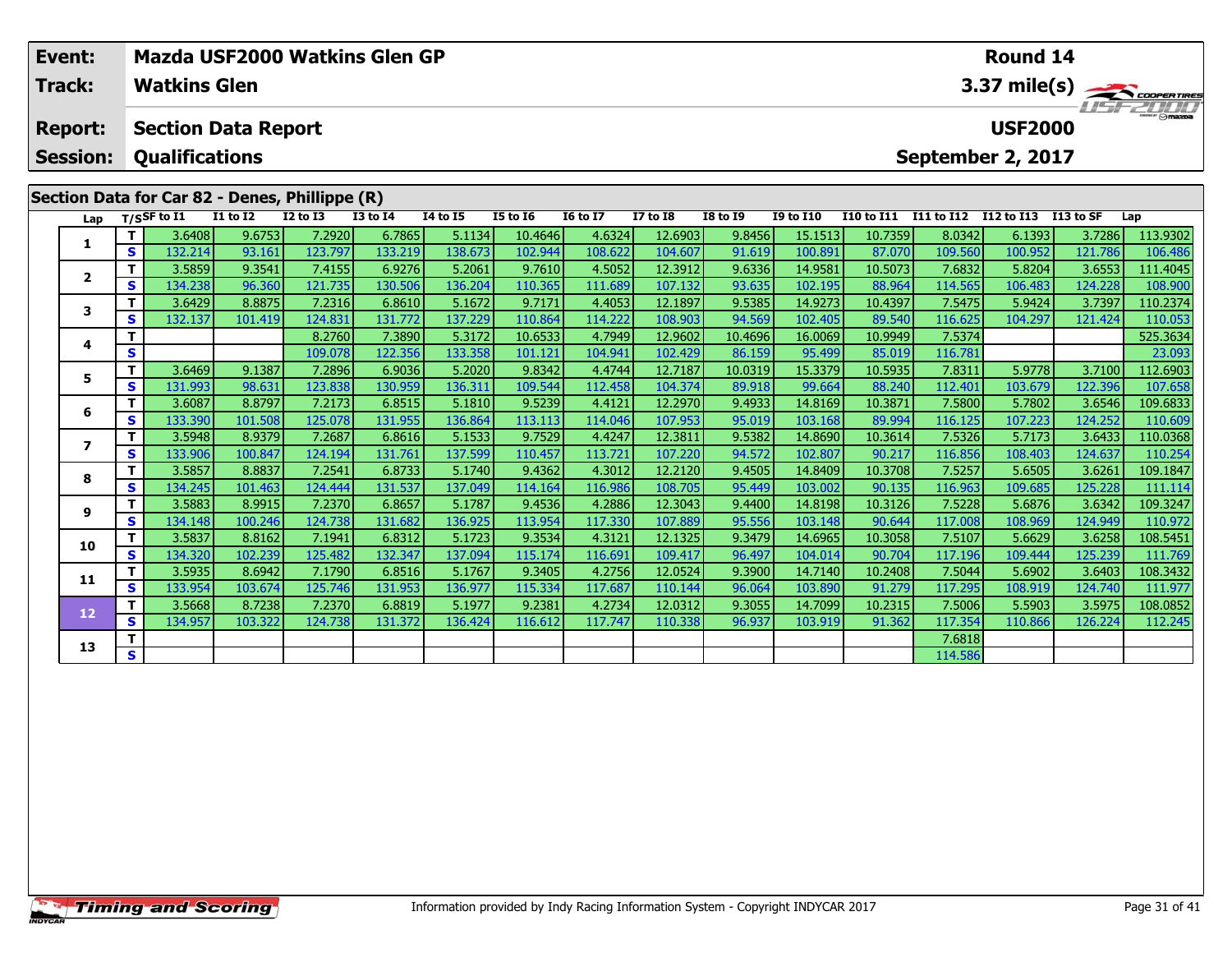| Event:          | <b>Mazda USF2000 Watkins Glen GP</b> | Round 14                                   |
|-----------------|--------------------------------------|--------------------------------------------|
| <b>Track:</b>   | <b>Watkins Glen</b>                  | $3.37 \text{ mile(s)}$                     |
| <b>Report:</b>  | Section Data Report                  | $\frac{1}{\Theta}$ mazpa<br><b>USF2000</b> |
| <b>Session:</b> | <b>Qualifications</b>                | September 2, 2017                          |
|                 |                                      |                                            |

|                         |   |             |          | Section Data for Car 82 - Denes, Phillippe (R) |  |
|-------------------------|---|-------------|----------|------------------------------------------------|--|
| Lap                     |   | T/SPI to PO | PO to SF | <b>SF to PI</b>                                |  |
| 1                       | т |             | 125.6974 |                                                |  |
|                         | S |             | 92.641   |                                                |  |
| $\overline{\mathbf{2}}$ | т |             |          |                                                |  |
|                         | S |             |          |                                                |  |
| 3                       | т |             |          | 109.1921                                       |  |
|                         | S |             |          | 106.895                                        |  |
| 4                       | т | 408.5314    | 118.1666 |                                                |  |
|                         | S | 2.288       | 98.545   |                                                |  |
| 5                       | т |             |          |                                                |  |
|                         | S |             |          |                                                |  |
| 6                       | т |             |          |                                                |  |
|                         | S |             |          |                                                |  |
| 7                       | т |             |          |                                                |  |
|                         | S |             |          |                                                |  |
| 8                       | т |             |          |                                                |  |
|                         | S |             |          |                                                |  |
| 9                       | т |             |          |                                                |  |
|                         | S |             |          |                                                |  |
| 10                      | т |             |          |                                                |  |
|                         | S |             |          |                                                |  |
| 11                      | т |             |          |                                                |  |
|                         | Ś |             |          |                                                |  |
| 12                      | т |             |          | 109.6884                                       |  |
|                         | S |             |          | 106.411                                        |  |
| 13                      | т |             |          |                                                |  |
|                         | S |             |          |                                                |  |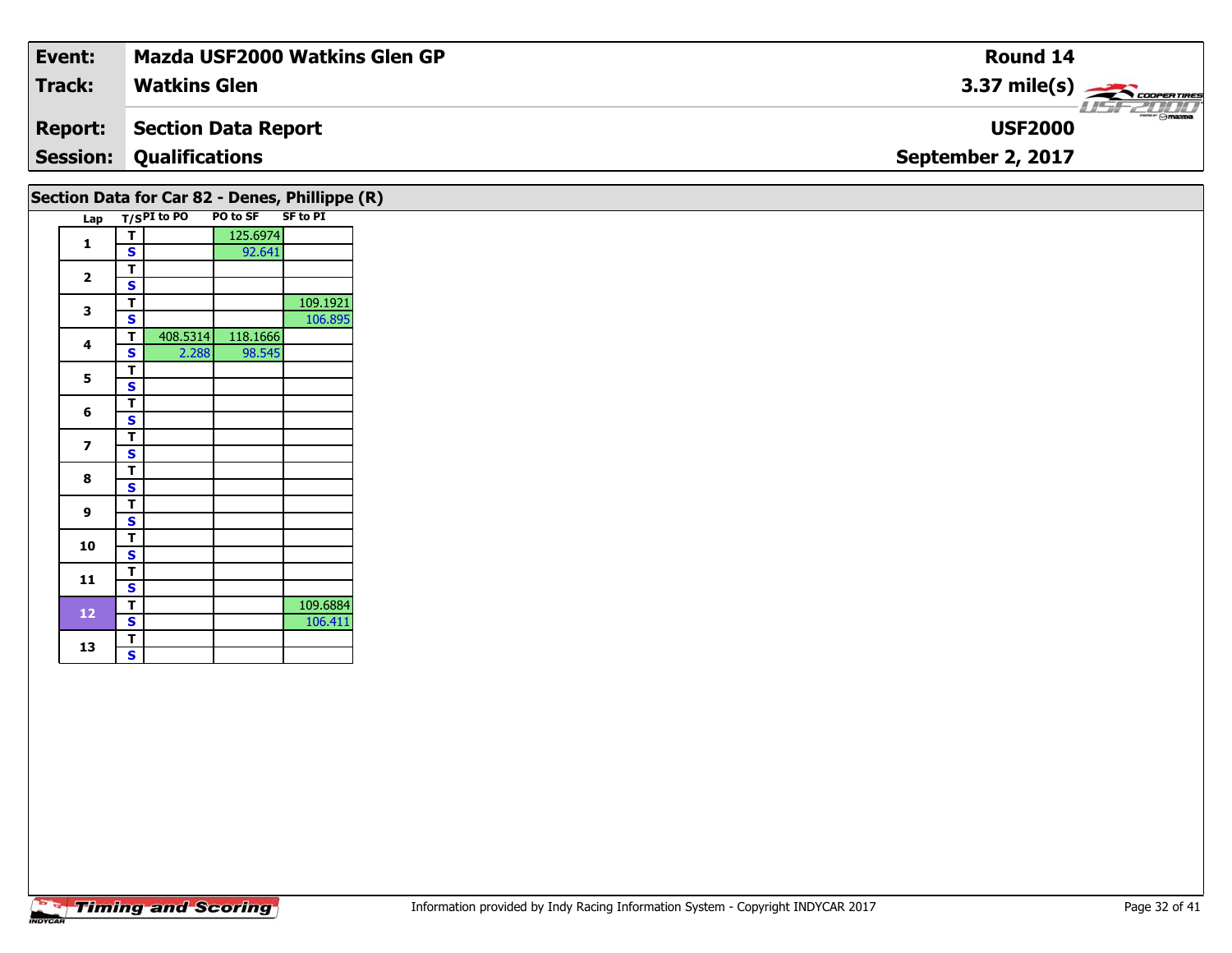|                                                                                          | Event:          |    |                             |                            |                 | <b>Mazda USF2000 Watkins Glen GP</b> |                 |                 |                 |                 |                 |                  |         |         | Round 14          |         |                        |
|------------------------------------------------------------------------------------------|-----------------|----|-----------------------------|----------------------------|-----------------|--------------------------------------|-----------------|-----------------|-----------------|-----------------|-----------------|------------------|---------|---------|-------------------|---------|------------------------|
|                                                                                          | <b>Track:</b>   |    | <b>Watkins Glen</b>         |                            |                 |                                      |                 |                 |                 |                 |                 |                  |         |         |                   |         | $3.37 \text{ mile(s)}$ |
|                                                                                          | <b>Report:</b>  |    |                             | <b>Section Data Report</b> |                 |                                      |                 |                 |                 |                 |                 |                  |         |         | <b>USF2000</b>    |         |                        |
|                                                                                          | <b>Session:</b> |    | <b>Qualifications</b>       |                            |                 |                                      |                 |                 |                 |                 |                 |                  |         |         | September 2, 2017 |         |                        |
| Section Data for Car 90 - Thompson, Parker<br>I10 to I11 I11 to I12 I12 to I13 I13 to SF |                 |    |                             |                            |                 |                                      |                 |                 |                 |                 |                 |                  |         |         |                   |         |                        |
|                                                                                          | Lap             |    | $T/S$ SF to $\overline{11}$ | <b>I1 to I2</b>            | <b>I2 to I3</b> | <b>I3 to I4</b>                      | <b>14 to 15</b> | <b>I5 to 16</b> | <b>16 to 17</b> | <b>I7 to I8</b> | <b>I8 to 19</b> | <b>I9 to I10</b> |         |         |                   |         | Lap                    |
|                                                                                          |                 | T. | 3.6777                      | 9.3448                     | 7.4342          | 7.0648                               | 5.2737          | 10.3173         | 4.8363          | 13.1115         | 9.9036          | 15.1260          | 10.7598 | 8.0481  | 6.2749            | 3.7631  | 114.9358               |
|                                                                                          |                 | S. | 130.887                     | 96.456                     | 121.429         | 127.971                              | 134.458         | 104.414         | 104.043         | 101.247         | 91.083          | 101.060          | 86.876  | 109.371 | 98.770            | 120.669 | 105.555                |
|                                                                                          | $\overline{2}$  | T. | 3.6251                      | 9.0372                     | 7.2497          | 6.8827                               | 5.1866          | 9.8988          | 4.6439          | 12.7788         | 9.6809          | 14.9676          | 10.6324 | 7.7207  | 6.0220            | 3.6930  | 112.0194               |
|                                                                                          |                 | s. | 132.786                     | 99.739                     | 124.519         | 131.357                              | 136.716         | 108.829         | 108.353         | 103.883         | 93.178          | 102.130          | 87.917  | 114.009 | 102.918           | 122.960 | 108.303                |
|                                                                                          | 3               | т  | 3.6004                      | 8.8699                     | 7.2169          | 6.8711                               | 5.1894          | 9.6902          | 4.5483          | 12.6324         | 9.5574          | 14.8578          | 10.6232 | 7.6286  | 5.9168            | 3.6671  | 110.8695               |
|                                                                                          |                 | S. | 133.697                     | 101.620                    | 125.085         | 131.579                              | 136.642         | 111.171         | 110.631         | 105.087         | 94.382          | 102.884          | 87.994  | 115.385 | 104.748           | 123.828 | 109.426                |
|                                                                                          | 4               | T. | 3.5913                      | 8.8006                     | 7.2043          | 6.8550                               | 5.1786          | 9.8099          | 4.7835          | 13.8698         | 10.4284         | 15.5943          | 10.965  | 7.5833  | 5.8043            | 3.6518  | 114.1201               |
|                                                                                          |                 | S. | 134.036                     | 102.421                    | 125.304         | 131.888                              | 136.927         | 109.815         | 105.191         | 95,712          | 86.499          | 98.025           | 85.25   | 116.074 | 106.778           | 124.347 | 106.309                |
|                                                                                          | 5.              | т  |                             |                            | 9.2190          | 7.7820                               | 5.6231          | 11.6011         | 5.2306          | 14.0411         | 10.5555         | 15.6757          | 11.2891 | 8.3426  |                   |         | 351.7398               |
|                                                                                          |                 | S  |                             |                            | 97.920          | 116.177                              | 126.103         | 92.860          | 96.200          | 94.544          | 85.457          | 97.516           | 82.803  | 105.51  |                   |         | 34.49                  |
|                                                                                          | 6               | T. | 3.6965                      | 9.4326                     | 7.2823          | 6.8534                               | 5.1709          | 10.0966         | 4.7456          | 12.9813         | 9.7206          | 14.9868          | 10.6405 | 8.2590  | 6.2975            | 3.7615  | 113.9251               |
|                                                                                          |                 | S. | 130.221                     | 95.558                     | 123.962         | 131.919                              | 137.131         | 106.697         | 106.031         | 102.262         | 92.797          | 101.999          | 87.850  | 106.578 | 98.416            | 120.721 | 106.491                |
|                                                                                          |                 | T. | 3.6127                      | 8.9247                     | 7.1787          | 6.7960                               | 5.1361          | 9.6873          | 4.5061          | 12.5729         | 9.5887          | 14.8488          | 10.5149 | 7.6878  | 5.9692            | 3.6815  | 110.7054               |
|                                                                                          |                 | S. | 133.242                     | 100.997                    | 125.751         | 133.033                              | 138.060         | 111.205         | 111.667         | 105.584         | 94.074          | 102.947          | 88.900  | 114.497 | 103.828           | 123.344 | 109.588                |
|                                                                                          | 8               |    | 3.5830                      | 8.8437                     | 7.1720          | 6.7826                               | 5.1055          | 9.6228          | 4.4455          | 12.4438         | 9.4456          | 14.7474          | 10.4587 | 7.5311  | 5.8393            | 3.6480  | 109.6690               |
|                                                                                          |                 | S. | 134.347                     | 101.922                    | 125.868         | 133.296                              | 138.888         | 111.950         | 113.189         | 106.680         | 95.499          | 103.655          | 89.378  | 116.879 | 106.138           | 124.477 | 110.624                |
|                                                                                          | 9               |    | 3.5700                      | 8.7788                     | 7.1490          | 6.7679                               | 5.0943          | 9.4538          | 4.4130          | 12.4307         | 9.4432          | 14.7386          | 10.3658 | 7.4885  | 5.7597            | 3.6292  | 109.0825               |
|                                                                                          |                 | S. | 134.8361                    | 102.675                    | 126.273         | 133.585                              | 139.193         | 113.951         | 114.023         | 106.792         | 95.523          | 103.717          | 90.179  | 117.544 | 107.605           | 125.121 | 111.219                |

0 T 3.5385| 8.7809| 7.0795| 6.7215| 5.1348| 9.4367| 4.4258| 12.4627| 9.5670| 16.6387| 10.7031| 7.4569| 5.7893| 3.6097| 111.3451<br>| S 136.036| 102.650| 127.513| 134.507| 138.095| 114.158| 113.693| 106.518| 94.287| 91.872| 87

**<sup>T</sup>** 3.5599 8.6692 7.1209 6.7510 5.1074 9.5180 4.3213 12.2897 9.3822 14.6579 10.4088 7.5000 5.6930 3.6108 108.5901 **<sup>S</sup>** 135.218 103.973 126.772 133.920 138.836 113.183 116.442 108.017 96.144 104.288 89.806 117.364 108.866 125.759 111.723

**<sup>T</sup>** 3.5505 8.6842 7.1207 6.7748 5.1163 9.3028 4.3355 12.2356 9.4959 14.7330 10.4224 7.4687 5.6509 3.5966 108.4879 **<sup>S</sup>** 135.576 103.794 126.775 133.449 138.594 115.801 116.061 108.495 94.993 103.756 89.689 117.855 109.677 126.256 111.828

**<sup>T</sup>** 3.5535 8.6676 7.1115 6.7728 5.1149 9.3699 4.3025 12.2460 9.3551 14.6330 10.3394 7.4760 5.7239 3.6149 108.2810 **<sup>S</sup>** 135.462 103.992 126.939 133.488 138.632 114.972 116.951 108.403 96.423 104.465 90.409 117.740 108.278 125.616 112.042

**<sup>T</sup>** 8.0360 **<sup>S</sup>** 109.535

**10**

**11**

**12**

**13**

**14**

111.219

111.828

112.042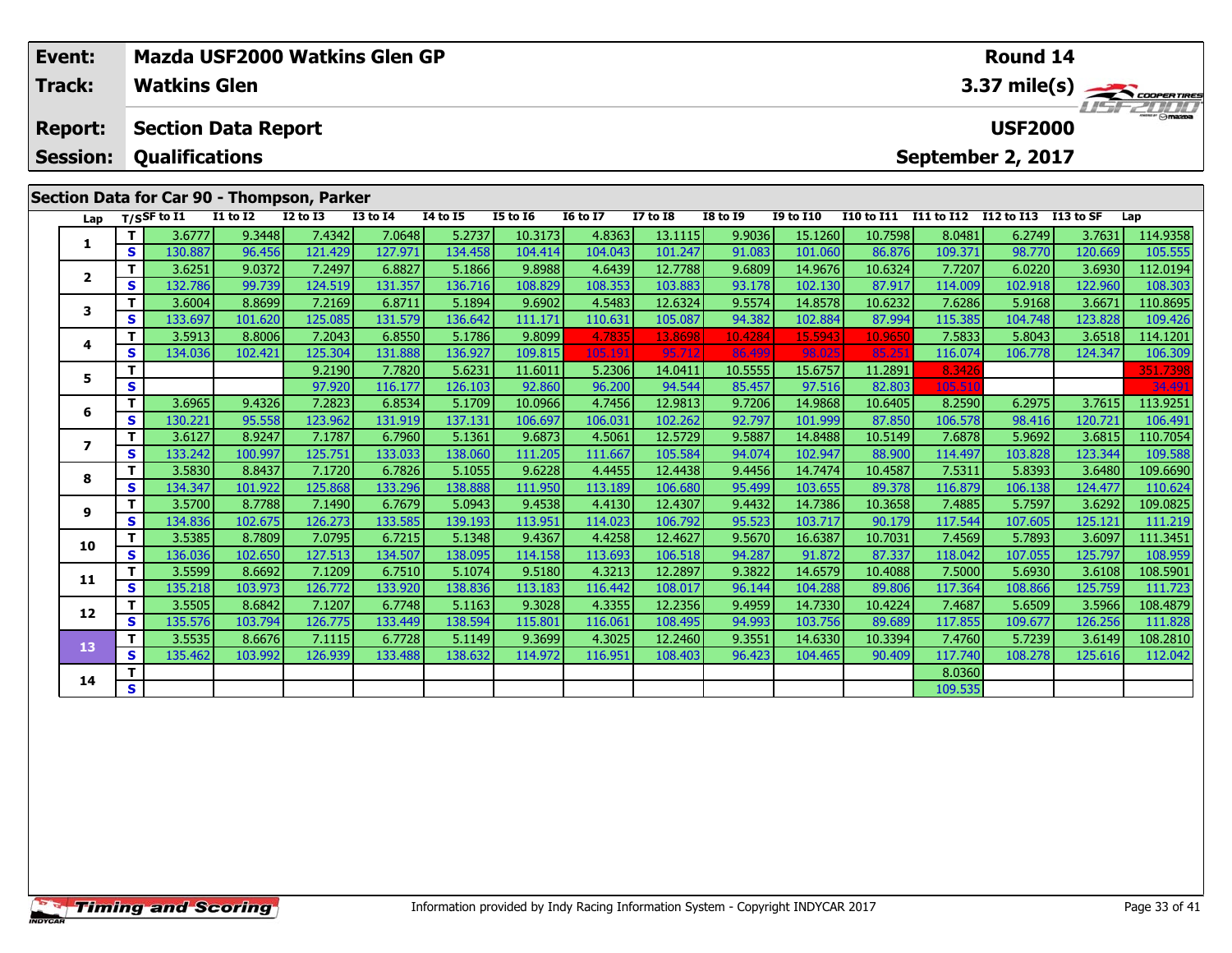| Event:          | <b>Mazda USF2000 Watkins Glen GP</b> | Round 14                                    |
|-----------------|--------------------------------------|---------------------------------------------|
| <b>Track:</b>   | <b>Watkins Glen</b>                  | $3.37 \text{ mile(s)}$                      |
| <b>Report:</b>  | Section Data Report                  | $\overline{\Theta}$ mazpa<br><b>USF2000</b> |
| <b>Session:</b> | <b>Qualifications</b>                | September 2, 2017                           |
|                 |                                      |                                             |

|                         |   |               |          | Section Data for Car 90 - Thompson, Parker |
|-------------------------|---|---------------|----------|--------------------------------------------|
| Lap                     |   | $T/SPI$ to PO | PO to SF | <b>SF to PI</b>                            |
|                         | т |               | 119.1178 |                                            |
| 1                       | S |               | 97.758   |                                            |
|                         | T |               |          |                                            |
| $\overline{\mathbf{2}}$ | S |               |          |                                            |
|                         | т |               |          |                                            |
| 3                       | S |               |          |                                            |
|                         | T |               |          | 115.5964                                   |
| 4                       | S |               |          | 100.972                                    |
|                         | T | 229.1385      | 122.4036 |                                            |
| 5                       | Ś | 4.080         | 95.134   |                                            |
|                         | т |               |          |                                            |
| 6                       | S |               |          |                                            |
|                         | T |               |          |                                            |
| $\overline{\mathbf{z}}$ | S |               |          |                                            |
| 8                       | т |               |          |                                            |
|                         | S |               |          |                                            |
| 9                       | T |               |          |                                            |
|                         | S |               |          |                                            |
| 10                      | т |               |          |                                            |
|                         | S |               |          |                                            |
| 11                      | т |               |          |                                            |
|                         | S |               |          |                                            |
|                         | т |               |          |                                            |
| 12                      | S |               |          |                                            |
|                         | T |               |          | 114.3152                                   |
| 13                      | S |               |          | 102.104                                    |
|                         | т |               |          |                                            |
| 14                      | S |               |          |                                            |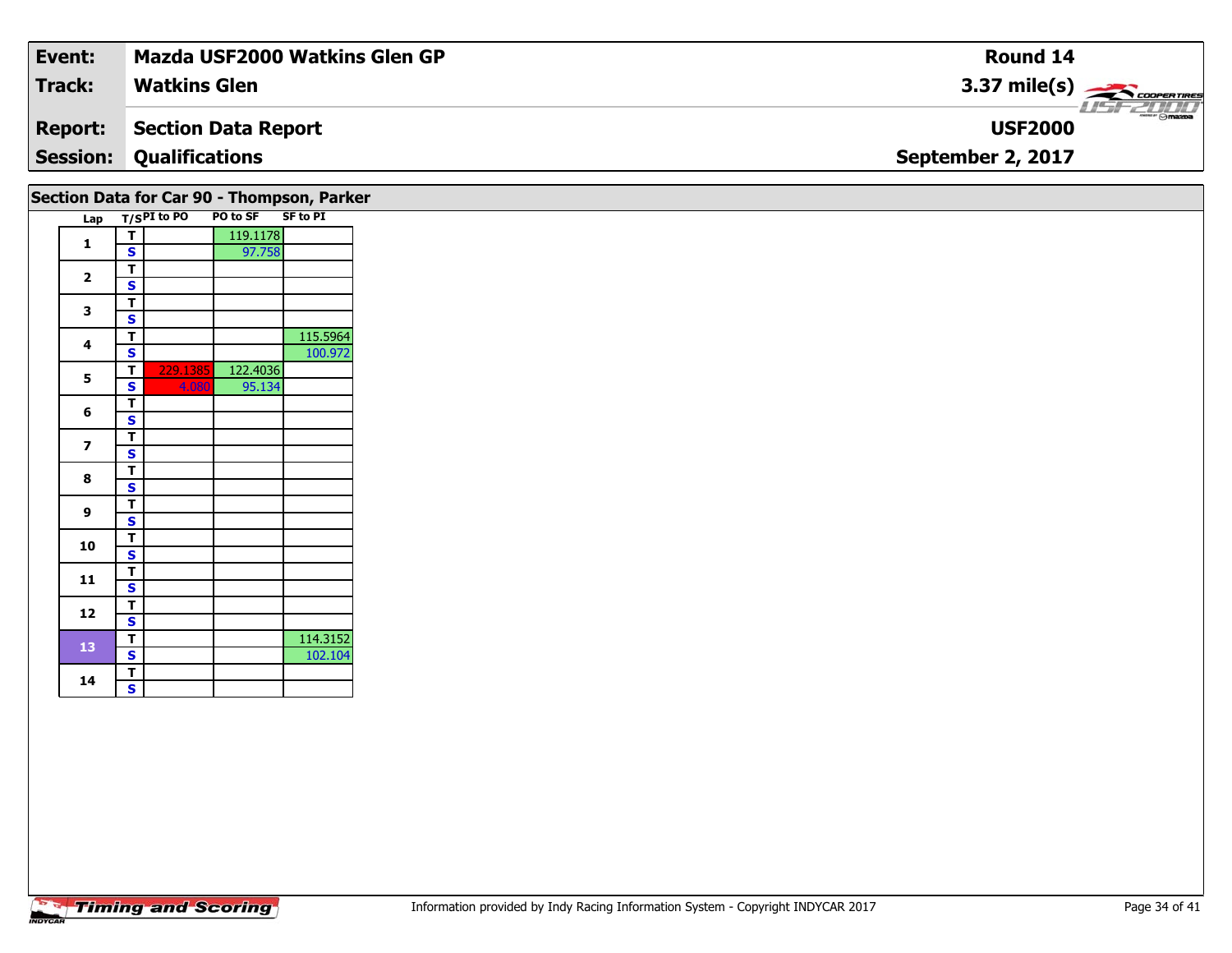| Event:          |        | Mazda USF2000 Watkins Glen GP<br>Round 14 |                  |                   |                   |                   |                   |                   |                    |                  |                    |                                  |                   |                        |                   |                     |
|-----------------|--------|-------------------------------------------|------------------|-------------------|-------------------|-------------------|-------------------|-------------------|--------------------|------------------|--------------------|----------------------------------|-------------------|------------------------|-------------------|---------------------|
| Track:          |        | <b>Watkins Glen</b>                       |                  |                   |                   |                   |                   |                   |                    |                  |                    |                                  |                   | $3.37 \text{ mile(s)}$ |                   |                     |
| <b>Report:</b>  |        | <b>Section Data Report</b>                |                  |                   |                   |                   |                   |                   |                    |                  |                    |                                  |                   | <b>USF2000</b>         |                   |                     |
| <b>Session:</b> |        | <b>Qualifications</b>                     |                  |                   |                   |                   |                   |                   |                    |                  |                    |                                  |                   | September 2, 2017      |                   |                     |
|                 |        | Section Data for Car 92 - Gore, Dev (R)   |                  |                   |                   |                   |                   |                   |                    |                  |                    |                                  |                   |                        |                   |                     |
| Lap             |        | T/SSF to I1                               | <b>I1 to I2</b>  | <b>I2 to I3</b>   | <b>I3 to I4</b>   | 14 to 15          | <b>I5 to 16</b>   | <b>16 to 17</b>   | <b>I7 to I8</b>    | <b>I8 to I9</b>  | <b>I9 to I10</b>   | I10 to I11 I11 to I12 I12 to I13 |                   |                        | I13 to SF         | Lap                 |
| 1               | Τ.     | 3.7663                                    | 9.4972           | 7.3897            | 6.9978            | 5.2622            | 10.5198           | 4.8572            | 13.0292            | 9.8802           | 15.4098            | 10.8757                          | 8.3380            | 6.4982                 | 3.8435            | 116.1648            |
|                 | S      | 127.808                                   | 94.908           | 122.160           | 129.196           | 134.752           | 102.404           | 103.595           | 101.887            | 91.298           | 99.199             | 85.951                           | 105.568           | 95.376                 | 118.145           | 104.438             |
| $\mathbf{2}$    | т<br>S | 3.6449                                    | 9.4722           | 7.4039            | 6.9549            | 5.2214            | 10.1063           | 4.7313            | 12.8680<br>103.163 | 9.7777           | 15.1258            | 10.7258                          | 7.8253            | 6.1485                 | 3.7293            | 113.7353            |
|                 | т      | 132.065<br>3.6259                         | 95.159<br>9.0964 | 121.926<br>7.2955 | 129.993<br>6.9160 | 135.805<br>5.2206 | 106.594           | 106.352<br>4.6685 | 12.8027            | 92.255<br>9.6659 | 101.062<br>15.5022 | 87.152<br>10.7947                | 112.485<br>7.8062 | 100.801<br>6.1198      | 121.763<br>3.7129 | 106.669             |
| 3               | S      | 132.757                                   | 99.090           | 123.738           | 130.725           | 135.826           | 9.9744<br>108.004 | 107.782           | 103.689            | 93.322           | 98.608             | 86.596                           | 112.760           | 101.273                | 122.301           | 113.2017<br>107.172 |
|                 | т      | 3.6245                                    | 9.0220           | 7.2768            | 6.9106            | 5.2935            | 13.8389           | 6.1011            | 15.7347            | 11.7181          | 19.0735            | 12.6985                          | 7.7591            | 6.0892                 | 3.7031            | 128.8436            |
| 4               | S      | 132.808                                   | 99.907           | 124.056           | 130.827           | 133.955           | 77.844            | 82.474            | 84.368             | 76.979           | 80.145             | 73.61                            | 113.445           | 101.782                | 122.625           | 94.161              |
|                 | T.     |                                           |                  | 9.1906            | 7.8557            | 5.7250            | 11.4405           | 5.2610            | 14.0745            | 10.4438          | 15.7317            | 11.2600                          | 10.7919           |                        |                   | 329.5428            |
| 5.              | S.     |                                           |                  | 98.223            | 115.087           | 123.859           | 94.163            | 95.644            | 94.320             | 86.371           | 97.169             | 83.017                           | 81.56             |                        |                   | 36.81               |
|                 | т      | 3.6724                                    | 9.4673           | 7.2691            | 6.8415            | 5.1112            | 10.2820           | 4.7317            | 13.0348            | 9.7822           | 15.1154            | 10.8476                          | 8.2711            | 6.3079                 | 3.7393            | 114.4735            |
| 6               | S      | 131.076                                   | 95.208           | 124.187           | 132.148           | 138.733           | 104.773           | 106.343           | 101.843            | 92.213           | 101.131            | 86.173                           | 106.422           | 98.253                 | 121.437           | 105.981             |
|                 | T.     | 3.6065                                    | 9.2014           | 7.2591            | 6.8151            | 5.1424            | 9.8254            | 4.6102            | 12.6959            | 9.6719           | 15.0022            | 10.6307                          | 7.7306            | 6.0368                 | 3.6892            | 111.9174            |
| 7               | s      | 133.471                                   | 97.959           | 124.358           | 132.660           | 137.891           | 109.642           | 109.145           | 104.561            | 93.265           | 101.894            | 87.931                           | 113.863           | 102.666                | 123.087           | 108.401             |
| 8               | т      | 3.6057                                    | 9.3167           | 7.1755            | 6.7045            | 5.0028            | 9.8661            | 4.5703            | 12.6960            | 9.5870           | 14.9267            | 10.6150                          | 7.6242            | 5.8968                 | 3.6636            | 111.2509            |
|                 | S      | 133.501                                   | 96.747           | 125.807           | 134.848           | 141.739           | 109.189           | 110.098           | 104.560            | 94.090           | 102.410            | 88.061                           | 115.452           | 105.103                | 123.947           | 109.051             |
| $\mathbf{9}$    | т      | 3.5907                                    | 8.9402           | 7.2224            | 6.8275            | 5.1409            | 9.6208            | 4.4662            | 12.5511            | 9.5221           | 14.8292            | 10.5323                          | 7.5880            | 5.8835                 | 3.6576            | 110.3725            |
|                 | S      | 134.058                                   | 100.821          | 124.990           | 132.419           | 137.931           | 111.973           | 112.664           | 105.768            | 94.732           | 103.083            | 88.753                           | 116.003           | 105.341                | 124.150           | 109.919             |
| 10              |        | 3.5933                                    | 8.9377           | 7.2076            | 6.8225            | 5.1397            | 9.7054            | 4.4526            | 12.4340            | 9.4691           | 14.8661            | 10.6076                          | 7.5533            | 5.9270                 | 3.6676            | 110.3835            |
|                 | S      | 133.961                                   | 100.850          | 125.247           | 132.516           | 137.963           | 110.997           | 113.009           | 106.764            | 95.262           | 102.827            | 88.123                           | 116.535           | 104.568                | 123.811           | 109.908             |

**11**

**12**

**13**

**14**

**<sup>T</sup>** 3.5985 8.8958 7.2235 6.8216 5.1473 9.6860 4.4458 12.5380 9.5520 14.9300 10.7099 7.6030 5.9244 3.6764 110.7522 **<sup>S</sup>** 133.768 101.325 124.971 132.534 137.760 111.220 113.181 105.878 94.435 102.387 87.281 115.774 104.614 123.515 109.542

2 T 3.5774 8.9193 7.1975 6.8079 5.1253 9.8066 4.4687 12.5175 9.5068 14.8176 10.6108 7.5783 5.9104 3.6521 110.4962<br>2 S 134.557 101.058 125.422 132.800 138.351 109.852 112.601 106.052 94.884 103.164 88.096 116.151 104.861 12

3 T 3.5495| 9.3929| 7.2369| 6.7647| 5.0431| 9.7640| 4.4314| 12.4311| 9.4592| 14.7885| 10.5645| 7.6677| 5.9254| 3.6359| 110.6548<br>S 135.614| 95.962| 124.739| 133.648| 140.606| 110.331| 113.549| 106.789| 95.362| 103.367| 88.4

**<sup>T</sup>** 7.6964 **<sup>S</sup>** 114.369

109.542

109.796

109.638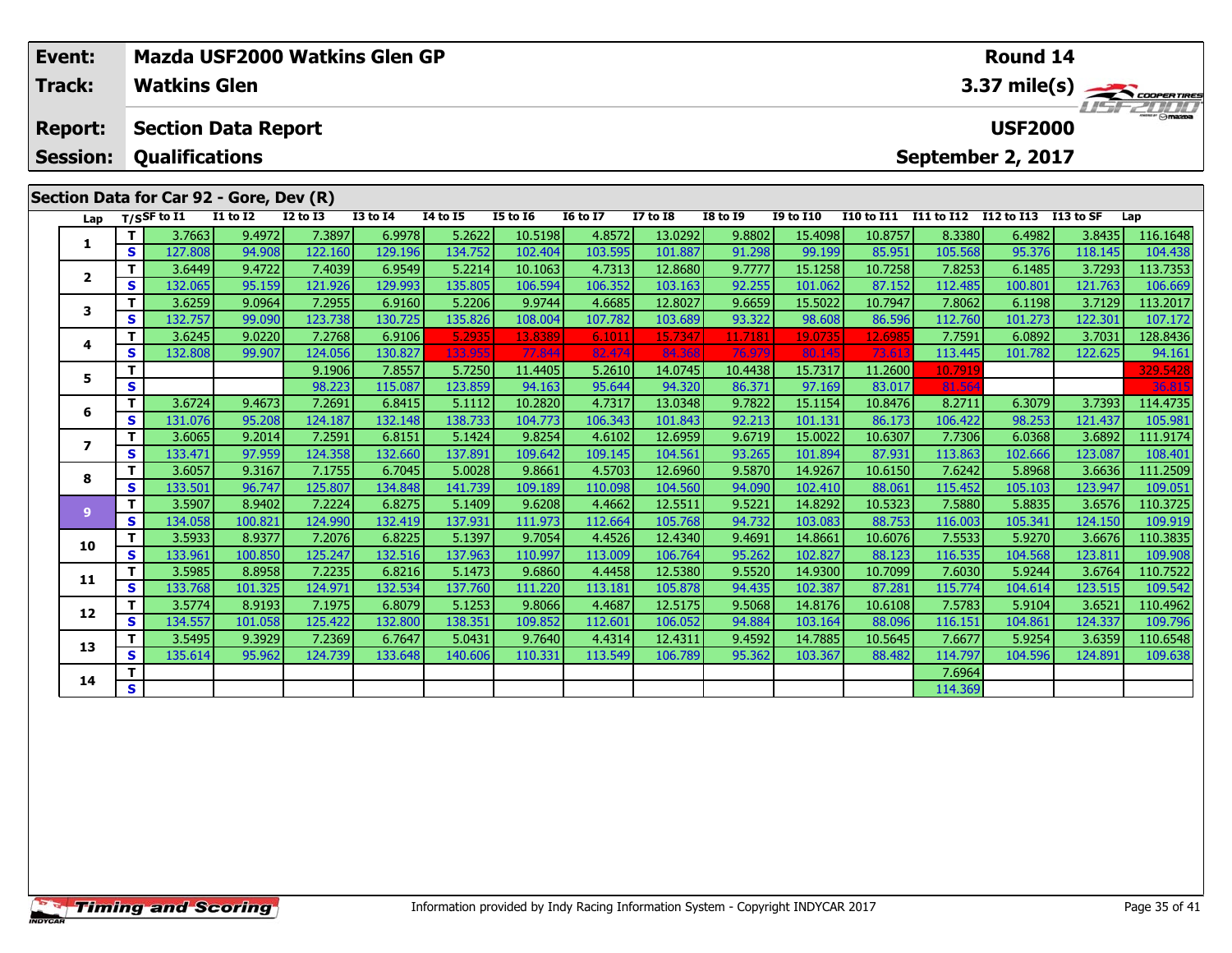| Event:                                  | Mazda USF2000 Watkins Glen GP  | <b>Round 14</b>                    |  |  |  |  |  |  |  |
|-----------------------------------------|--------------------------------|------------------------------------|--|--|--|--|--|--|--|
| <b>Track:</b>                           | <b>Watkins Glen</b>            | $3.37 \text{ mile(s)}$             |  |  |  |  |  |  |  |
| <b>Report:</b>                          | Section Data Report            | <b>LISF 2000</b><br><b>USF2000</b> |  |  |  |  |  |  |  |
|                                         | <b>Session: Qualifications</b> | September 2, 2017                  |  |  |  |  |  |  |  |
| Section Data for Car 92 - Gore, Dev (R) |                                |                                    |  |  |  |  |  |  |  |

| Lap            |   |          | T/SPI to PO PO to SF SF to PI | . יי י   |
|----------------|---|----------|-------------------------------|----------|
|                | т |          | 121.7230                      |          |
| 1              | S |          | 95.666                        |          |
|                | т |          |                               |          |
| $\overline{2}$ | S |          |                               |          |
|                | T |          |                               |          |
| 3              | S |          |                               |          |
| 4              | T |          |                               | 133.3832 |
|                | S |          |                               | 87.508   |
| 5              | Т | 203.4449 | 122.3252                      |          |
|                | S | 4.595    | 95.195                        |          |
| 6              | т |          |                               |          |
|                | S |          |                               |          |
| 7              | т |          |                               |          |
|                | S |          |                               |          |
| 8              | т |          |                               |          |
|                | S |          |                               |          |
| 9              | T |          |                               |          |
|                | S |          |                               |          |
| 10             | т |          |                               |          |
|                | S |          |                               |          |
| 11             | T |          |                               |          |
|                | S |          |                               |          |
| 12             | T |          |                               |          |
|                | S |          |                               |          |
| 13             | Т |          |                               | 112.2337 |
|                | S |          |                               | 103.998  |
| 14             | T |          |                               |          |
|                | Š |          |                               |          |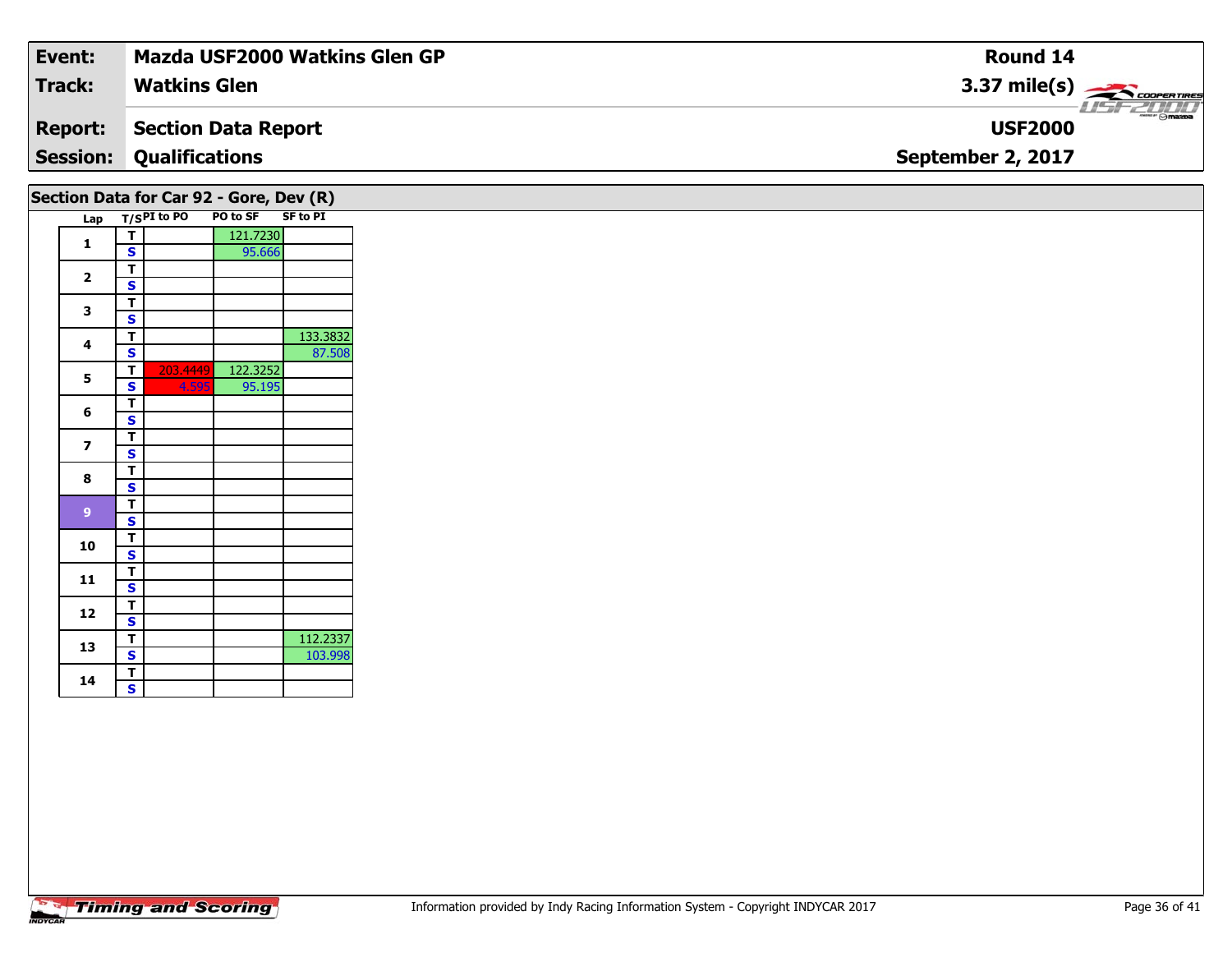| Event:<br><b>Track:</b> |     | Mazda USF2000 Watkins Glen GP<br>Round 14<br><b>Watkins Glen</b><br>$3.37 \text{ mile(s)}$ |              |                                              |                 |                 |                 |                 |                 |                 |                  |                   |                   |                   |           |          |
|-------------------------|-----|--------------------------------------------------------------------------------------------|--------------|----------------------------------------------|-----------------|-----------------|-----------------|-----------------|-----------------|-----------------|------------------|-------------------|-------------------|-------------------|-----------|----------|
| <b>Report:</b>          |     | <b>Section Data Report</b>                                                                 |              |                                              |                 |                 |                 |                 |                 |                 |                  |                   |                   | <b>USF2000</b>    |           | USF 2000 |
| <b>Session:</b>         |     | <b>Qualifications</b>                                                                      |              |                                              |                 |                 |                 |                 |                 |                 |                  |                   |                   | September 2, 2017 |           |          |
|                         |     |                                                                                            |              | Section Data for Car 93 - Clunie, Jayson (R) |                 |                 |                 |                 |                 |                 |                  |                   |                   |                   |           |          |
|                         |     | Lap T/SSF to I1                                                                            | $I1$ to $I2$ | <b>I2 to I3</b>                              | <b>I3 to I4</b> | <b>I4 to I5</b> | <b>I5 to I6</b> | <b>16 to 17</b> | <b>I7 to I8</b> | <b>I8 to I9</b> | <b>I9 to I10</b> | <b>I10 to I11</b> | <b>I11 to I12</b> | I12 to I13        | I13 to SF | Lap      |
|                         |     | 3.8110                                                                                     | 10.1284      | 7.6288                                       | 7.3747          | 5.3755          | 10.9422         | 5.1192          | 13.8566         | 10.3775         | 20.4000          | 12.3770           | 8.8783            | 6.4607            | 3.8416    | 126.5715 |
|                         | S   | 126.309                                                                                    | 88.994       | 118.331                                      | 122.594         | 131.912         | 98.451          | 98.293          | 95.803          | 86.923          | 74.933           | 75.525            | 99.144            | 95.930            | 118.204   | 95.851   |
|                         |     | 3.8463                                                                                     | 9.9927       | 7.4052                                       | 6.9234          | 5.1721          | 10.8418         | 4.9353          | 13.4571         | 10.2351         | 15.7848          | 11.2692           | 8.7613            | 6.6081            | 4.0047    | 119.2371 |
| $\mathbf{2}$            | S.  | 125.150                                                                                    | 90.202       | 121.905                                      | 130.585         | 137.099         | 99.363          | 101.956         | 98.647          | 88.133          | 96.842           | 82.949            | 100.468           | 93.790            | 113.389   | 101.747  |
| 3                       | Τ.  | 3.6971                                                                                     | 10.2051      | 7.3417                                       | 6.8786          | 5.1328          | 10.6376         | 4.7737          | 13.1909         | 10.0124         | 15.2498          | 11.0886           | 8.2003            | 6.0975            | 3.7350    | 116.2411 |
|                         | S.  | 130.200                                                                                    | 88.325       | 122.959                                      | 131.435         | 138.149         | 101.270         | 105.407         | 100.638         | 90.093          | 100.240          | 84.300            | 107.341           | 101.644           | 121.577   | 104.369  |
|                         |     | 3.6447                                                                                     | 9.3397       | 7.3044                                       | 6.9157          | 5.2301          | 10.5556         | 4.6206          | 13.0258         | 9.9327          | 15.1033          | 12.2663           | 7.9182            | 6.0169            | 3.7016    | 115.5756 |
| 4                       | s l | 132.072                                                                                    | 96.509       | 123.587                                      | 130.730         | 135.579         | 102.057         | 108.900         | 101.913         | 90.816          | 101.212          | 76.207            | 111.165           | 103.005           | 122.674   | 104.970  |
|                         |     |                                                                                            |              | 7.9456                                       | 7.2807          | 5.3363          | 10.6265         | 4.8628          | 13.2740         | 10.0828         | 15.4787          | 11.1041           | 11.9277           |                   |           | 378.2297 |
| 5                       | S   |                                                                                            |              | 113.613                                      | 124.176         | 132.881         | 101.376         | 103.476         | 100.008         | 89.464          | 98.757           | 84.183            | 73.797            |                   |           | 32.076   |
|                         | Τ.  | 3.6792                                                                                     | 9.5665       | 7.3617                                       | 6.9355          | 5.2090          | 10.6799         | 4.8992          | 13.1537         | 9.9059          | 15.2857          | 10.9244           | 8.1499            | 6.1490            | 3.7492    | 115.6488 |
| 6                       | S   | 130.834 <b>1</b>                                                                           | 94.221       | 122.625                                      | 130.357         | 136.128         | 100.869         | 102.707         | 100.922         | 91.061          | 100.004          | 85.567            | 108.005 l         | 100.792           | 121.117   | 104.904  |

7 | T | 3.7675| 9.5699| 7.3863| 6.9050| 5.2036| 10.1615| 4.5979| 12.8816| 9.7519| 15.0348| 10.8863| 8.0036| 6.1864| 3.7498| 114.0861<br>7 | S | 127.767| 94.187| 122.216| 130.933| 136.269| 106.015| 109.437| 103.054| 92.499| 10

**<sup>T</sup>** 3.6442 9.4294 7.3582 6.9075 5.1912 10.3122 4.5235 12.7749 9.7962 15.0561 10.7987 7.9375 5.9743 3.7127 113.4166 **<sup>S</sup>** 132.090 95.591 122.683 130.885 136.595 104.466 111.237 103.915 92.081 101.529 86.563 110.895 103.740 122.307 106.968

114.3420 11.0807 |2.0825 | 9.1561 | 7.2852 | 6.9385 | 5.5197 | 10.5484 | 4.5274 | 12.7774 | 9.7746 | 15.0802 |<br>S | 130.717 | 98.444 | 123.912 | 130.301 | 128.465 | 102.127 | 111.141 | 103.894 | 92.285 | 101.367 | 84.360 |

0 T 3.6235| 9.1235| 7.2485| 6.9279| 5.3053| 10.1650| 4.5735| 12.8647| 9.7842| 15.3313| 10.8807| 7.8132| 5.9525| 3.6951| 113.2889<br>| S 132.845| 98.796| 124.540| 130.500| 133.657| 105.979| 110.021| 103.189| 92.194| 99.707| 85

**<sup>T</sup>** 3.6080 9.2008 7.2988 6.8503 5.1658 10.1269 4.5001 12.6439 9.7714 15.1012 10.7304 7.8864 5.9411 3.6858 112.5109 **<sup>S</sup>** 133.416 97.966 123.682 131.978 137.266 106.377 111.816 104.991 92.315 101.226 87.114 111.613 104.320 123.200 107.830

2 T 3.6113 9.1069 7.2676 6.8753 5.1949 10.1166 4.4769 12.6401 9.6647 14.9375 10.6561 7.7690 5.8231 3.6698 111.8098<br>2 S 133.294 98.976 124.213 131.498 136.498 106.486 112.395 105.023 93.334 102.335 87.722 113.300 106.433 12

3 T 3.6112 9.2855 7.3085 6.9231 5.2146 10.8063 4.4299 12.6130 9.6283 15.0160 10.6597 7.7500 5.8363 3.6605 112.7429<br>S 133.297 97.072 123.517 130.590 135.982 99.689 113.588 105.249 93.687 101.801 87.692 113.578 106.193 124.0

**<sup>T</sup>** 8.3318 **<sup>S</sup>** 105.647

**7**

**8**

**9**

**10**

**11**

**12**

**13**

**14**

106.341

106.103

108.506

107.608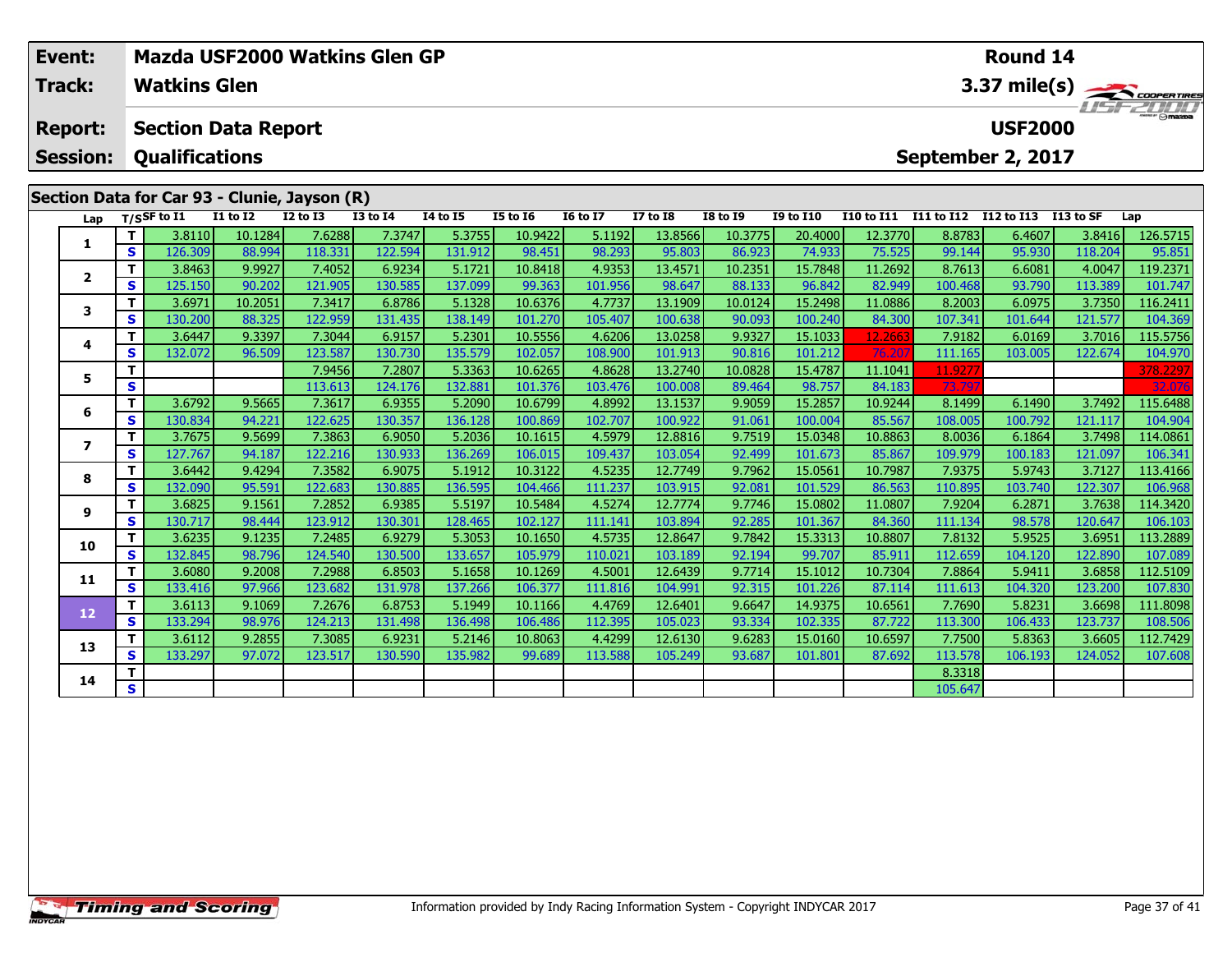| Event:          | <b>Mazda USF2000 Watkins Glen GP</b> | Round 14               |
|-----------------|--------------------------------------|------------------------|
| <b>Track:</b>   | <b>Watkins Glen</b>                  | $3.37 \text{ mile(s)}$ |
| <b>Report:</b>  | Section Data Report                  | <b>USF2000</b>         |
| <b>Session:</b> | <b>Qualifications</b>                | September 2, 2017      |
|                 |                                      |                        |

|  |                         |   |                      |          | Section Data for Car 93 - Clunie, Jayson (R) |
|--|-------------------------|---|----------------------|----------|----------------------------------------------|
|  | Lap                     |   | T/SPI to PO PO to SF |          | <b>SF to PI</b>                              |
|  | 1                       | т |                      | 130.6580 |                                              |
|  |                         | S |                      | 89.124   |                                              |
|  |                         | T |                      |          |                                              |
|  | $\overline{\mathbf{2}}$ | S |                      |          |                                              |
|  |                         | T |                      |          |                                              |
|  | 3                       | S |                      |          |                                              |
|  |                         | T |                      |          | 123.5346                                     |
|  | 4                       | S |                      |          | 94.484                                       |
|  |                         | т | 254.5731             | 116.1090 |                                              |
|  | 5                       | S | 3.672                | 100.292  |                                              |
|  |                         | т |                      |          |                                              |
|  | 6                       | Ś |                      |          |                                              |
|  |                         | T |                      |          |                                              |
|  | 7                       | S |                      |          |                                              |
|  | 8                       | T |                      |          |                                              |
|  |                         | S |                      |          |                                              |
|  | 9                       | т |                      |          |                                              |
|  |                         | S |                      |          |                                              |
|  | 10                      | т |                      |          |                                              |
|  |                         | S |                      |          |                                              |
|  | 11                      | т |                      |          |                                              |
|  |                         | S |                      |          |                                              |
|  | 12                      | T |                      |          |                                              |
|  |                         | S |                      |          |                                              |
|  | 13                      | т |                      |          | 114.2263                                     |
|  |                         | S |                      |          | 102.184                                      |
|  | 14                      | т |                      |          |                                              |
|  |                         | S |                      |          |                                              |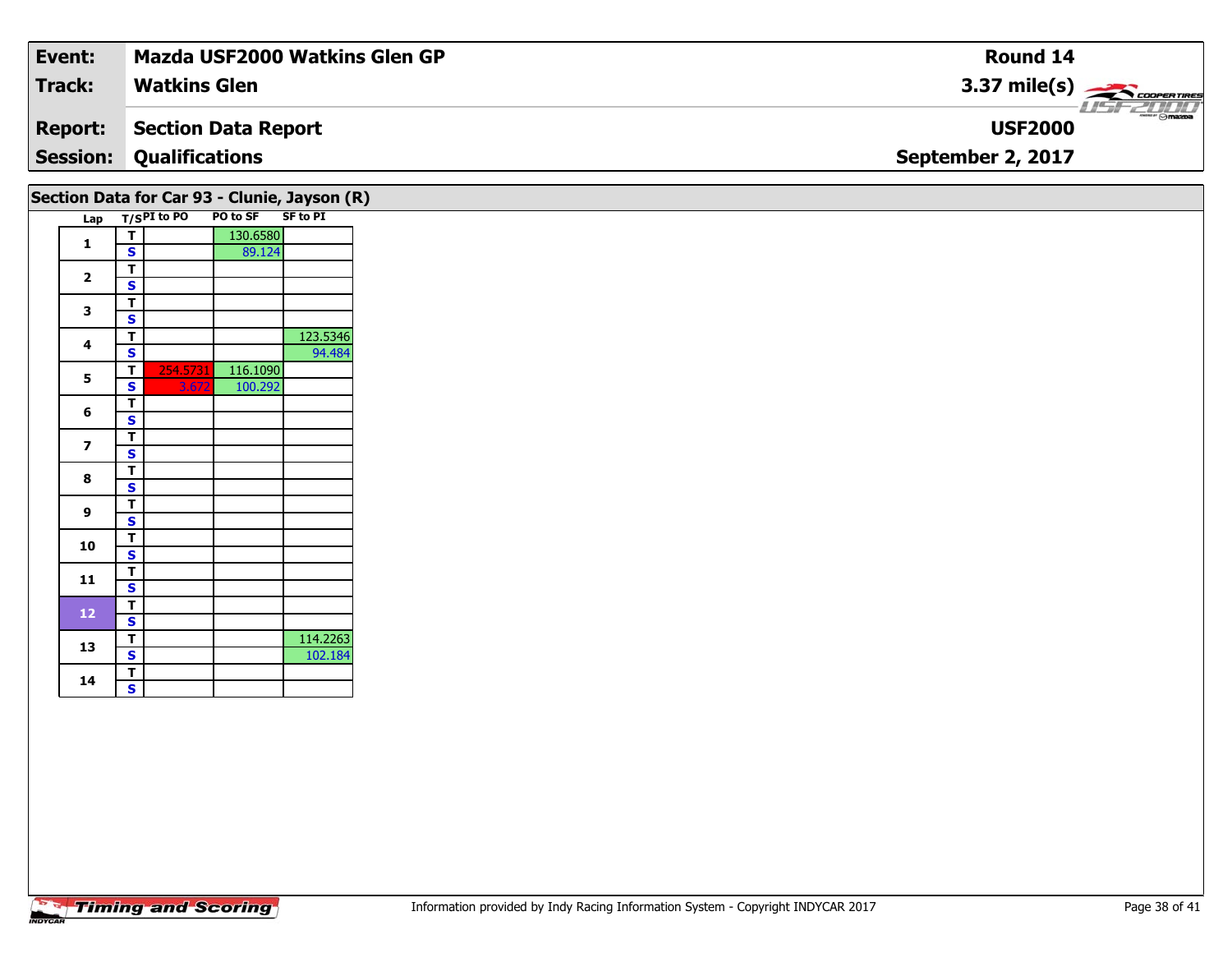| Event:<br><b>Track:</b>  |          | Mazda USF2000 Watkins Glen GP<br><b>Watkins Glen</b> |                            |                                                |                 |          |                 |                 |                 |                 | Round 14<br>3.37 mile(s) |                   |            |                   |           |          |  |  |
|--------------------------|----------|------------------------------------------------------|----------------------------|------------------------------------------------|-----------------|----------|-----------------|-----------------|-----------------|-----------------|--------------------------|-------------------|------------|-------------------|-----------|----------|--|--|
| <b>Report:</b>           |          |                                                      | <b>Section Data Report</b> |                                                |                 |          |                 |                 |                 |                 |                          |                   |            | <b>USF2000</b>    |           |          |  |  |
| <b>Session:</b>          |          | <b>Qualifications</b>                                |                            |                                                |                 |          |                 |                 |                 |                 |                          |                   |            | September 2, 2017 |           |          |  |  |
|                          |          |                                                      |                            | Section Data for Car 97 - Tomaselli, Bruna (R) |                 |          |                 |                 |                 |                 |                          |                   |            |                   |           |          |  |  |
| Lap                      |          | $T/S$ SF to $I1$                                     | <b>I1 to I2</b>            | <b>I2 to I3</b>                                | <b>I3 to I4</b> | 14 to 15 | <b>I5 to 16</b> | <b>16 to 17</b> | <b>I7 to I8</b> | <b>I8 to 19</b> | <b>I9 to I10</b>         | <b>I10 to I11</b> | I11 to I12 | I12 to I13        | I13 to SF | Lap      |  |  |
| 1                        |          | 3.8327                                               | 9.8812                     | 7.3915                                         | 6.8896          | 5.1872   | 10.4173         | 5.0896          | 13.4456         | 10.1682         | 15.7613                  | 11.1289           | 8.9650     | 6.7489            | 3.9239    | 118.8309 |  |  |
|                          | S.       | 125.594                                              | 91.220                     | 122.130                                        | 131.225         | 136.700  | 103.412         | 98.865          | 98.731          | 88.712          | 96.987                   | 83.995            | 98.185     | 91.833            | 115.724   | 102.095  |  |  |
| $\mathbf{z}$             |          | 3.7051                                               | 9.8377                     | 7.4596                                         | 6.9326          | 5.1985   | 10.2172         | 4.7099          | 13.0078         | 9.9422          | 15.2851                  | 10.9311           | 8.0215     | 6.3987            | 3.8115    | 115.4585 |  |  |
|                          | <b>S</b> | 129.919                                              | 91.623                     | 121.016                                        | 130.412         | 136.403  | 105.437         | 106.835         | 102.054         | 90.729          | 100.008                  | 85.515            | 109.734    | 96.859            | 119.137   | 105.077  |  |  |
| 3                        | т        | 3.6596                                               | 9.1840                     | 7.2626                                         | 6.8676          | 5.1809   | 9.8599          | 4.6483          | 12.6632         | 9.7023          | 15.0228                  | 10.6820           | 7.8296     | 6.2797            | 3.7526    | 112.5951 |  |  |
|                          | <b>S</b> | 131.534                                              | 98.145                     | 124.298                                        | 131.646         | 136.866  | 109.258         | 108.251         | 104.831         | 92.972          | 101.754                  | 87.509            | 112.423    | 98.695            | 121.007   | 107.749  |  |  |
| 4                        | T.       | 3.6069                                               | 8.9852                     | 7.2456                                         | 6.8710          | 5.1899   | 9.7043          | 4.5140          | 12.5586         | 9.6942          | 14.9772                  | 10.5726           | 7.7228     | 5.9686            | 3.6939    | 111.3048 |  |  |
|                          | S.       | 133.456                                              | 100.316                    | 124.590                                        | 131.581         | 136.629  | 111.010         | 111.471         | 105.704         | 93.050          | 102.064                  | 88.415            | 113.978    | 103.839           | 122.930   | 108.998  |  |  |
| 5                        |          |                                                      |                            | 8.4365                                         | 7.1605          | 5.2759   | 10.4717         | 4.8480          | 12.9183         | 9.8317          | 15.0536                  | 10.7040           | 8.066      |                   |           | 396.9582 |  |  |
|                          | S        |                                                      |                            | 107.003                                        | 126.261         | 134.402  | 102.875         | 103.792         | 102.761         | 91.749          | 101.546                  | 87.329            | 109.11     |                   |           | 30.562   |  |  |
| 6                        | T.       | 3.5967                                               | 9.1178                     | 7.2570                                         | 6.8145          | 5.1237   | 9.7445          | 4.5429          | 12.5673         | 9.6176          | 15.0071                  | 10.5118           | 7.7200     | 5.9450            | 3.6782    | 111.2441 |  |  |
|                          | <b>S</b> | 133.835                                              | 98.858                     | 124.394                                        | 132.672         | 138.394  | 110.552         | 110.762         | 105.631         | 93.791          | 101.861                  | 88.926            | 114.019    | 104.251           | 123.455   | 109.057  |  |  |
| $\overline{\phantom{a}}$ | Τ.       | 3.5574                                               | 10.4100                    | 8.6598                                         | 7.9920          | 5.9942   | 11.0746         | 4.7443          | 12.6578         | 9.7953          | 14.9307                  | 10.6056           | 7.7226     | 5.9633            | 3.6271    | 117.7347 |  |  |
|                          | S.       | 135.313                                              | 86.586                     | 104.243                                        | 113.124         | 118.296  | 97.274          | 106.060         | 104.876         | 92.090          | 102.382                  | 88.140            | 113.981    | 103.931           | 125.194   | 103.045  |  |  |
| 8                        |          | 3.5977                                               | 8.9290                     | 7.1676                                         | 6.7773          | 5.1006   | 9.5465          | 4.4716          | 12.4847         | 9.6784          | 14.9051                  | 10.5292           | 7.5712     | 5.9173            | 3.6738    | 110.3500 |  |  |
|                          | <b>S</b> | 133.798                                              | 100.948                    | 125.946                                        | 133.400         | 139.021  | 112.845         | 112.528         | 106.330         | 93.202          | 102.558                  | 88.779            | 116.260    | 104.739           | 123.603   | 109.941  |  |  |
| 9                        |          | 3.5703                                               | 9.1354                     | 7.1212                                         | 6.8201          | 5.1640   | 9.8019          | 4.4928          | 12.3211         | 9.6074          | 15.0086                  | 10.5710           | 7.5504     | 5.9616            | 3.6643    | 110.7901 |  |  |
|                          | s        | 134.824                                              | 98.667                     | 126.766                                        | 132.563         | 137.314  | 109.904         | 111.997         | 107.742         | 93.891          | 101.851                  | 88.428            | 116.580    | 103.961           | 123.923   | 109.504  |  |  |

0 | **T** | 3.5795| 9.0761| 7.2306| 6.8258| 5.1451| 9.6831| 4.3835| 12.3977| 9.5513| 14.8939| 10.4364| 7.5438| 5.8373| 3.6484| 110.2325<br>| S | 134.478| 99.312| 124.848| 132.452| 137.819| 111.253| 114.790| 107.076| 94.442| 102

**<sup>T</sup>** 3.5841 8.8817 7.1500 6.7884 5.1512 9.5479 4.4566 12.3224 9.5594 14.8377 10.4322 7.5184 5.8390 3.6518 109.7208 **<sup>S</sup>** 134.305 101.485 126.256 133.182 137.655 112.828 112.907 107.731 94.362 103.024 89.605 117.076 106.144 124.347 110.572

**<sup>T</sup>** 3.5733 8.7873 7.1591 6.8141 5.1438 9.4790 4.4490 12.3388 9.6211 14.8242 10.4376 7.4873 5.7175 3.6312 109.4633 **<sup>S</sup>** 134.711 102.576 126.095 132.679 137.854 113.648 113.100 107.587 93.757 103.118 89.558 117.563 108.399 125.053 110.832

**<sup>T</sup>** 3.5873 8.9724 7.1971 6.8317 5.1459 9.4829 4.4403 12.4065 9.5997 14.7325 10.3394 7.4669 5.8428 3.6618 109.7072 **<sup>S</sup>** 134.185 100.460 125.429 132.338 137.797 113.602 113.322 107.000 93.966 103.759 90.409 117.884 106.075 124.008 110.585

**<sup>T</sup>** 8.4160 **<sup>S</sup>** 104.590

**10**

**11**

**12**

**13**

**14**

110.572

110.832

110.585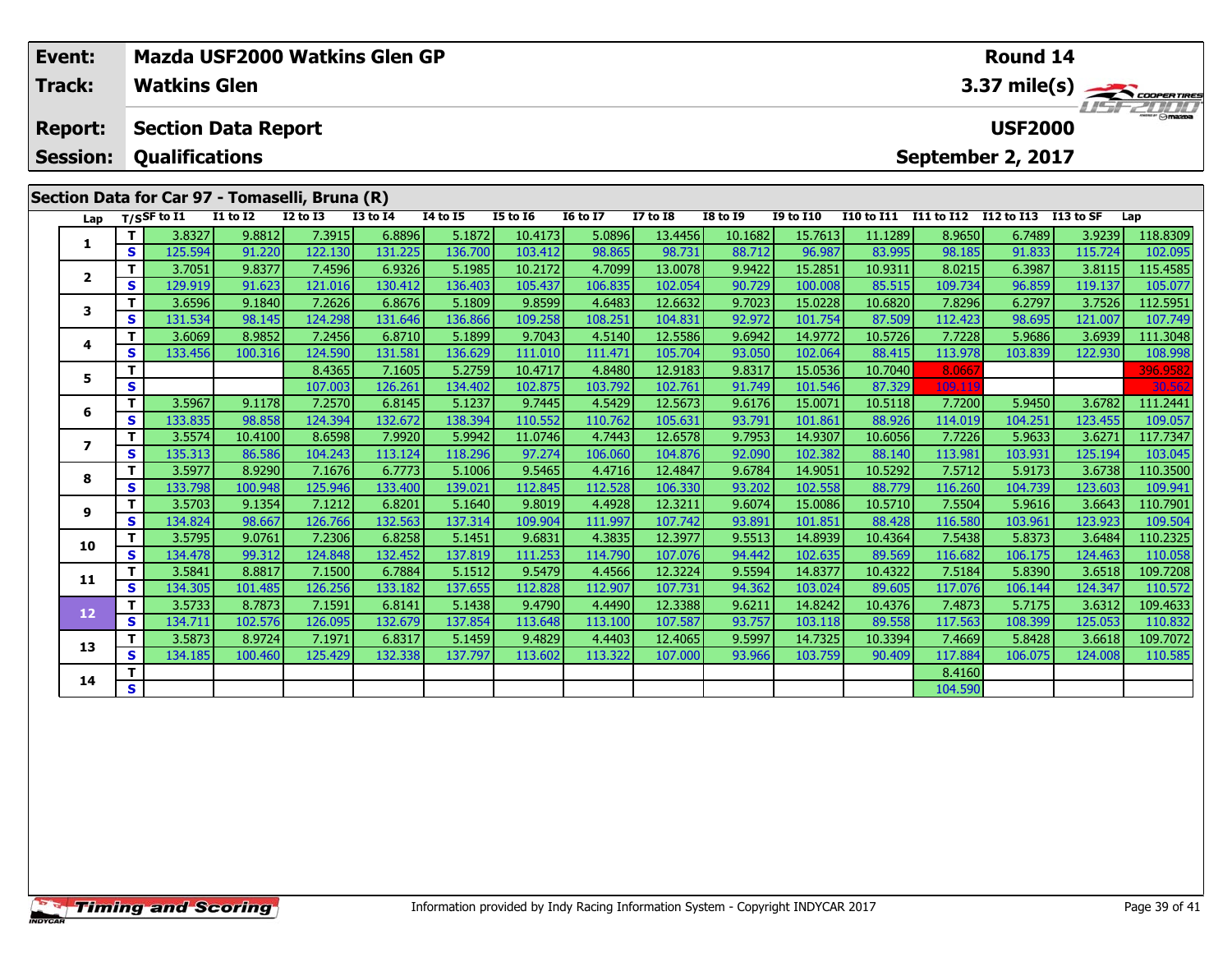| Event:          | <b>Mazda USF2000 Watkins Glen GP</b> | Round 14               |
|-----------------|--------------------------------------|------------------------|
| <b>Track:</b>   | <b>Watkins Glen</b>                  | $3.37 \text{ mile(s)}$ |
| <b>Report:</b>  | <b>Section Data Report</b>           | <b>USF2000</b>         |
| <b>Session:</b> | <b>Qualifications</b>                | September 2, 2017      |
|                 |                                      |                        |

|                |   |             |          | Section Data for Car 97 - Tomaselli, Bruna (R) |  |
|----------------|---|-------------|----------|------------------------------------------------|--|
| Lap            |   | T/SPI to PO | PO to SF | <b>SF to PI</b>                                |  |
|                | т |             | 134.4855 |                                                |  |
| 1              | S |             | 86.588   |                                                |  |
|                | т |             |          |                                                |  |
| $\overline{2}$ | S |             |          |                                                |  |
|                | т |             |          |                                                |  |
| 3              | S |             |          |                                                |  |
|                | т |             |          | 116.0843                                       |  |
| 4              | S |             |          | 100.548                                        |  |
|                | т | 278.0060    | 114.1306 |                                                |  |
| 5              | S | 3.362       | 102.030  |                                                |  |
|                | т |             |          |                                                |  |
| 6              | S |             |          |                                                |  |
|                | т |             |          |                                                |  |
| 7              | S |             |          |                                                |  |
|                | T |             |          |                                                |  |
| 8              | S |             |          |                                                |  |
|                | T |             |          |                                                |  |
| 9              | S |             |          |                                                |  |
|                | т |             |          |                                                |  |
| 10             | S |             |          |                                                |  |
|                | т |             |          |                                                |  |
| 11             | S |             |          |                                                |  |
|                | т |             |          |                                                |  |
| 12             | S |             |          |                                                |  |
|                | т |             |          | 114.9480                                       |  |
| 13             | S |             |          | 101.542                                        |  |
|                | т |             |          |                                                |  |
| 14             | S |             |          |                                                |  |